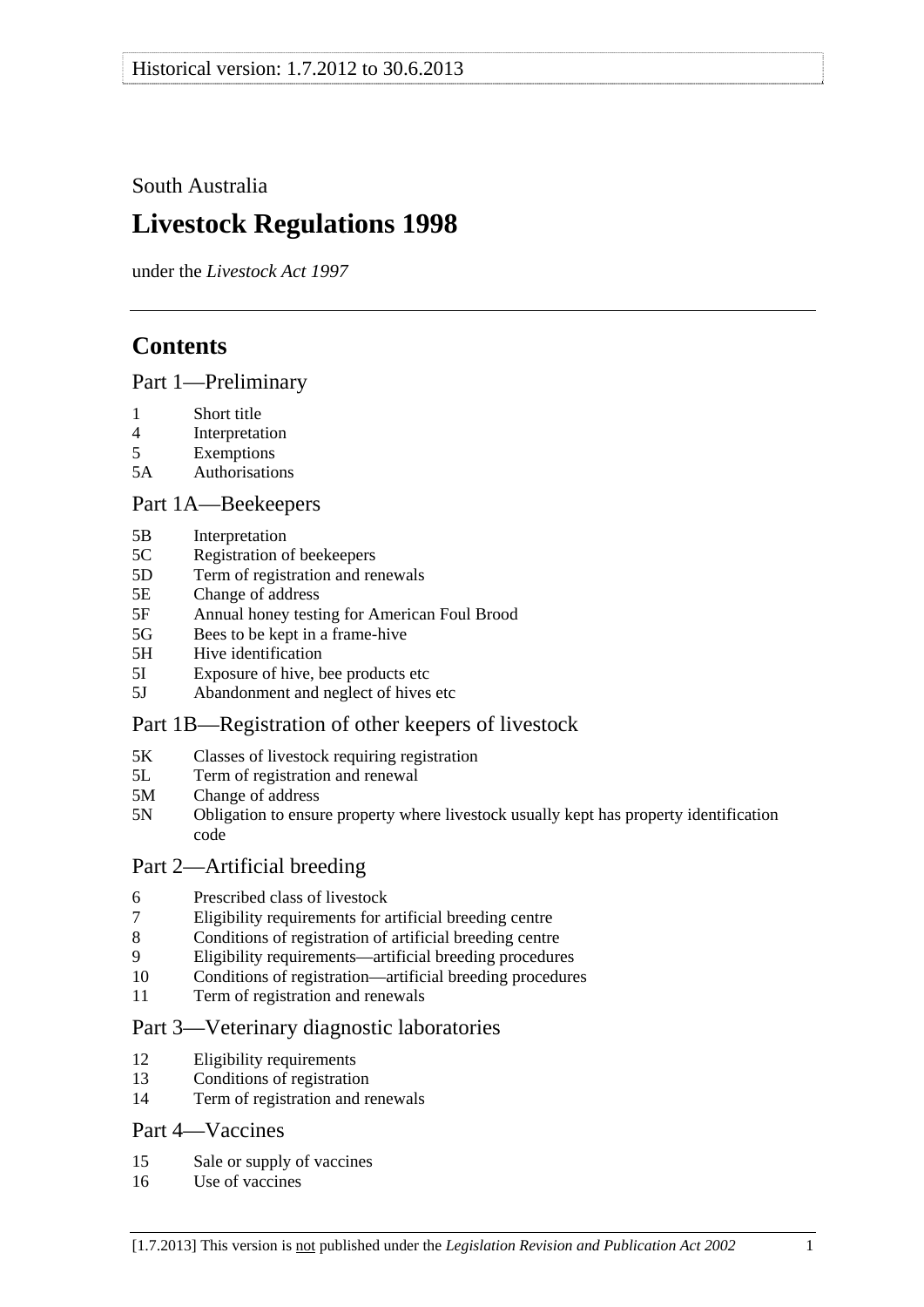- [17 Storage and disposal of vaccines](#page-15-0)
- [18 Prohibition on use of diagnostic agents](#page-15-0)

#### [Part 5—Hormonal growth promotants](#page-16-0)

- [19 Method of treatment of cattle or buffalo with hormonal growth promotants](#page-16-0)
- [20 HGP earmarks](#page-16-0)
- [21 HGP records](#page-16-0)
- [22 HGP free declarations](#page-17-0)
- [23 HGP free tags](#page-18-0)
- [24 HGP free invoices etc](#page-18-0)

### [Part 5A—Identification codes](#page-19-0)

#### [Division 1—Property identification code](#page-19-0)

- [25 Allocation and renewal of property identification code](#page-19-0)
- [25A Substitution of responsible person, variation of boundaries and cancellation of property](#page-20-0)  [identification code](#page-20-0)

[Division 2—Pig tattoo code](#page-20-0) 

- [25B Allocation of pig tattoo code](#page-20-0)
- [25C Cancellation of pig tattoo code](#page-20-0)

#### [Division 3—Stock agent identification code](#page-21-0)

[25D Allocation and cancellation of stock agent identification code](#page-21-0)

#### [Division 4—General](#page-21-0)

- [25E Applications and fees](#page-21-0)
- [25F Register of property identification codes and pig tattoo codes](#page-21-0)

## [Part 6—Livestock identification](#page-22-0)

#### [Division 1—Preliminary](#page-22-0)

- [26 Interpretation](#page-22-0)
- [26A Chief Inspector may authorise acts otherwise prohibited under this Part](#page-24-0)
- [26B Records kept under this Part](#page-25-0)

#### [Division 2—Identification of cattle, sheep and goats](#page-25-0)

- [27 Application of Division](#page-25-0)
- [27A PIDs](#page-25-0)
- [27B Movement documentation](#page-25-0)
- [27C NLIS notification before removal of animals from land of pasture](#page-28-0)
- [27D NLIS notification after animals moved to different land of pasture](#page-28-0)
- [27E Animals at livestock saleyards must have PID and movement documentation](#page-30-0)
- [27EA NLIS notification of animals consigned to livestock saleyard for sale](#page-31-0)
- [27EB NLIS notification of movement of bobby calves from land of pasture to abattoir](#page-34-0)
- [27EC Animals at abattoirs must have PID and movement documentation](#page-34-0)
- [27ED NLIS notification when animals slaughtered](#page-35-0)
- [27EF Identification of animal at abattoir must be possible until fitness for human consumption](#page-36-0)  [assessed](#page-36-0)
- [27F False or misleading statements under this Division](#page-36-0)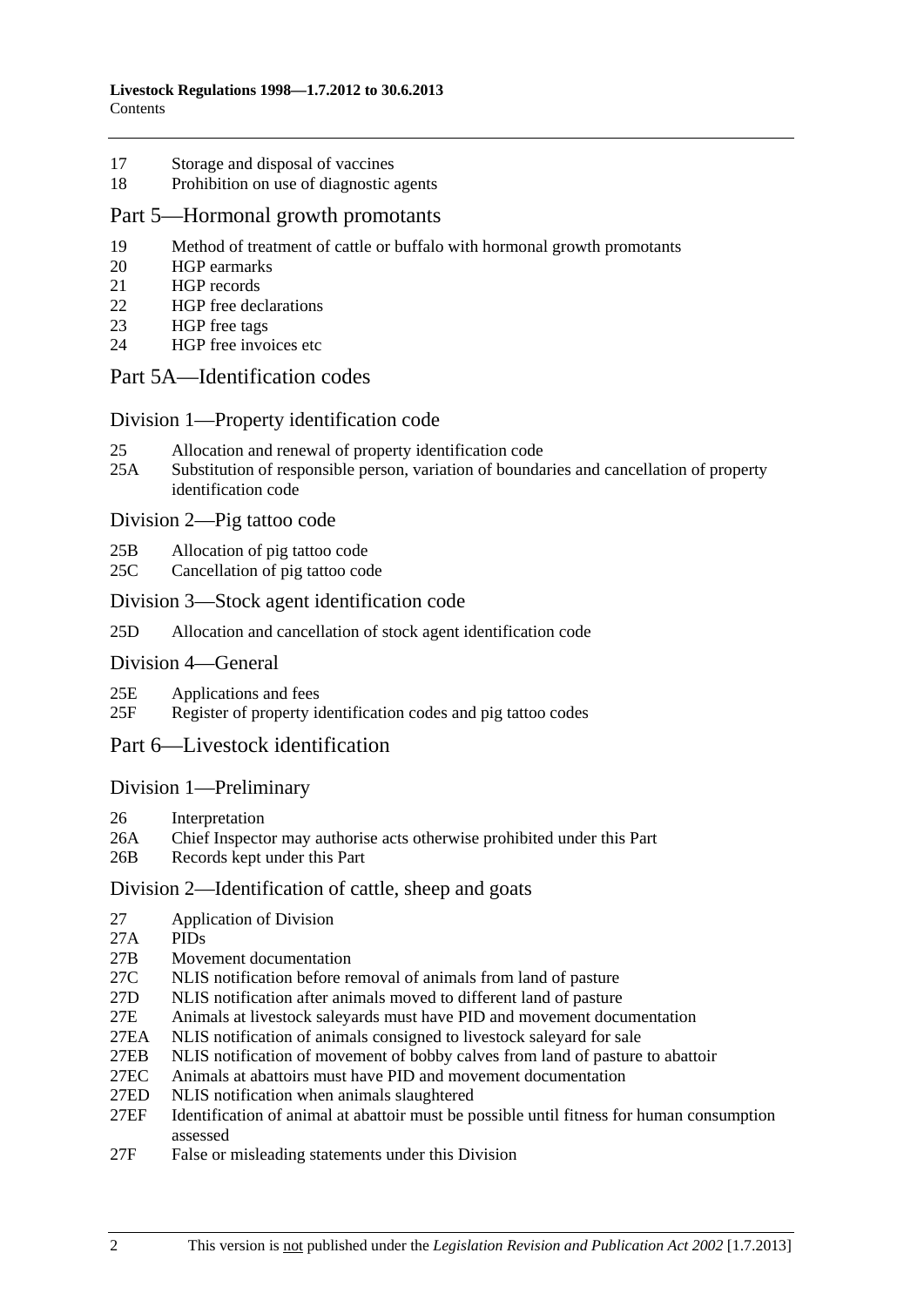#### [Division 3—Identification of pigs](#page-37-0)

[27FA Identification of pigs](#page-37-0)

### [Division 4—Identification of deer](#page-37-0)

[27G Identification of deer](#page-37-0) 

## [Division 5—General](#page-38-0)

- [27H Removal of livestock in contravention of this Part](#page-38-0)
- [28 Types of devices](#page-38-0)
- [29A Authorisation of manufacturers and recyclers](#page-38-0)
- [29B Supply of tags and devices](#page-38-0)
- [29C Animal must not have more than 1 PID](#page-39-0)
- [29D PIDs and tags must bear correct information](#page-39-0)
- [29DA Removal and disposal of PIDs](#page-39-0)
- [29E Replacement of lost devices other than at livestock saleyards](#page-40-0)
- [29F Offence to alter or deface tags and devices](#page-40-0)

## [Part 7—Sheep lice](#page-40-0)

- [30 Offence if lice-infested sheep at market](#page-40-0)
- [31 Offence if lice-infested sheep stray](#page-41-0)

#### [Part 7A—Vendor declarations](#page-41-0)

- [31A Signing of vendor declarations](#page-41-0)
- [31B False or misleading vendor declarations](#page-41-0)

#### [Part 8—Provision for funds under repealed Acts](#page-42-0)

- [32 Cattle Compensation Fund](#page-42-0)
- [33 Beekeepers Compensation Fund](#page-42-0)
- [34 Swine Compensation Fund](#page-42-0)
- [34A Deer Keepers Compensation Fund](#page-42-0)
- [Part 9—Stock foods](#page-42-0)

#### [Division 1—Preliminary](#page-42-0)

[35 Interpretation](#page-42-0) 

#### [Division 2—Feeding of livestock](#page-43-0)

- [36 Feeding of restricted animal material to ruminants](#page-43-0)
- [37 Feeding of restricted animal material from placental mammals to non-ruminants](#page-43-0)
- [38 Feeding of stock foods containing faeces](#page-43-0)
- [39 Feeding of stock foods containing registered veterinary products](#page-44-0)

#### [Division 3—Standards for stock foods](#page-44-0)

- [40 Offence](#page-44-0)
- [41 Restricted animal material in stock foods](#page-44-0)
- [42 Substances prohibited in stock foods](#page-44-0)
- [43 Organochlorine pesticides in stock foods](#page-44-0)
- [44 Antioxidants in stock foods](#page-44-0)
- [45 Registered veterinary products in stock foods](#page-45-0)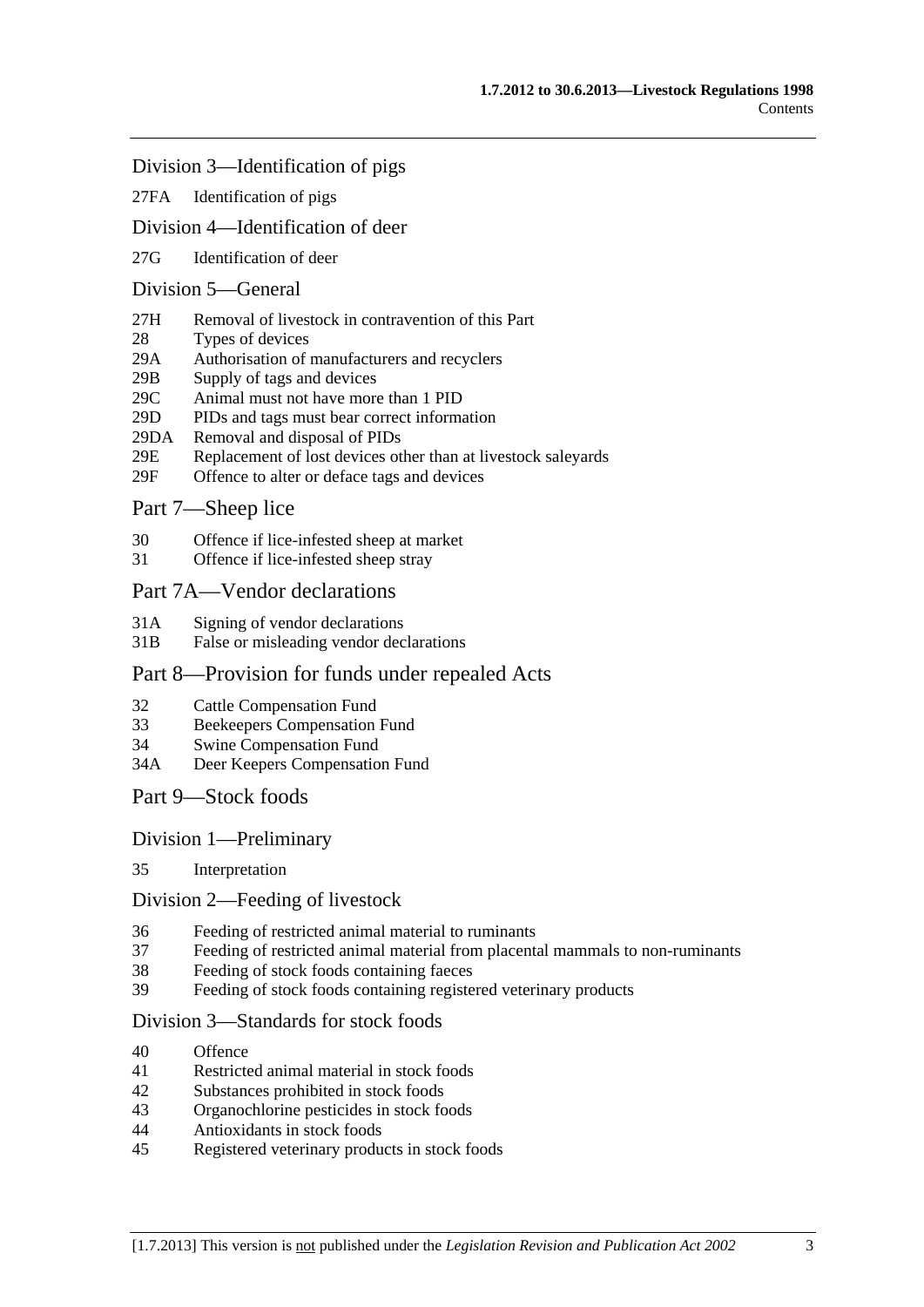<span id="page-3-0"></span>[Division 4—Labelling of manufactured stock foods](#page-45-0)

[46 Offences](#page-45-0) [47 Requirement for label or advice note](#page-45-0) [48 General information to be included on label or advice note](#page-46-0) [49 Information about restricted animal material content](#page-46-0) 

[Schedule 1—Fees](#page-46-0)

[Schedule 2—Stock foods](#page-47-0)

[Part 1—Prohibited substances](#page-0-0) 

[Part 2—Permitted levels of organochlorine pesticides](#page-0-0) 

[Part 3—Permitted levels of certain antioxidants](#page-0-0)

[Legislative history](#page-49-0) 

# **Part 1—Preliminary**

#### **1—Short title**

These regulations may be cited as the *Livestock Regulations 1998*.

## **4—Interpretation**

In these regulations—

*Act* means the *[Livestock Act 1997](http://www.legislation.sa.gov.au/index.aspx?action=legref&type=act&legtitle=Livestock%20Act%201997)*;

*class 1 vaccine* means a preparation or substance capable of producing immunity in livestock to the following organisms or disease syndromes:

anthrax

avian encephalomyelitis

Dichelobacter nodosus

Mareks disease

rabies

Shopes fibroma virus;

*class 2 vaccine* means a preparation or substance capable of producing immunity in livestock to the following organisms or disease syndromes:

bovine pestivirus

Campylobacter fetus var venerealis

canine adenovirus

- canine distemper
- canine calicivirus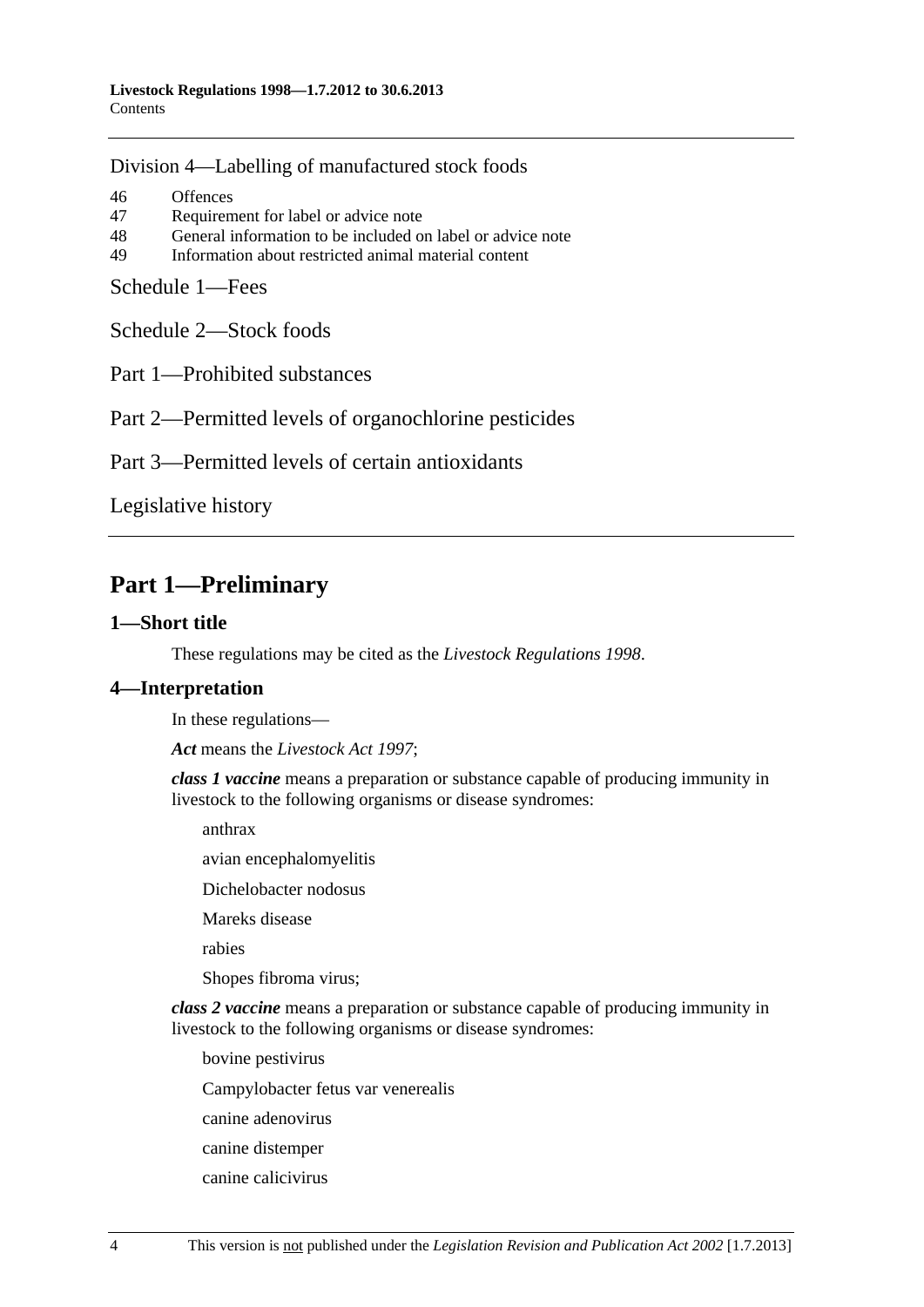canine parainfluenza virus

canine parvovirus

canine staphylococcal dermatitis

equine staphylococcal dermatitis

feline calicivirus

feline herpes virus

feline panleukopaenia

feline viral rhinotracheitis

feline T-lymphocytic lentivirus

infectious bovine rhinotracheitis

infectious canine hepatitis

Parainfluenza 3 virus

Staphylococcal mastitis

Streptococcus equi;

*corresponding law* means—

- (a) *Animal Diseases Act 2005* of the Australian Capital Territory;
- (b) *Stock Diseases Act 1923* of New South Wales;
- (c) *Stock Diseases Act* of the Northern Territory;
- (d) *Stock Act 1915* of Queensland;
- (e) *Animals (Brands and Movement) Act 1984* of Tasmania;
- (f) *Livestock Disease Control Act 1994* of Victoria;
- (g) *Stock Diseases (Regulations) Act 1968* of Western Australia;
- (h) *Stock (Identification and Movement) Act 1970* of Western Australia;

*deer* means an animal of the family *Cervidae*;

*HGP earmark* means an earmark of the kind required to be made immediately after cattle or buffalo are treated with a hormonal growth promotant (see [regulation 20](#page-16-0));

*HGP free declaration* means a declaration, in a form approved by the Chief Inspector, that cattle or buffalo have not been treated with hormonal growth promotants;

*HGP free invoice* means an invoice issued by a stock agent in respect of cattle or buffalo sold by the agent containing an endorsement in a form approved by the Chief Inspector for the purposes of indicating that HGP free tags were attached to cattle or buffalo at the time of sale;

*HGP free tag* means a tag of a colour, and conforming to any other requirements, specified by the Chief Inspector for the purposes of indicating that cattle or buffalo to which such tags are attached have not been treated with hormonal growth promotants;

*hormonal growth promotant* means a product containing one or more hormones (including but not limited to oestradiol, progesterone, trenbolone and zeranol) that increases the growth rate of, and enhances feed conversion in, cattle or buffalo;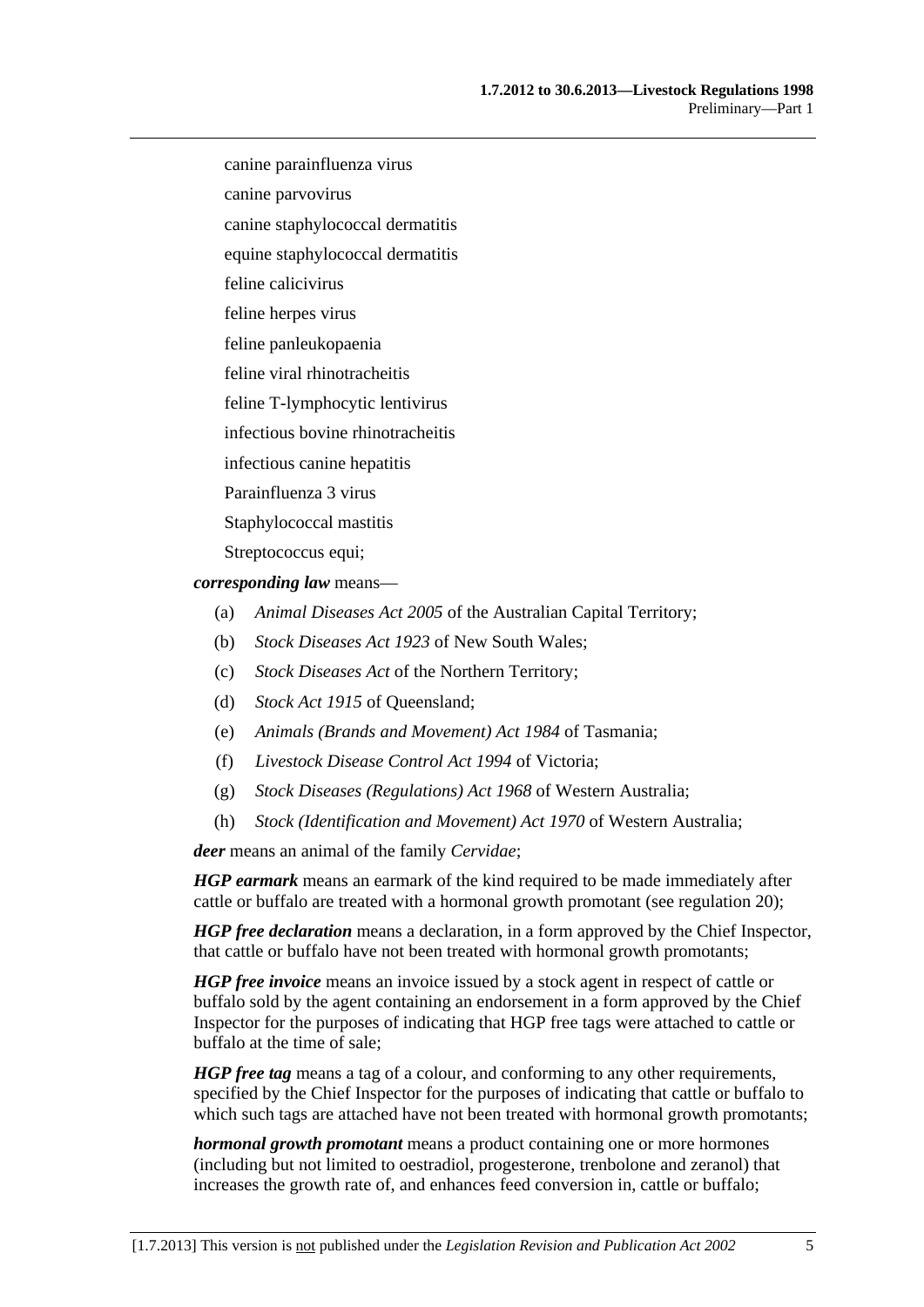<span id="page-5-0"></span>*identification code of stock agent*—see [Part 5A Division 3;](#page-21-0)

*identification tag*, in relation to a deer, means an ear tag obtained from an authorised manufacturer (see [Part 6](#page-22-0));

*lice* means sheep body lice of the genus *Bovicola ovis*;

*lice-infested sheep* means sheep on which one or more live lice are present;

*pig tattoo code*—see [Part 5A Division 2](#page-20-0);

*property identification code*—see [Part 5A Division 1;](#page-19-0)

*responsible person* for a property identification code—the responsible person is the person nominated as the responsible person for the code in an application for allocation or renewal of the code or, in the absence of such an application or nomination, the owner or occupier of the place identified by the code;

*stock agent*, in relation to a vendor or purchaser of livestock, means a person who, for fee or reward, arranges for the sale or purchase of the livestock on behalf of the vendor or purchaser;

*vaccine* means—

- (a) a class 1 or 2 vaccine; or
- (b) any other preparation or substance capable of producing immunity in livestock to disease;

*vendor declaration* means a declaration made in connection with the sale or proposed sale of livestock, using—

- (a) a form known as a "Vendor Declaration" from time to time approved by the Chief Inspector in respect of livestock of the relevant kind; or
- (b) a form to the same effect as the form referred to in [paragraph \(a\).](#page-5-0)

## **5—Exemptions**

- (1) Section 46(1)(a) of the Act does not apply in relation to the feeding of ruminants, dogs or cats.
- (2) Section  $46(1)(a)$  to (d) (inclusive) of the Act do not apply in relation to the following products:
	- (a) tallow;
	- (b) gelatine.

#### **5A—Authorisations**

- (1) An authorisation of the Chief Inspector under these regulations—
	- (a) must be in writing; and
	- (b) may be given to a particular person or to a class of persons or may apply generally; and
	- (c) may be subject to conditions; and
	- (d) may be varied or revoked by the Chief Inspector at any time.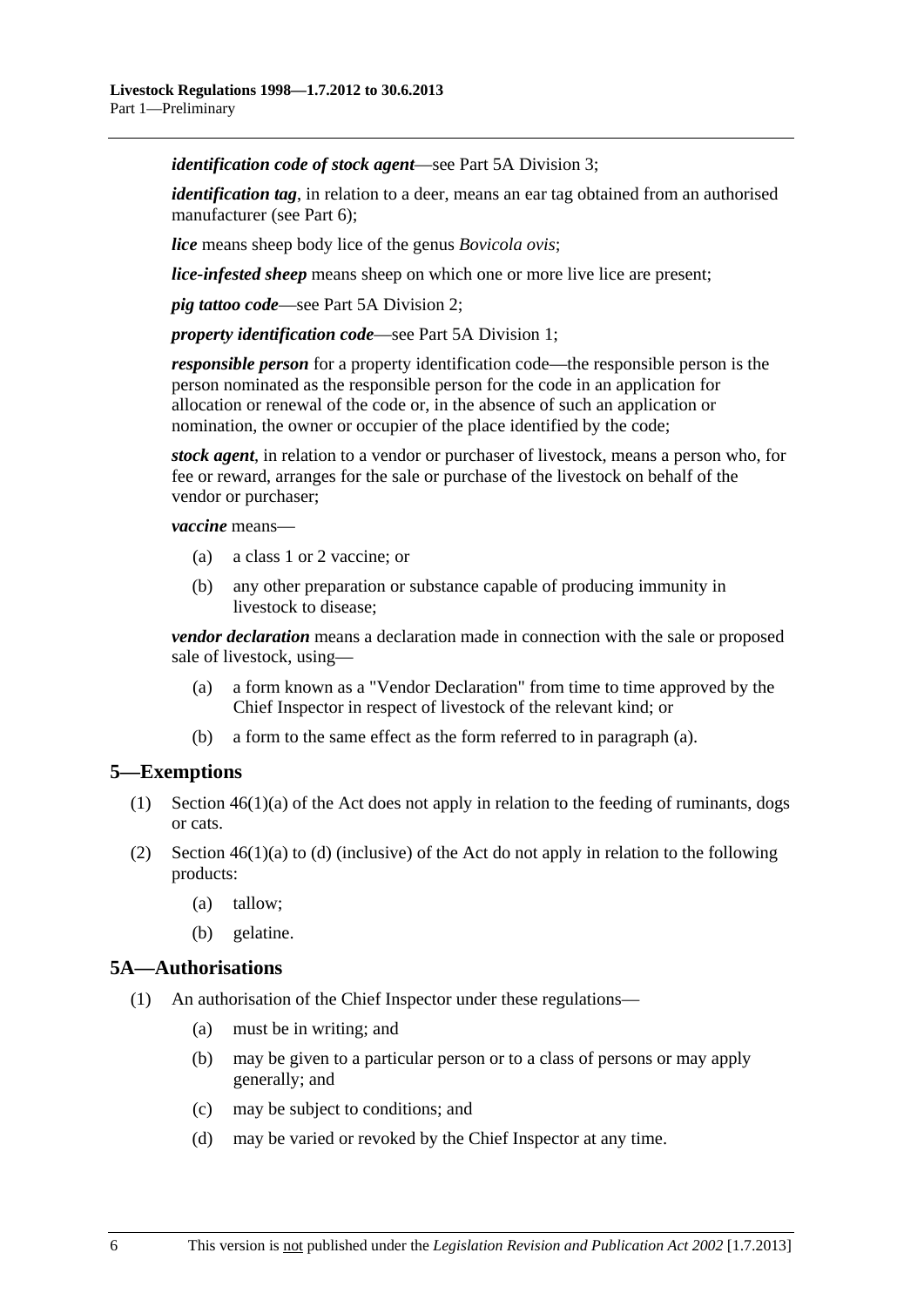- <span id="page-6-0"></span> (2) An authorisation of the Chief Inspector under these regulations or the variation or revocation of such an authorisation takes effect—
	- (a) if the authorisation is given to a particular person—when written notice of the authorisation or of the variation or revocation (as the case may be) is served on the person; or
	- (b) if the authorisation is given to a class of persons or applies generally—when notice of the authorisation or of the variation or revocation (as the case may be) is published in the Gazette.

# **Part 1A—Beekeepers**

## **5B—Interpretation**

In this Part—

*appliance* means any article, apparatus or implement used in connection with the keeping of bees or the extraction or storage of honey;

*foundation* means material impressed with the pattern of cell bases on which bees build comb;

*registered beekeeper* means a person registered as a beekeeper under section 17 of the Act.

#### **5C—Registration of beekeepers**

- (1) Bees for which a hive is kept are a prescribed class of livestock for the purposes of section 17 of the Act.
- (2) A person who keeps bees is not required to be registered under section 17 of the Act if—
	- (a) the bees are kept only in hives in respect of which another person is registered as a beekeeper; or
	- (b) the bees are kept in a hive brought into the State from another State or Territory for a period of not more than 90 days in any continuous period of 12 months and the manner in which the person keeps the bees would, if those bees were being kept in that other State or Territory, comply with the requirements of the corresponding laws of that State or Territory.

## **5D—Term of registration and renewals**

- (1) Registration as a beekeeper is for a term expiring on the last day of February following registration.
- (2) Registration as a beekeeper may be renewed from time to time for a further term of 12 months.
- (3) An application for renewal of registration as a beekeeper must—
	- (a) be made to the Chief Inspector; and
	- (b) be in the form and contain or be accompanied by the information required by the Chief Inspector; and
	- (c) be accompanied by the fee set out in [Schedule 1.](#page-46-0)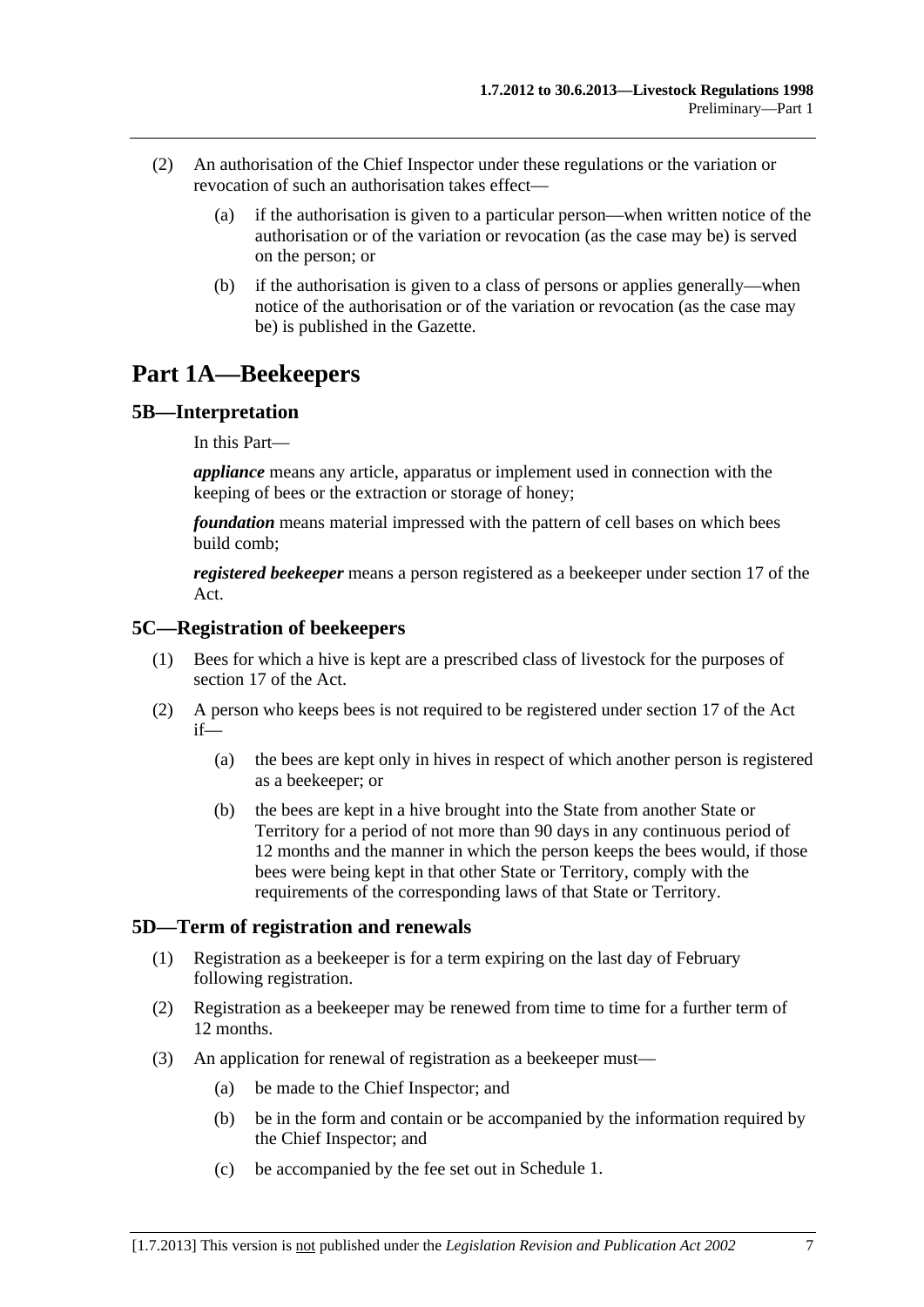<span id="page-7-0"></span> (4) The Chief Inspector may, at his or her discretion and on payment of the late application fee set out in [Schedule 1](#page-46-0), renew registration on a late application despite the fact that the registration has expired and, in that event, the renewal has effect from the end of the term for which the registration was previously granted or renewed.

#### **5E—Change of address**

A registered beekeeper must within 14 days after changing his or her postal address notify the Chief Inspector of the change in writing.

Maximum penalty: \$250.

Expiation fee: \$80.

## **5F—Annual honey testing for American Foul Brood**

- (1) The Chief Inspector may, by notice in writing, require a beekeeper to provide the Chief Inspector, within a period specified in the notice, with—
	- (a) a copy of the results of an AFB test carried out on a composite sample of honey collected following the notice or within the preceding three months from hives kept by the beekeeper; or
	- (b) a composite sample of honey collected following the notice or within the preceding three months from hives kept by the beekeeper to be subjected to an AFB test at the cost of the beekeeper.
- (2) The Chief Inspector may not make a requirement under [subregulation \(1\)](#page-7-0) of the same beekeeper more than once in each 12 month period commencing on 1 March.
- (3) If a beekeeper refuses or fails to comply with a requirement under [subregulation \(1\)](#page-7-0), the Chief Inspector may—
	- (a) cause a composite sample of honey to be collected by an inspector from hives kept by the beekeeper and to be subjected to an AFB test; and
	- (b) recover costs and expenses reasonably incurred in doing so as a debt owed by the person of whom the requirement was made.
- (4) A beekeeper who does not comply with a requirement made under [subregulation \(1\)](#page-7-0) is guilty of an offence.

Maximum penalty: \$1 250.

Expiation fee: \$160.

- (5) This regulation does not derogate from other powers of an inspector to take samples of honey or to require honey to be tested.
- (6) For the purposes of this regulation, a composite sample of honey must be collected from hives kept by a beekeeper as follows:
	- (a) if the number of hives kept is 20 or less—a sample of at least ten millilitres of honey must be collected from each of the hives;
	- (b) if the number of hives kept is more than 20 but less than 100—a sample of at least ten millilitres of honey must be collected from each of 20 different hives chosen randomly;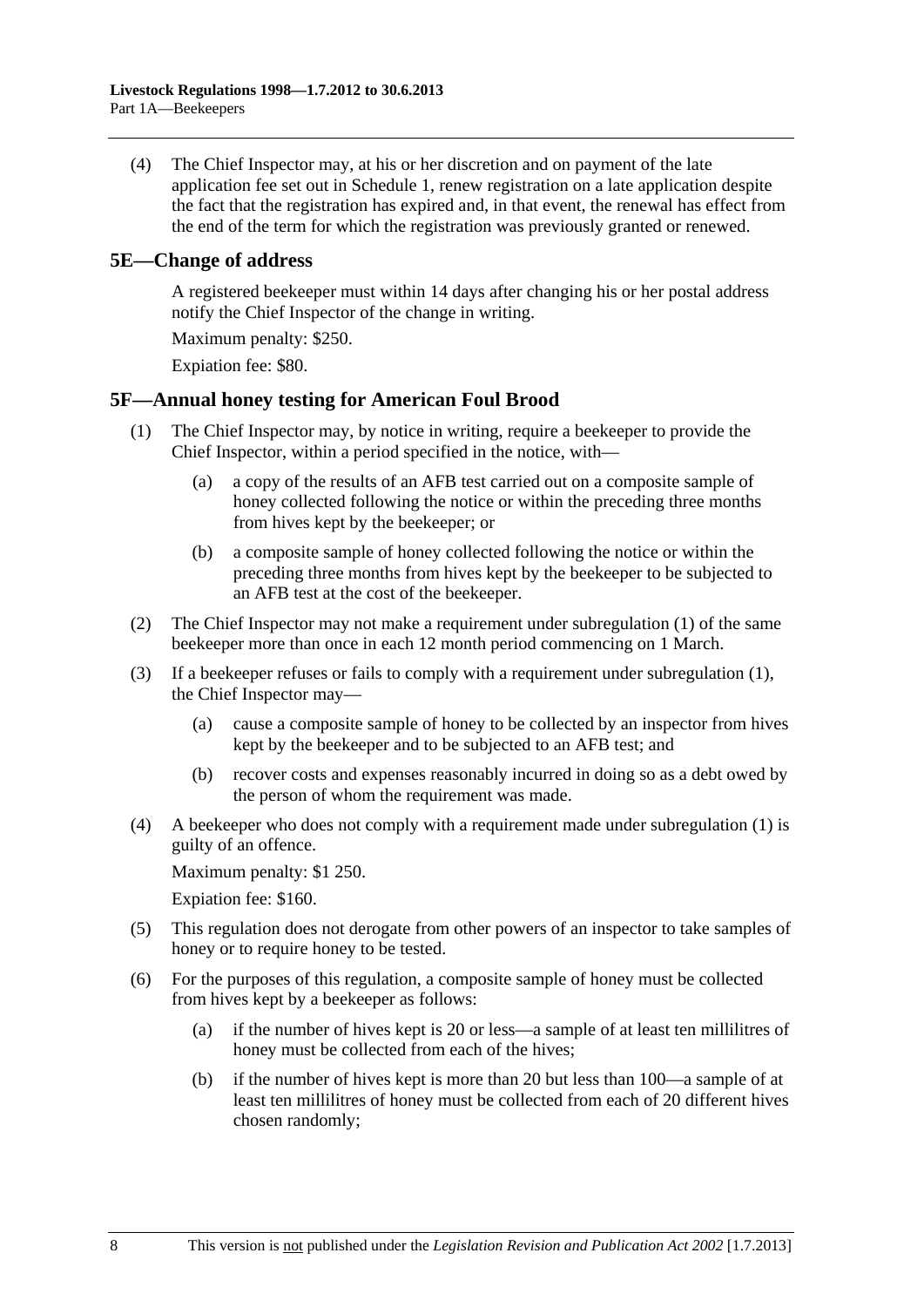- <span id="page-8-0"></span> (c) if the number of hives kept is more than 100—a sample of at least ten millilitres of honey must be collected from each of a number of different hives chosen randomly, that number being 20 per cent of the total number of hives kept (ignoring any resulting fraction).
- (7) In this regulation—

*AFB test* means a test for the presence of American Foul Brood conducted by a laboratory approved for the purpose by the Chief Inspector.

#### **5G—Bees to be kept in a frame-hive**

A person who keeps bees, unless otherwise authorised by the Chief Inspector, must keep the bees in a hive (a frame-hive) that complies with the following requirements:

- (a) the hive must consist of a box with a lid that is removable so that the movement of bees in and out of the frame-hive can be easily controlled; and
- (b) the box must be fitted with movable frames supported inside the box so that they stand on edge in a vertical position and there is an interval of at least six millimetres, but not more than 20 millimetres, between adjacent frames; and
- (c) each movable frame must—
	- (i) have inserted at its centre a flat sheet of foundation; and
	- (ii) be separated from all inner surfaces of the box and any other movable frame placed above it by a space of at least eight millimetres; and
	- (iii) be placed inside the box so that it can be easily removed for inspection.

Maximum penalty: \$5 000.

Expiation fee: \$315.

## **5H—Hive identification**

 (1) A registered beekeeper must ensure that each hive is marked in accordance with this regulation with a hive identification code allocated to him or her in writing by the Chief Inspector.

Maximum penalty: \$5 000.

- (2) Unless otherwise directed by the Chief Inspector, the hive identification code must be marked on a hive in the following manner:
	- (a) subject to [subregulation \(3\),](#page-9-0) the code must be placed in the centre of an external vertical face of the hive; and
	- (b) the code may be burned, stencilled, embossed, carved or etched directly onto the face of the hive, or it may be inscribed on a metal plate secured to the face of the hive; and
	- (c) each character of the code must be 30 millimetres in height.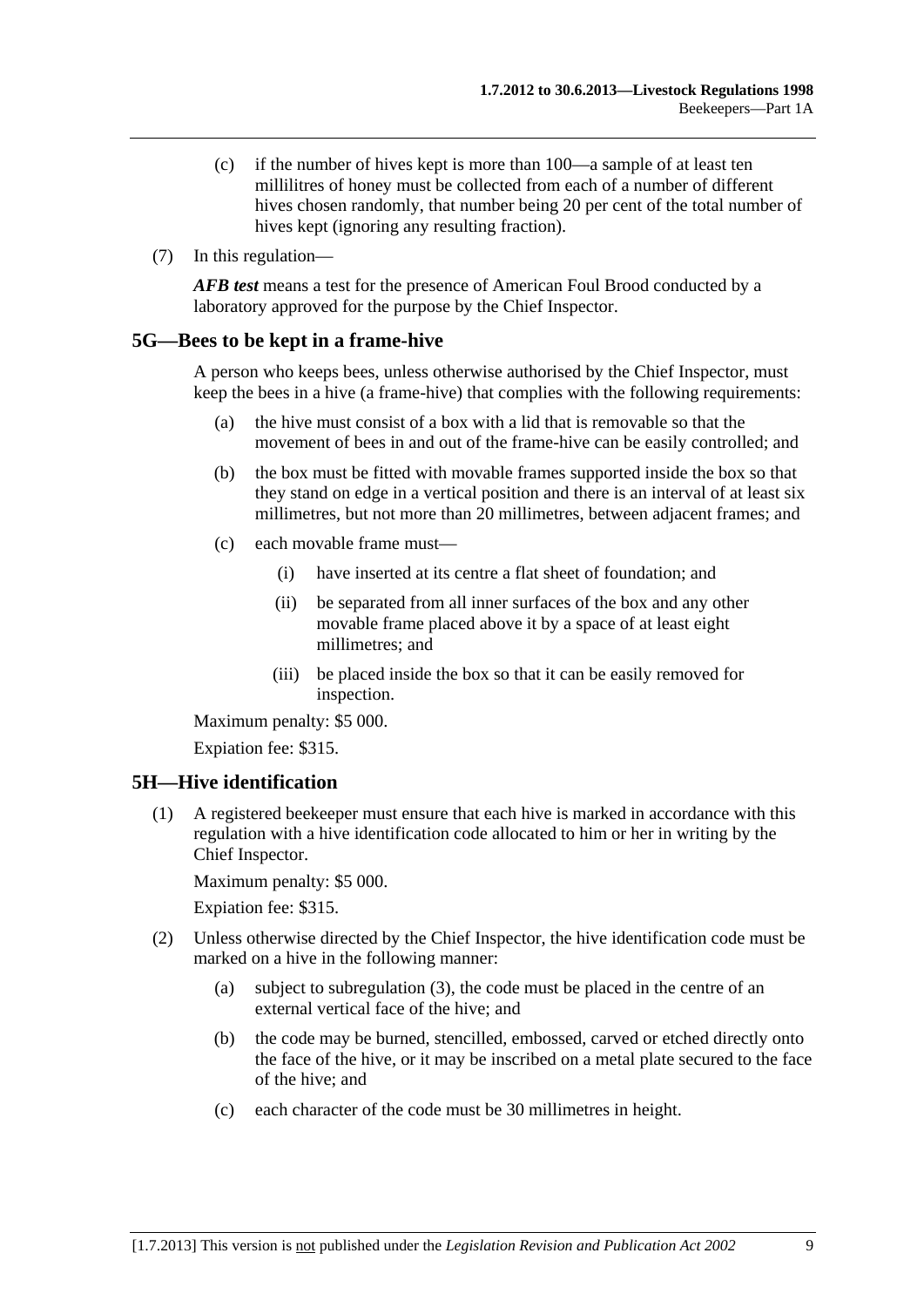<span id="page-9-0"></span> (3) If the face of a hive has previously been marked with a hive identification code (or a brand under the *[Apiaries Act 1931](http://www.legislation.sa.gov.au/index.aspx?action=legref&type=act&legtitle=Apiaries%20Act%201931)*), any subsequent hive identification codes allocated to the hive must be marked on the same vertical face, the first such code being placed in the top left hand corner of that face and each subsequent code being placed in the next corner proceeding clockwise.

### **5I—Exposure of hive, bee products etc**

A beekeeper must not without reasonable excuse, leave a hive, part of a hive (including frames, combs, honey, foundation or beeswax) or an appliance exposed in a manner or under conditions likely to attract robber bees.

Maximum penalty: \$5 000.

Expiation fee: \$315.

#### **5J—Abandonment and neglect of hives etc**

- (1) A beekeeper must not, without reasonable excuse—
	- (a) abandon a hive previously kept by the beekeeper; or
	- (b) neglect the management and care of a hive kept by the beekeeper to the extent that the hive is likely to become infected with disease or to attract robber bees; or
	- (c) fail to destroy or properly dispose of any unwanted bees or part of a hive (including frames, combs, honey, foundation or beeswax).

Maximum penalty: \$5 000.

Expiation fee: In the case of an offence against [paragraph \(b\)](#page-9-0) in the circumstances set out in [subregulation \(2\)\(b\)](#page-9-0)—\$315.

- (2) Without limiting [paragraph \(b\)](#page-9-0) of [subregulation \(1\),](#page-9-0) a beekeeper will be taken to neglect the management and care of a hive to the extent referred to in that paragraph if—
	- (a) the hive is not examined for the presence of disease at least once in each 6 month period; or
	- (b) the hive is one of a number of hives comprising an apiary and at least three of the following conditions apply to the apiary:
		- (i) there is no source of water accessible to bees within 200 metres of a hive in the apiary;
		- (ii) the prescribed number of hives in the apiary are, or exhibit signs of having been, infested with wax moth;
		- (iii) the prescribed number of hives in the apiary are dead;
		- (iv) a hive or part of a hive in the apiary has been left exposed in a manner or under conditions likely to attract robber bees.
- (3) In proceedings for an offence against this regulation, hives located on the same holding will, in the absence of proof to the contrary, be taken to comprise an apiary.
- (4) In this regulation—

*apiary* means a number of hives managed together;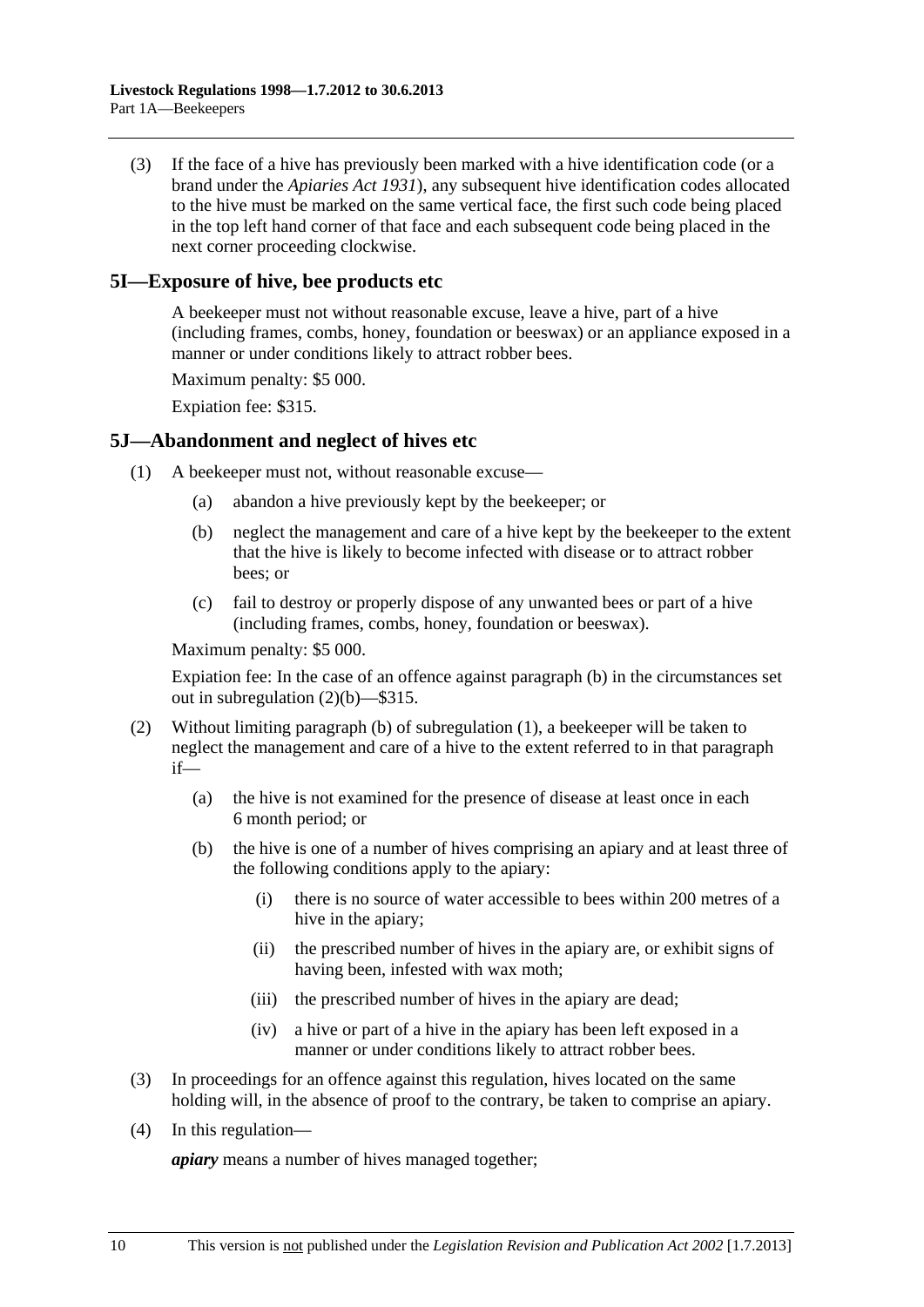<span id="page-10-0"></span>*prescribed number of hives* in an apiary means—

- (a) if the number of hives comprising the apiary is less than 10—one;
- (b) if the number of hives comprising the apiary is 10 or more—the number that is 10 per cent of the total number of hives comprising the apiary (ignoring any resulting fraction).
- (5) For the purposes of this regulation a hive is *dead* if a substantial number of the bees in the hive are dead.

# **Part 1B—Registration of other keepers of livestock**

#### **5K—Classes of livestock requiring registration**

The following are prescribed classes of livestock for the purposes of section 17 of the Act:

- (a) buffalo;
- (b) camels;
- (c) cattle;
- (d) deer;
- (e) equines (including horses, donkeys and mules);
- (f) goats;
- (g) pigs;
- (h) sheep;
- (i) South American camelids (including alpaca, llama, vicuna and guanaco).

#### **5L—Term of registration and renewal**

- (1) The term fixed for the purposes of section 23(1) and (2) of the Act is 2 years.
- (2) However, the Chief Inspector may fix a term that is shorter or longer than 2 years if that is necessary in order for the term to expire at the same time as the term of a property identification code for land on which the livestock are or are to be kept.
- (3) An application for renewal of registration under section 17 of the Act must—
	- (a) be made to the Chief Inspector; and
	- (b) be in the form and contain or be accompanied by the information required by the Chief Inspector; and
	- (c) be accompanied by the fee set out in [Schedule 1.](#page-46-0)
- (4) The Chief Inspector may, at his or her discretion and on payment of the late application fee set out in [Schedule 1,](#page-46-0) renew registration on a late application despite the fact that the registration has expired and, in that event, the renewal has effect from the end of the term for which the registration was previously granted or renewed.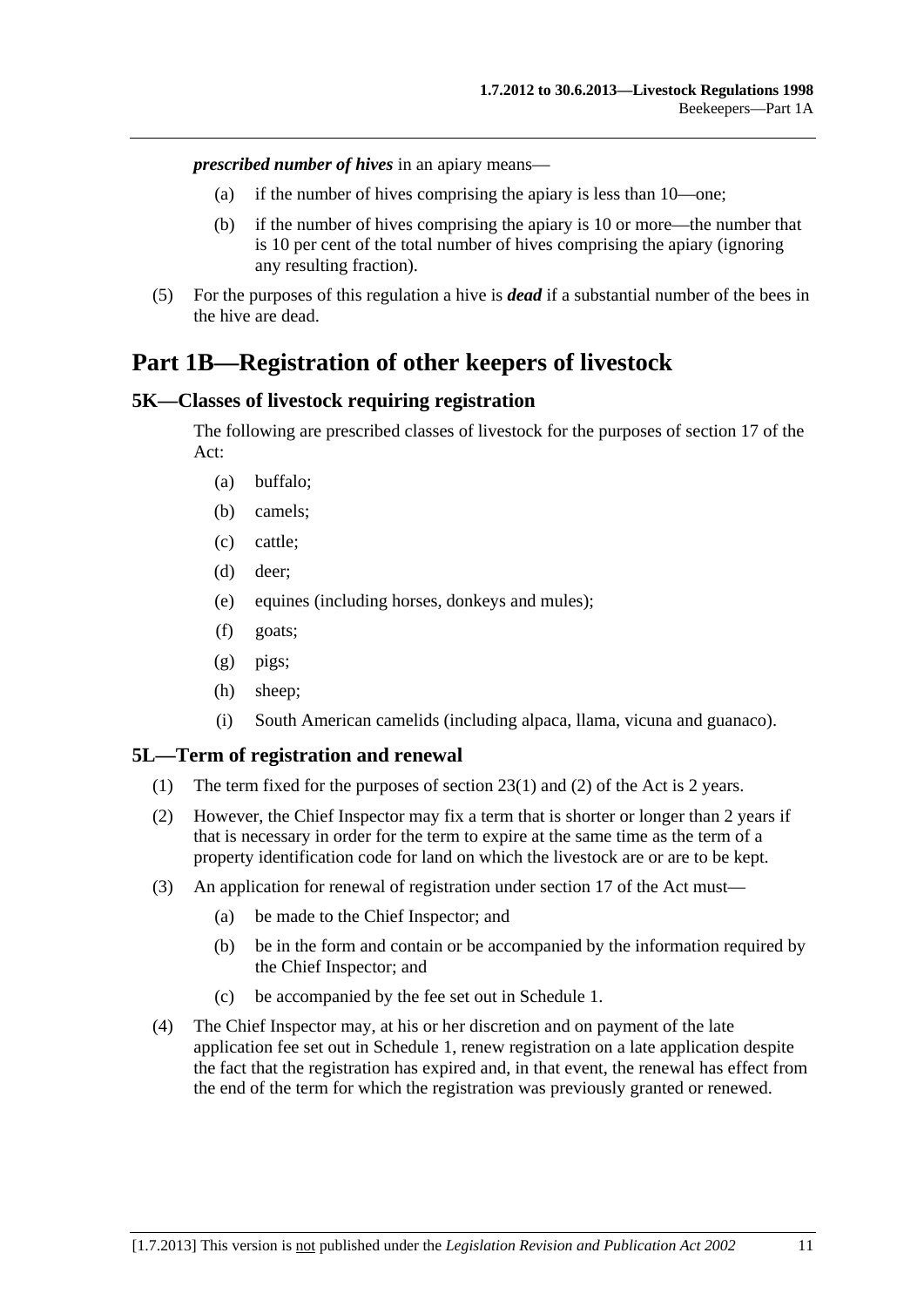#### <span id="page-11-0"></span>**5M—Change of address**

A person registered under section 17 of the Act (other than as a registered beekeeper) must within 14 days after changing his or her postal address notify the Chief Inspector of the change in writing.

Maximum penalty: \$250.

Expiation fee: \$80.

## **5N—Obligation to ensure property where livestock usually kept has property identification code**

A person who is registered under section 17 of the Act as a person who keeps livestock must ensure that the place at which the livestock are usually pastured or kept has an active property identification code under [Part 5A](#page-19-0).

Maximum penalty: \$5 000.

Expiation fee: \$315.

# **Part 2—Artificial breeding**

#### **6—Prescribed class of livestock**

The following are prescribed classes of livestock for the purposes of the definition of *artificial breeding centre* in section 3 of the Act and for the purposes of section 19(1) of the Act:

- (a) cattle;
- (b) sheep;
- (c) goats;
- (d) pigs;
- (e) horses.

## **7—Eligibility requirements for artificial breeding centre**

- (1) In determining whether to grant registration under section 18 of the Act to operate an artificial breeding centre, the Chief Inspector must have regard to—
	- (a) the suitability of the applicant to be granted registration; and
	- (b) the arrangements that the applicant has made to fulfil the obligations that may arise under these regulations; and
	- (c) the suitability of the premises for their purpose; and
	- (d) the standard of construction of the premises and the standard of the facilities and equipment on the premises; and
	- (e) the nature of the artificial breeding procedures to be carried out at the centre; and
	- (f) any other relevant matter.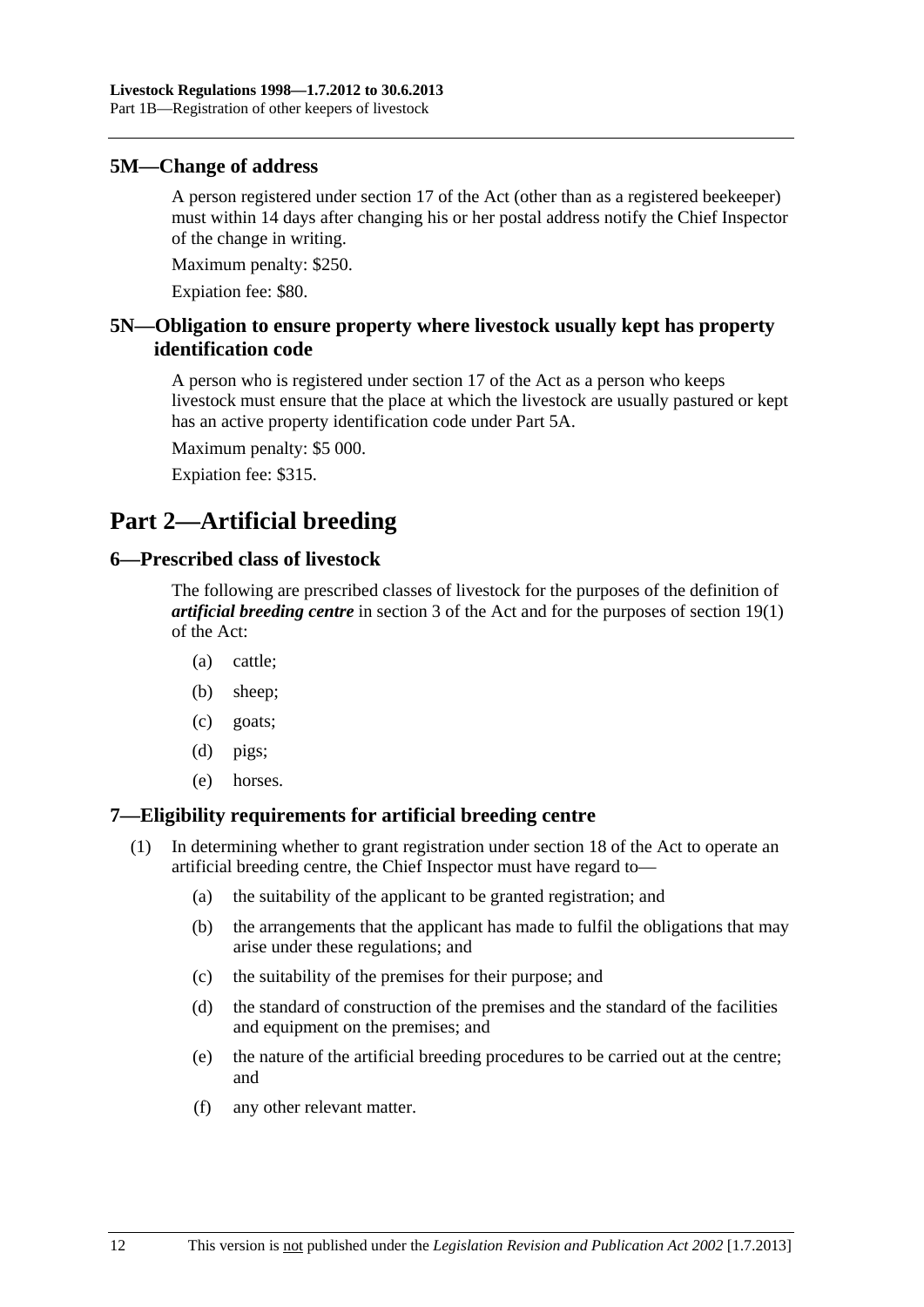- <span id="page-12-0"></span> (2) If an application is made in respect of proposed premises, the Chief Inspector—
	- (a) must determine whether he or she will grant registration if the premises are completed substantially in accordance with the proposal and, if so, the conditions (if any) he or she will impose on the registration; and
	- (b) if he or she determines that registration will be granted in those circumstances, is bound by that decision.

#### **8—Conditions of registration of artificial breeding centre**

The following are conditions of registration under section 18 of the Act to operate an artificial breeding centre:

- (a) there must be compliance in relation to artificial breeding procedures performed by the centre with—
	- (i) the *Code of Practice for Australian Livestock Artificial Breeding Centres* published by the Australian Quarantine and Inspection Service, as in force from time to time; and
	- (ii) the *Minimum Health Standards for Stock Standing at Licensed or Approved Artificial Breeding Centres in Australia* published by the Australian Quarantine and Inspection Service, as in force from time to time;
- (b) the premises to which registration of an artificial breeding centre relates must not, without the approval of the Chief Inspector—
	- (i) be altered or extended;
	- (ii) be used for the carrying out of artificial breeding procedures not authorised by the registration;
- (c) the following records must be kept:
	- (i) records that ensure that the animal from which any semen or embryos have been collected and the place and date of collection can, at all times, be readily determined;
	- (ii) accurate records of all artificial breeding procedures carried out pursuant to the registration;
	- (iii) accurate records relating to the health of an animal from which semen or embryos have been collected pursuant to the registration.

#### **9—Eligibility requirements—artificial breeding procedures**

A person is not eligible to be registered under section 19 of the Act to perform an artificial breeding procedure unless the person—

- (a) is a fit and proper person to be registered; and
- (b) has qualifications and experience that the Chief Inspector considers appropriate having regard to the kind of procedures that the applicant would be authorised to perform if granted the registration.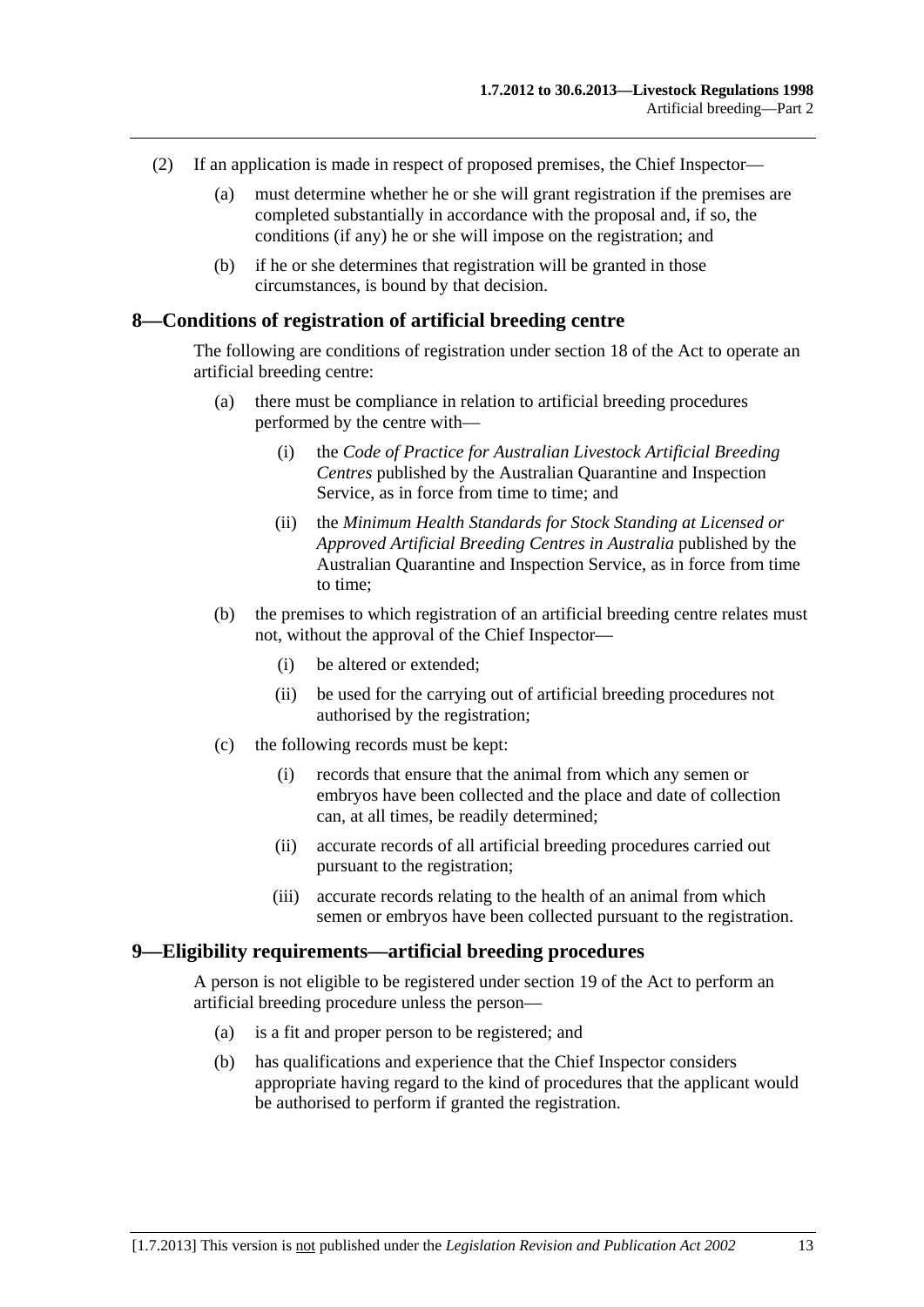#### <span id="page-13-0"></span>**10—Conditions of registration—artificial breeding procedures**

- (1) The following categories of registration under section 19 of the Act may be granted:
	- (a) insemination of livestock—authorising the holder to carry out artificial insemination of livestock;
	- (b) semen collection and processing—authorising the holder to collect semen from livestock and process it;
	- (c) embryo collection and processing—authorising the holder to collect ova or embryos from livestock and process them.
- (2) The following are conditions of registration under section 19 of the Act:
	- (a) artificial breeding procedures not authorised by the registration must not be performed;
	- (b) the following records must be kept:
		- (i) records that ensure that the animal from which any semen or embryos have been collected and the place and date of collection can, at all times, be readily determined;
		- (ii) accurate records of all artificial breeding procedures carried out pursuant to the registration;
		- (iii) accurate records relating to the health of an animal from which semen or embryos have been collected pursuant to the registration.

## **11—Term of registration and renewals**

- (1) The term of registration of an artificial breeding centre or a person authorised to perform artificial breeding procedures is until 30 June in the third year after its grant.
- (2) Renewal of registration is for three years.

## **Part 3—Veterinary diagnostic laboratories**

## **12—Eligibility requirements**

- (1) In determining whether to grant registration under section 20 of the Act to operate a veterinary diagnostic laboratory, the Chief Inspector must have regard to—
	- (a) the suitability of the applicant to be granted registration; and
	- (b) the arrangements that the applicant has made to fulfil the obligations that may arise under these regulations; and
	- (c) the suitability of the premises for their purpose; and
	- (d) the standard of construction of the premises and the standard of the facilities and equipment on the premises; and
	- (e) the nature of the examinations and tests to be carried out at the laboratory; and
	- (f) any other relevant matter.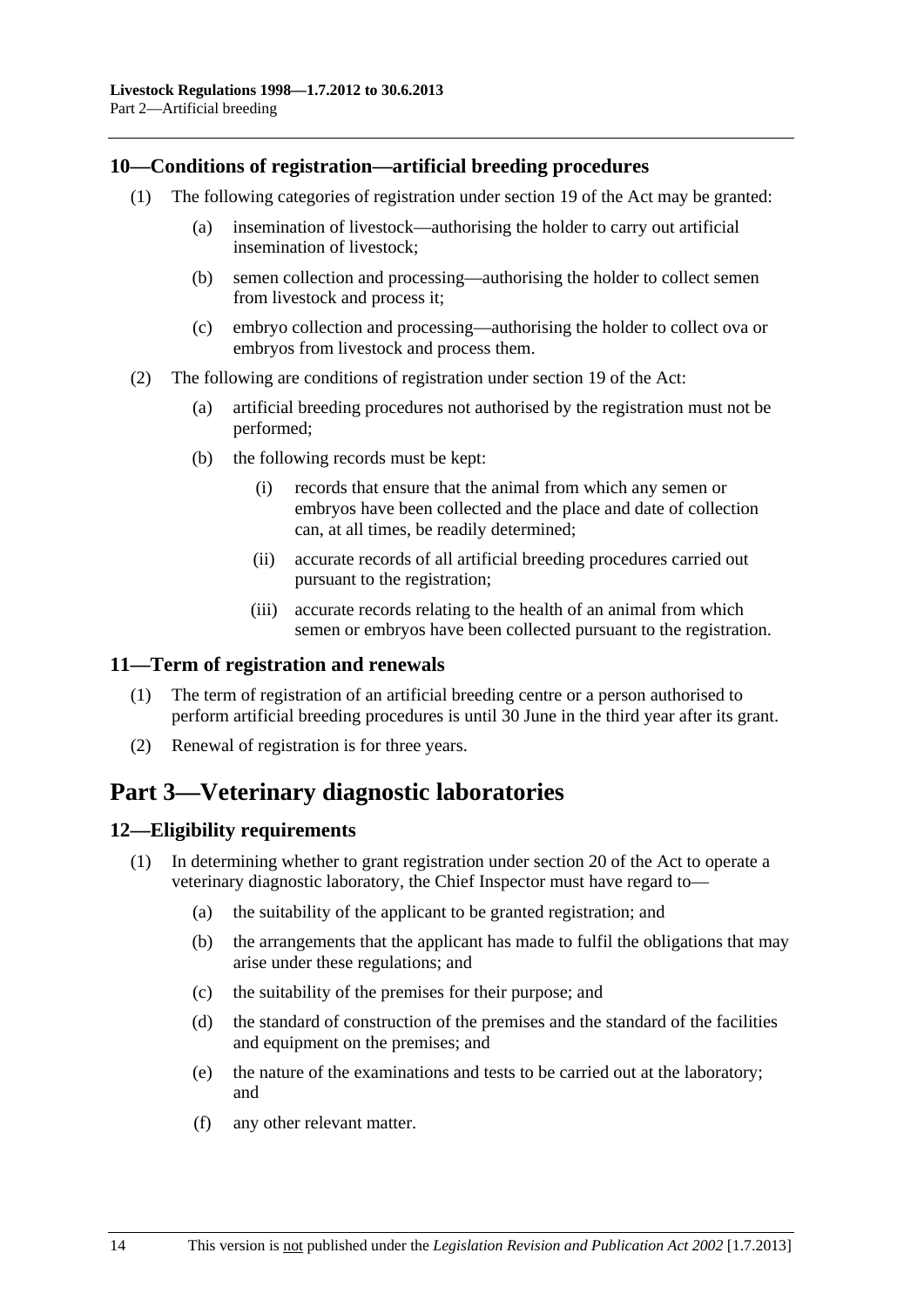- <span id="page-14-0"></span> (2) If an application is made in respect of proposed premises, the Chief Inspector—
	- (a) must determine whether he or she will grant registration if the premises are completed substantially in accordance with the proposal and, if so, the conditions (if any) he or she will impose on the registration; and
	- (b) if he or she determines that registration will be granted in those circumstances, is bound by that decision.

#### **13—Conditions of registration**

Registration under section 20 of the Act of a veterinary diagnostic laboratory is subject to the following conditions:

 (a) the laboratory must be supervised by a person or persons approved by the Chief Inspector;

> In respect of the supervision of animal disease diagnosis carried out at the laboratory, the person must be a veterinary surgeon. In respect of the supervision of residue analysis carried out at the laboratory, the person must hold appropriate qualifications.

- (b) the methods used at the laboratory for animal disease diagnosis must conform to the *Australian Standard Techniques for Animal Diseases* published for the Australian Agricultural Council (Standing Committee on Agriculture) by CSIRO Australia, as in force from time to time;
- (c) if a result from any test or analysis carried out at the laboratory indicates that any livestock or livestock product or other property is, or is likely to be, affected with a notifiable condition the result must be reported to the Chief Inspector by the quickest practicable means, together with such further information as the Chief Inspector may reasonably require;
- (d) records of results from each test or analysis carried out at the laboratory must be kept for a period of at least seven years;
- (e) a laboratory sample or specimen affected or reasonably suspected of being affected with a notifiable condition must not, without the approval of the Chief Inspector—
	- (i) be brought into the laboratory from interstate or overseas; or
	- (ii) be sent from the laboratory out of the State;
- (f) laboratory samples or specimens or records of results from a test or analysis carried out at the laboratory, must, at the request of the Chief Inspector, be provided to the Chief Inspector or a person nominated by the Chief;
- (g) the laboratory must participate in a quality assurance program approved by the Chief Inspector.

#### **14—Term of registration and renewals**

- (1) The term of registration of a veterinary diagnostic laboratory is until 30 June in the third year after registration is granted.
- (2) Renewal of registration is for 3 years.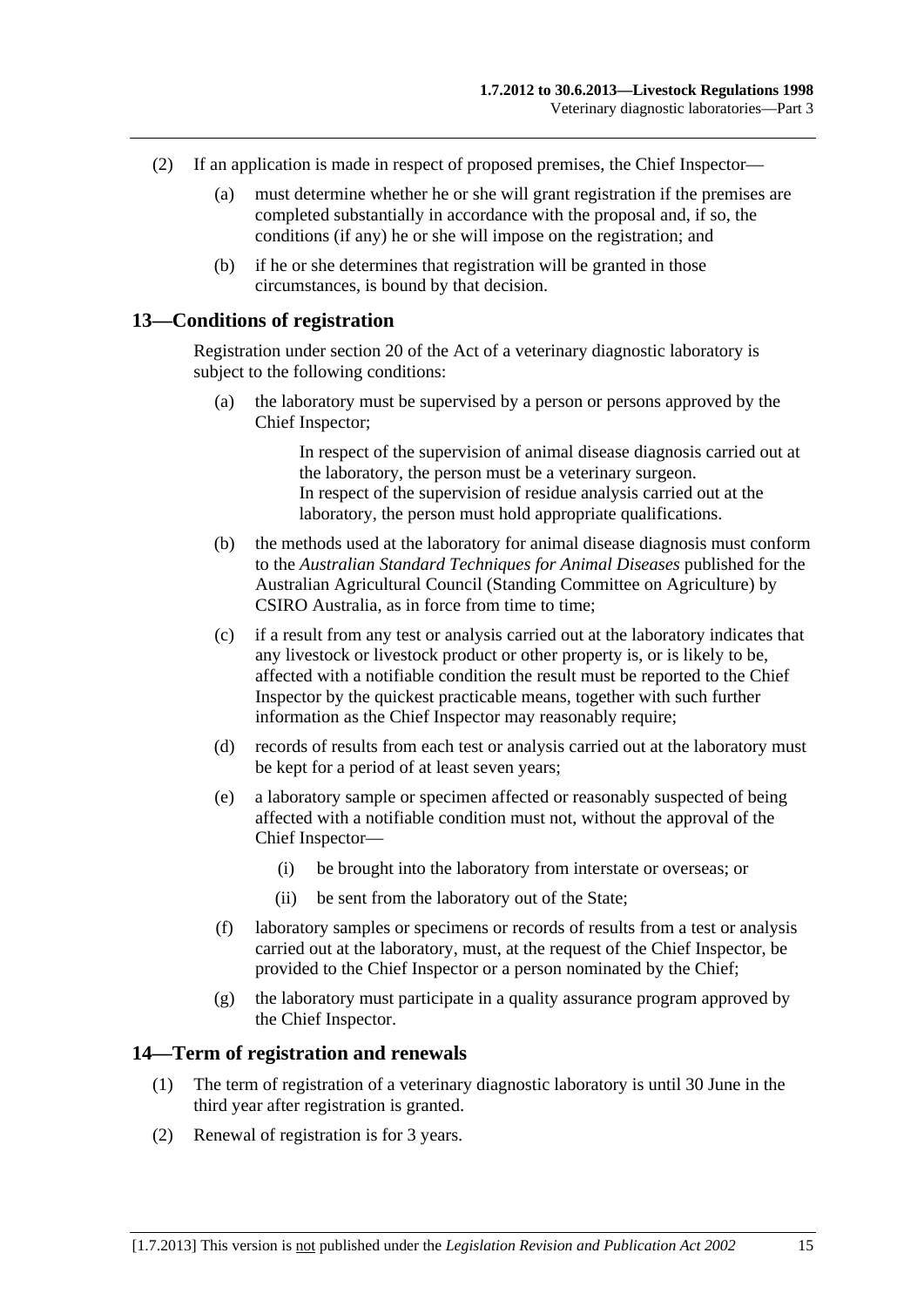# <span id="page-15-0"></span>**Part 4—Vaccines**

### **15—Sale or supply of vaccines**

- (1) A person must not sell or supply a vaccine for use on livestock unless—
	- (a) in the case of a class 1 vaccine—the sale or supply is to a veterinary surgeon, or to some other person approved by the Chief Inspector, for use by that person and the sale or supply has been approved by the Chief Inspector; or
	- (b) in the case of a class 2 vaccine—the sale or supply is to a veterinary surgeon, or to some other person approved by the Chief Inspector, for use by that person; or
	- (c) in any other case—
		- (i) the preparation or substance is registered under the *[Agricultural and](http://www.legislation.sa.gov.au/index.aspx?action=legref&type=act&legtitle=Agricultural%20and%20Veterinary%20Chemicals%20(South%20Australia)%20Act%201994)  [Veterinary Chemicals \(South Australia\) Act 1994](http://www.legislation.sa.gov.au/index.aspx?action=legref&type=act&legtitle=Agricultural%20and%20Veterinary%20Chemicals%20(South%20Australia)%20Act%201994)*; or
		- (ii) the approval of the Chief Inspector has been obtained.

Maximum penalty: \$5 000.

 (2) A person must not sell or supply a vaccine after the date (if any) specified on any label, covering, wrapping or container as the date after which the vaccine should not or must not be used on livestock.

Maximum penalty: \$2 500.

Expiation fee: \$210.

#### **16—Use of vaccines**

A person must not, without the approval of the Chief Inspector, use a class 1 or 2 vaccine on livestock unless the person is a veterinary surgeon.

Maximum penalty: \$5 000.

#### **17—Storage and disposal of vaccines**

A person who has in his or her possession, custody or control a vaccine intended for sale or supply must—

- (a) ensure that the vaccine is at all times stored in the manner, and at the temperature (if any) specified on any label, covering or wrapping by or under any law; and
- (b) dispose of the vaccine on, or as soon as possible after, the date (if any) specified on any label, covering, wrapping or container as the date after which the vaccine should not or must not be used on livestock.

Maximum penalty: \$2 500.

Expiation fee: \$210.

#### **18—Prohibition on use of diagnostic agents**

A person must not, without the approval of the Chief Inspector, use a diagnostic agent (including tuberculin, johnin, mallein or pullorum antigen).

Maximum penalty: \$2 500.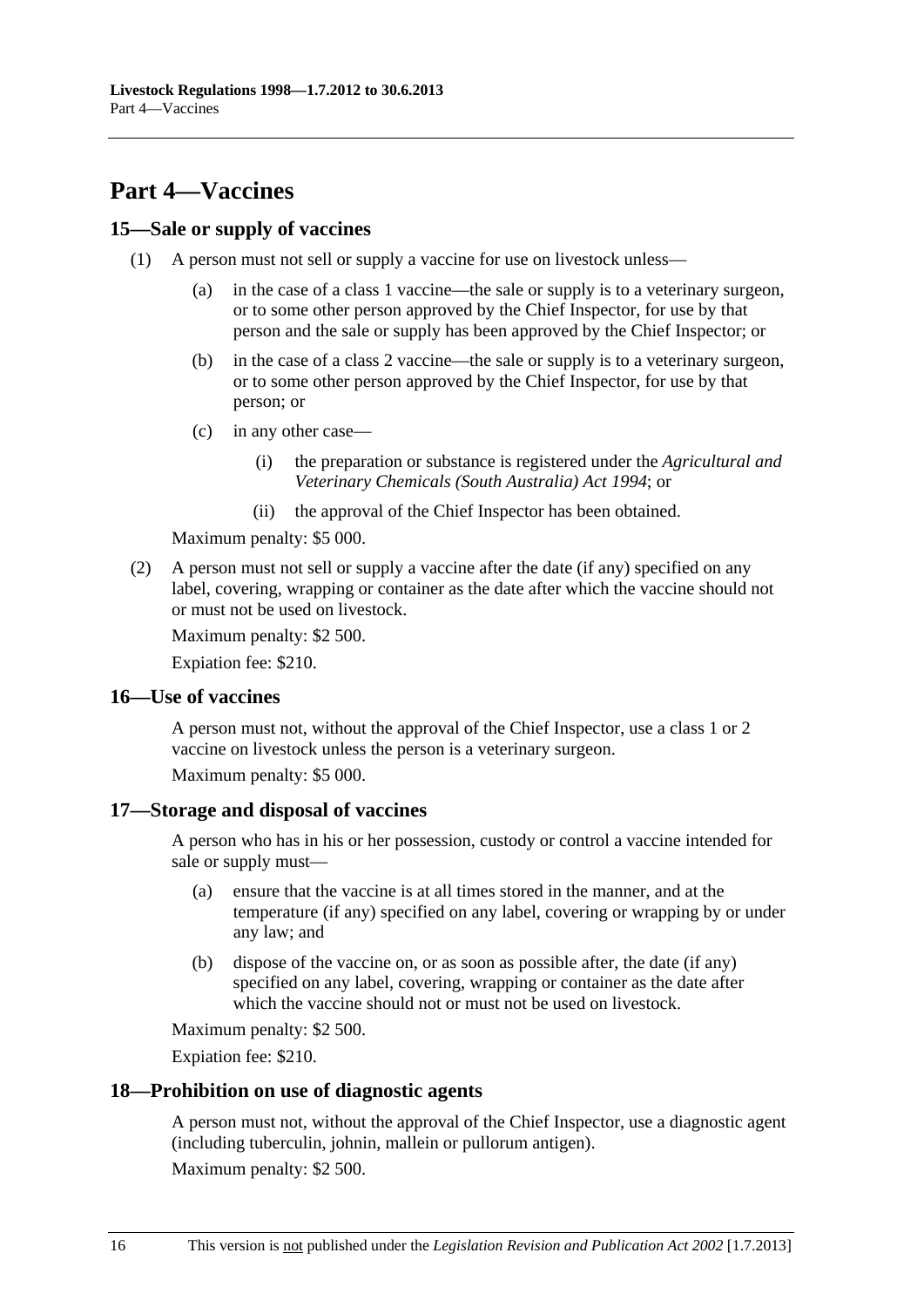# <span id="page-16-0"></span>**Part 5—Hormonal growth promotants**

## **19—Method of treatment of cattle or buffalo with hormonal growth promotants**

A person must not treat cattle or buffalo with a hormonal growth promotant otherwise than by implanting the hormonal growth promotant under the skin behind the ear of the cattle or buffalo.

Maximum penalty: \$5 000.

Expiation fee: \$315.

#### **20—HGP earmarks**

- (1) If cattle or buffalo are not, immediately after treatment with a hormonal growth promotant, each marked with an earmark consisting of an equilateral triangle with sides 20 millimetres in length, punched through the centre of the left or right ear of the animal (an *HGP earmark*)—
	- (a) the owner of the cattle or buffalo; and
	- (b) any other person responsible for the husbandry of the cattle or buffalo who treated the cattle or buffalo with the hormonal growth promotant, or caused or permitted the cattle or buffalo to be so treated,

are each guilty of an offence.

Maximum penalty: \$5 000.

Expiation fee: \$315.

 (2) [Subregulation \(1\)](#page-16-0) does not apply in respect of an animal that already has an HGP earmark at the time of treatment with a hormonal growth promotant.

## **21—HGP records**

The owner (or former owner) of cattle or buffalo that are treated with hormonal growth promotants must ensure that records are made, and retained for a period of not less than two years after the cattle or buffalo cease to be in his or her ownership, containing the following information:

- (a) in respect of each type of hormonal growth promotant obtained or used to treat cattle or buffalo—
	- (i) the date on which it was obtained; and
	- (ii) a description of its type; and
	- (iii) the name and address of the person from whom it was obtained; and
	- (iv) the number of doses obtained; and
- (b) in respect of each treatment of cattle or buffalo with each type of hormonal growth promotant—
	- (i) the date of the treatment; and
	- (ii) the breed or other description of each animal treated; and
	- (iii) the number of animals treated; and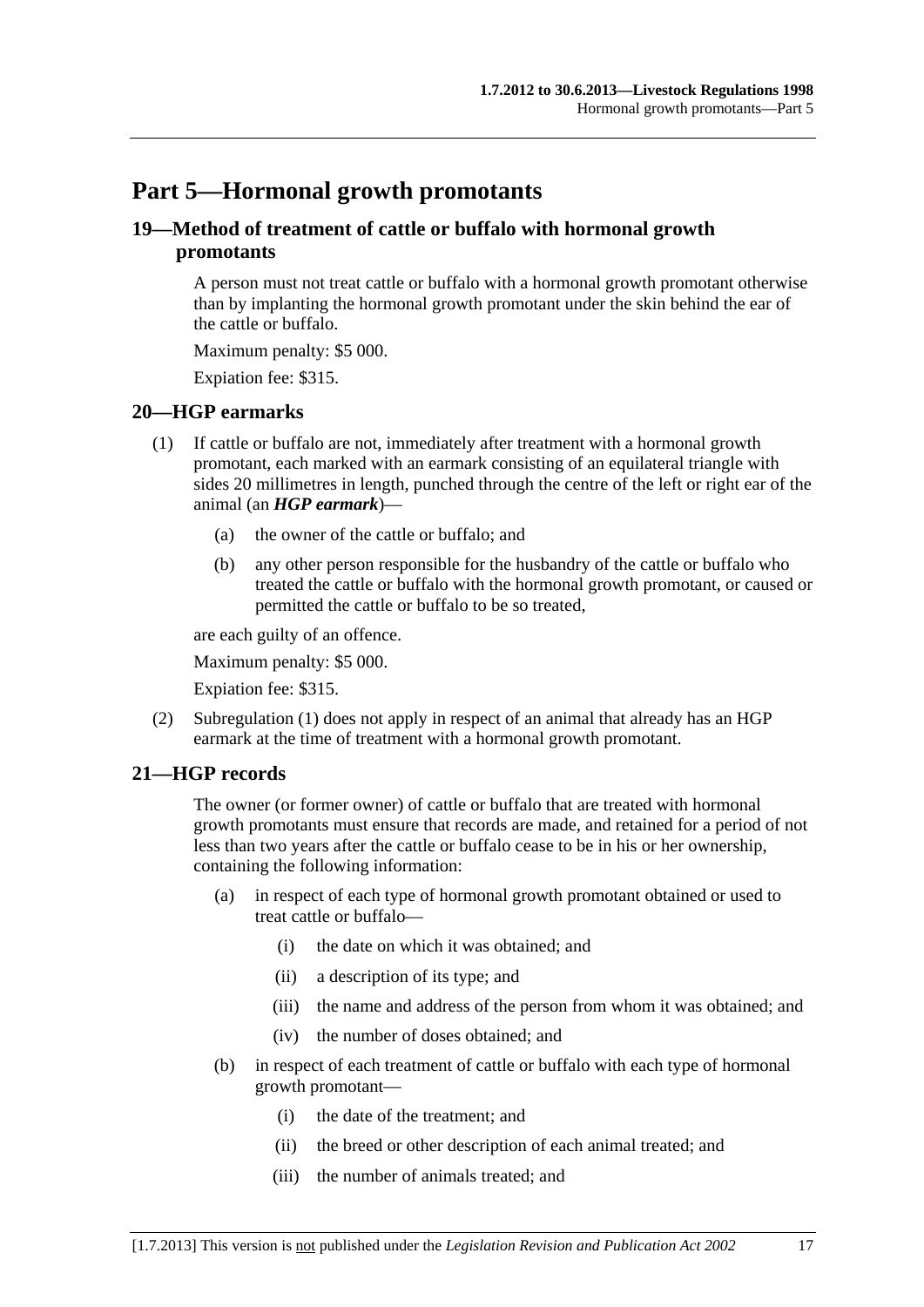- <span id="page-17-0"></span> (iv) a description of the type of hormonal growth promotant used for the treatment; and
- (v) the number of doses of hormonal growth promotant used, lost or wasted in the course of the treatment; and
- (c) in respect of the disposal to some other person of cattle or buffalo treated with hormonal growth promotants—
	- (i) the number of animals disposed of; and
	- (ii) the breed or other description of each animal; and
	- (iii) the fact that the animals have been treated with hormonal growth promotants; and
	- (iv) the date of the disposal; and
	- (v) the name of that other person.

Maximum penalty: \$2 500.

Expiation fee: \$210.

#### **22—HGP free declarations**

- (1) A person must not make an HGP free declaration in respect of cattle or buffalo unless the person is—
	- (a) the owner of the cattle or buffalo; or
	- (b) a person responsible for the husbandry of the cattle or buffalo authorised by the owner to do so.

Maximum penalty: \$5 000.

Expiation fee: \$315.

 (2) A person must not make a statement that is false or misleading in a material particular (whether by reason of the inclusion or omission of any particular) in an HGP free declaration.

Maximum penalty/expiation fee:

(a) If the person made the statement knowing that it was false or misleading:

Maximum penalty—\$10 000.

(b) In any other case:

Maximum penalty—\$5 000.

Expiation fee—\$315.

- (3) For the purposes of [subregulation \(2\),](#page-17-0) the statement in an HGP declaration that the cattle or buffalo have not been treated with hormonal growth promotants will be taken to be false if the cattle or buffalo have HGP earmarks.
- (4) A person must not make an HGP free declaration in respect of cattle or buffalo that have not been continuously in the same ownership since birth unless the current owner of the cattle or buffalo received an HGP free declaration or an HGP free invoice in respect of the cattle or buffalo when they came into his or her ownership.

Maximum penalty: \$5 000.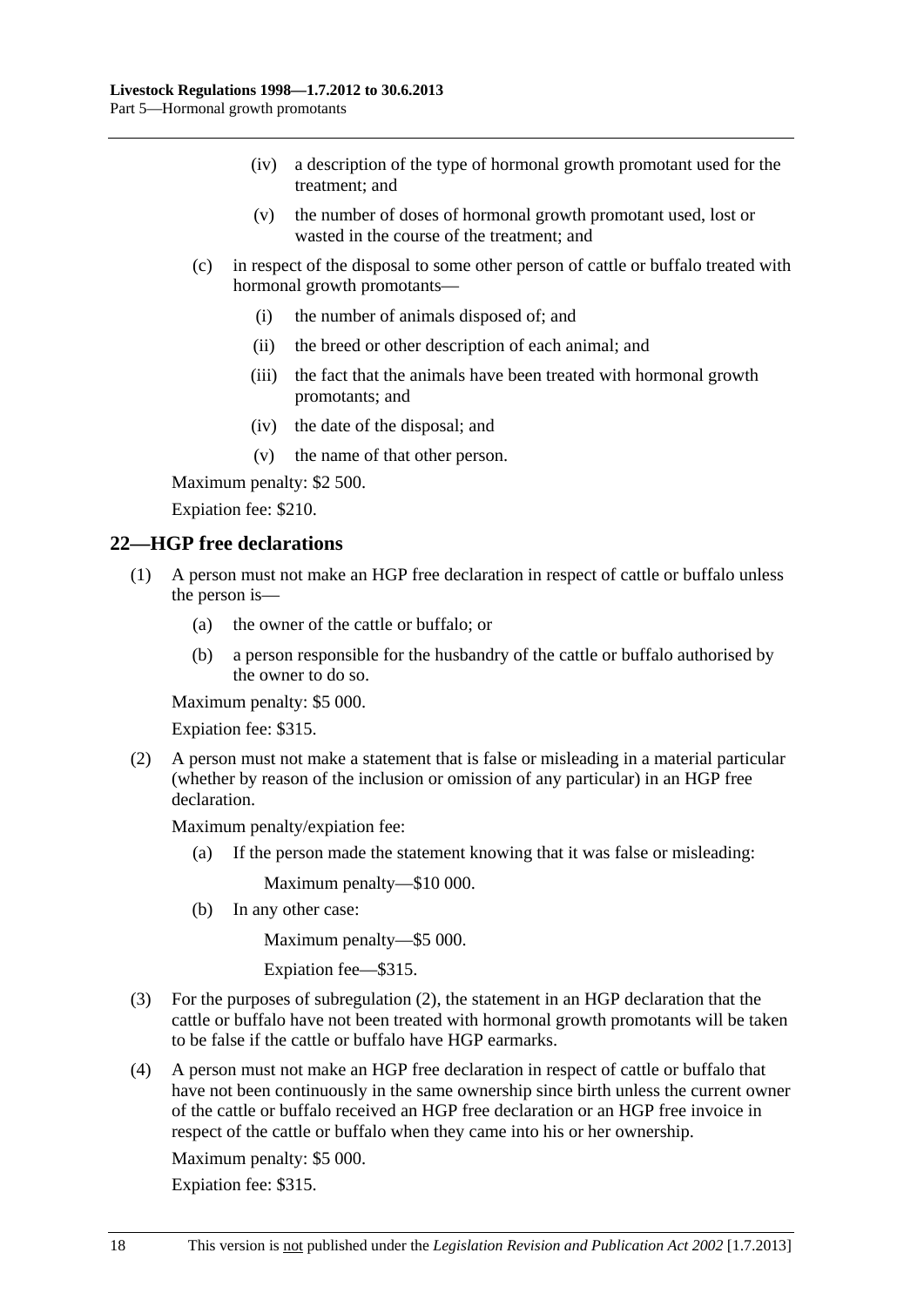<span id="page-18-0"></span> (5) In proceedings for an offence against [subregulation \(4\)](#page-17-0), the burden of proving that the current owner received an HGP free declaration or invoice in respect of the cattle or buffalo when they came into his or her ownership lies on the defendant.

## **23—HGP free tags**

- (1) If HGP free tags are attached to cattle or buffalo that have HGP earmarks or, despite not having HGP earmarks, have been treated with hormonal growth promotants—
	- (a) the owner of the cattle or buffalo; and
	- (b) any other person responsible for the husbandry of the cattle or buffalo who attached the tags or caused or permitted the tags to be so attached,

are each guilty of an offence.

Maximum penalty:

If the owner or person responsible for the husbandry of the cattle or buffalo knows that the cattle or buffalo have been treated with hormonal growth promotants—\$10 000.

In any other case—\$5 000.

- (2) If HGP free tags are attached to cattle or buffalo that have not been continuously in the same ownership since birth—
	- (a) the owner of the cattle or buffalo; and
	- (b) any other person responsible for the husbandry of the cattle or buffalo who attached or caused or permitted the tags to be so attached,

are each guilty of an offence unless the owner received an HGP free declaration or an HGP free invoice in respect of the cattle or buffalo when they came into his or her ownership.

Maximum penalty: \$5 000.

Expiation fee: \$315.

 (3) In proceedings for an offence against [subregulation \(2\)](#page-18-0), the burden of proving that the owner received an HGP free declaration or invoice in respect of the cattle or buffalo when they came into his or her ownership lies on the defendant.

## **24—HGP free invoices etc**

- (1) A stock agent must give to the purchaser of cattle or buffalo sold by the agent that are identified at the time of sale with HGP free tags either—
	- (a) an HGP free invoice; or
	- (b) if the stock agent has, in connection with the sale, received an HGP free declaration in respect of the cattle or buffalo—
		- (i) a copy of the declaration; and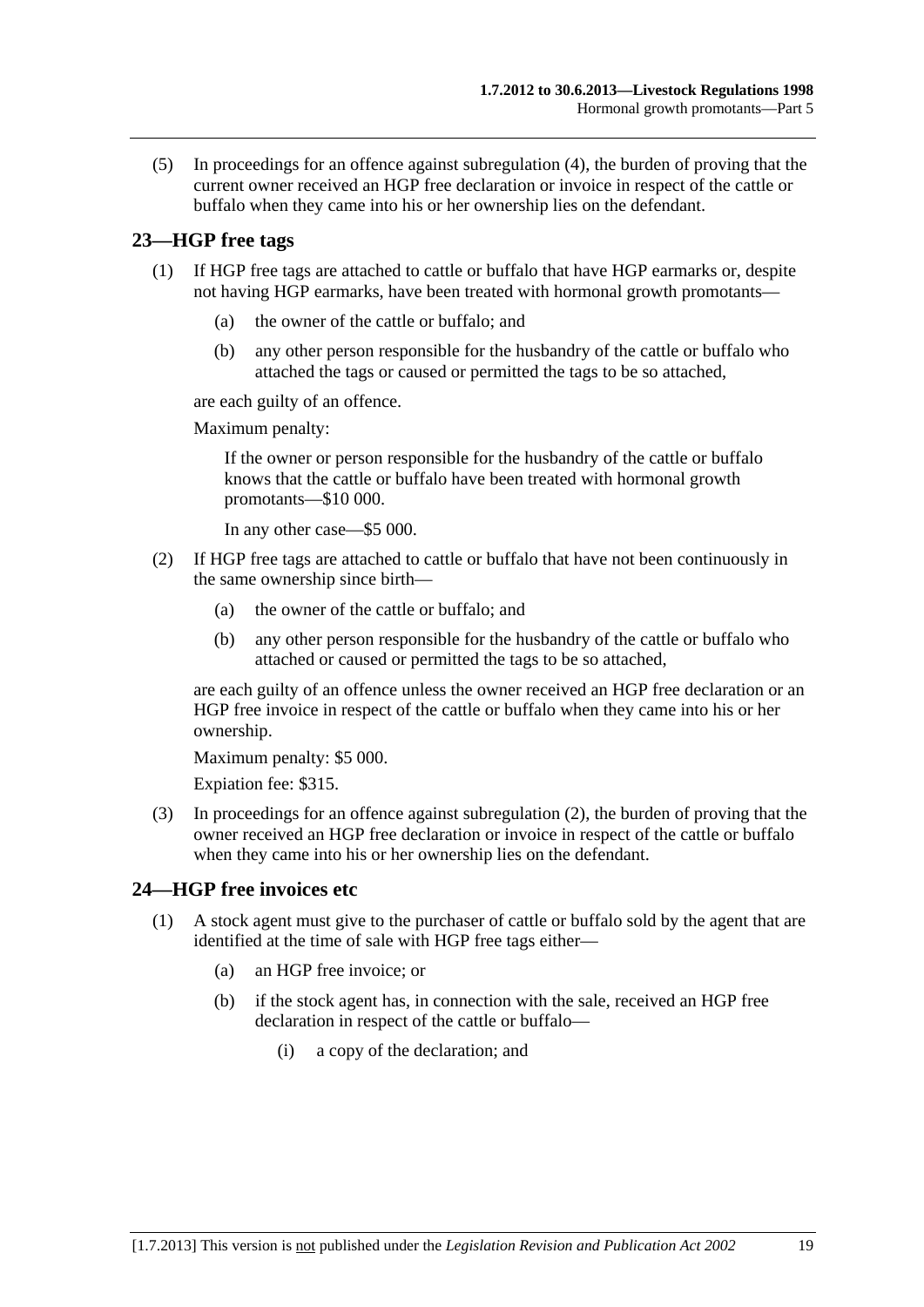<span id="page-19-0"></span> (ii) if the declaration extends to cattle or buffalo not sold to the purchaser—an invoice that specifies the number and type of cattle or buffalo referred to in the declaration that have been sold to the purchaser (a *split lot invoice*).

Maximum penalty: \$2 500.

Expiation fee: \$210.

- (2) A stock agent must ensure that each HGP free invoice issued by the agent—
	- (a) specifies the number and type of cattle or buffalo that were identified at the time of sale with HGP free tags; and
	- (b) identifies the land on which the cattle or buffalo were pastured before removal for sale.

Maximum penalty: \$2 500.

Expiation fee: \$210.

 (3) A stock agent must retain for a period of not less than two years a copy of each HGP free invoice, HGP free declaration and split lot invoice given to a purchaser under this regulation.

Maximum penalty: \$2 500.

Expiation fee: \$210.

# **Part 5A—Identification codes**

## **Division 1—Property identification code**

## **25—Allocation and renewal of property identification code**

- (1) The Chief Inspector may, on application or on his or her own initiative, allocate or renew a property identification code identifying a particular place.
- (2) An application for the allocation or renewal of a property identification code for a place may be made by—
	- (a) the owner, lessee or occupier of the land concerned; or
	- (b) the owner or a person responsible for the control of livestock kept on the land concerned; or
	- (c) if the place is a livestock saleyard, abattoir, prescribed premises or port for live export—the owner or operator of the place; or
	- (d) if the place is a place where a special event is held—the organiser of the special event; or
	- (e) a person who proposes to become such a person or who otherwise satisfies the Chief Inspector that he or she has a proper interest in the allocation of a property identification code to a place.
- (3) The boundaries of a place identified by a property identification code are to be determined at the absolute discretion of the Chief Inspector.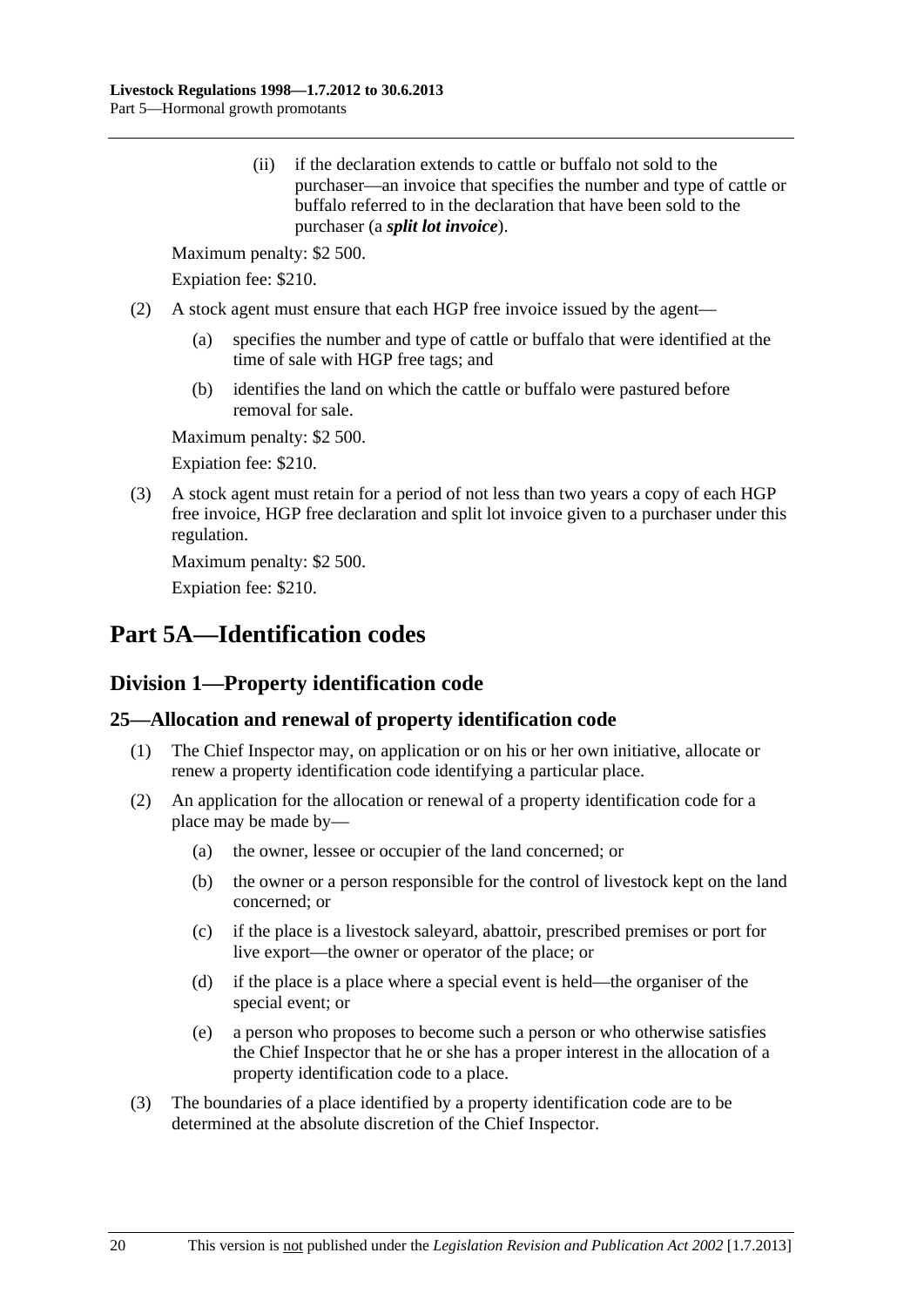- <span id="page-20-0"></span> (4) Subject to this Division, a property identification code remains active in relation to a place for the period specified in the instrument of allocation or renewal or, if no period is so specified, 2 years.
- (5) The Chief Inspector may, at his or her discretion and on payment of the late application fee set out in [Schedule 1,](#page-46-0) renew a property identification code on a late application despite the fact that the term for which the code was active has expired and, in that event, the renewal has effect from the end of the term for which the code was previously active.
- (6) In this regulation—

*prescribed premises* has the same meaning as in [Part 6;](#page-22-0)

*special event* has the same meaning as in [Part 6.](#page-22-0)

## **25A—Substitution of responsible person, variation of boundaries and cancellation of property identification code**

- (1) The Chief Inspector may, on application by the responsible person for a property identification code or on his or her own initiative—
	- (a) substitute the person who is the responsible person for the code; or
	- (b) vary the boundaries of the place identified by the code; or
	- (c) cancel the property identification code.
- (2) Before taking action in relation to a property identification code on his or her own initiative, the Chief Inspector must give the responsible person for the code a reasonable opportunity to make submissions.
- (3) Whether a substitution, variation or cancellation should be made under this regulation is to be determined at the absolute discretion of the Chief Inspector.

## **Division 2—Pig tattoo code**

## **25B—Allocation of pig tattoo code**

- (1) The Chief Inspector may, on application by a person who keeps pigs or a responsible person for a property identification code for land on which pigs are or are proposed to be kept or on his or her own initiative, allocate a pig tattoo code and associate the pig tattoo code with a property identification code for the land.
- (2) Subject to this Division, a pig tattoo code remains active for so long as the property identification code to which it is associated remains active.
- (3) More than 1 pig tattoo code may be associated with the same property identification code.

## **25C—Cancellation of pig tattoo code**

 (1) The Chief Inspector may, on application by the responsible person for a property identification code to which a pig tattoo code is associated or on his or her own initiative, cancel the pig tattoo code.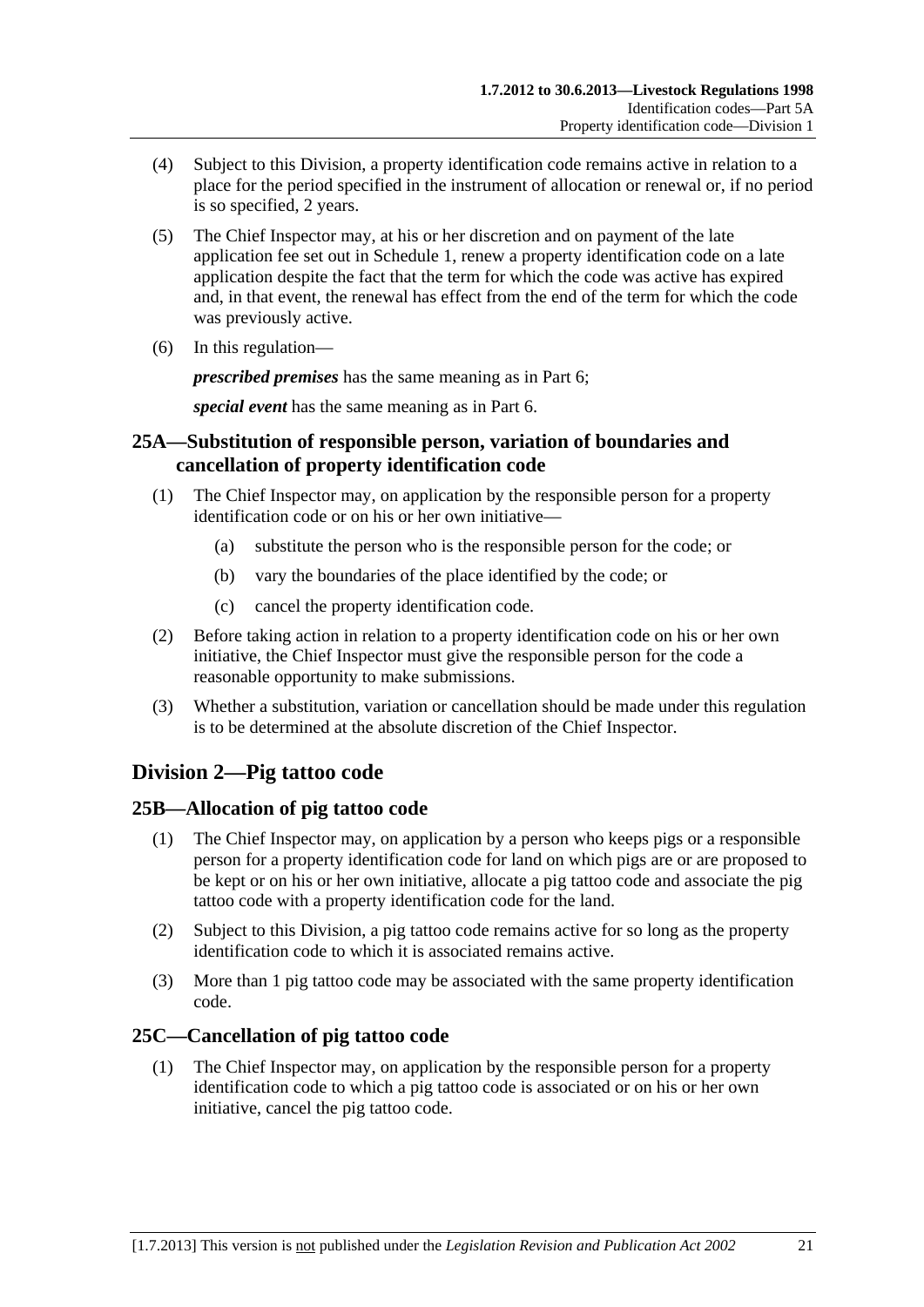- <span id="page-21-0"></span> (2) Before taking action in relation to a pig tattoo code on his or her own initiative, the Chief Inspector must give the responsible person for the property identification code to which the pig tattoo code is associated a reasonable opportunity to make submissions.
- (3) Whether a pig tattoo code should be cancelled under this regulation is to be determined at the absolute discretion of the Chief Inspector.

## **Division 3—Stock agent identification code**

#### **25D—Allocation and cancellation of stock agent identification code**

- (1) The Chief Inspector may, on application or on his or her own initiative, allocate an identification code to a stock agent.
- (2) The Chief Inspector may, on application or on his or her own initiative, cancel the identification code of a stock agent.
- (3) Before taking action in relation to an identification code on his or her own initiative, the Chief Inspector must give the person to whom the code is allocated a reasonable opportunity to make submissions.
- (4) Whether an identification code should be cancelled under this regulation is to be determined at the absolute discretion of the Chief Inspector.

## **Division 4—General**

#### **25E—Applications and fees**

- (1) An application under this Part must—
	- (a) be made to the Chief Inspector; and
	- (b) be in the form and contain or be accompanied by the information required by the Chief Inspector; and
	- (c) be accompanied by the fee (if any) set out in [Schedule 1.](#page-46-0)
- (2) An application under this Part may be combined with an application for registration or renewal of registration under section 17 of the Act or with any other application under this Part.

#### **25F—Register of property identification codes and pig tattoo codes**

- (1) The Chief Inspector must maintain a register of property identification codes, including, for each code, details of the name and address of the responsible person for the code, the land identified by the code and any associated pig tattoo code.
- (2) The register may contain other information that the Chief Inspector considers appropriate, such as further contact details of the responsible person or the identity and contact details of the registered proprietor of the land or the species or number of livestock kept on the land.
- (3) The operator of a livestock saleyard or abattoir, a stock agent or other person who has, in the opinion of the Chief Inspector, a legitimate interest in information as to the property identification code applying to particular land and any associated pig tattoo code may, on payment of the fee set out in [Schedule 1,](#page-46-0) obtain an extract from the register of the property identification code, associated pig tattoo code and land details.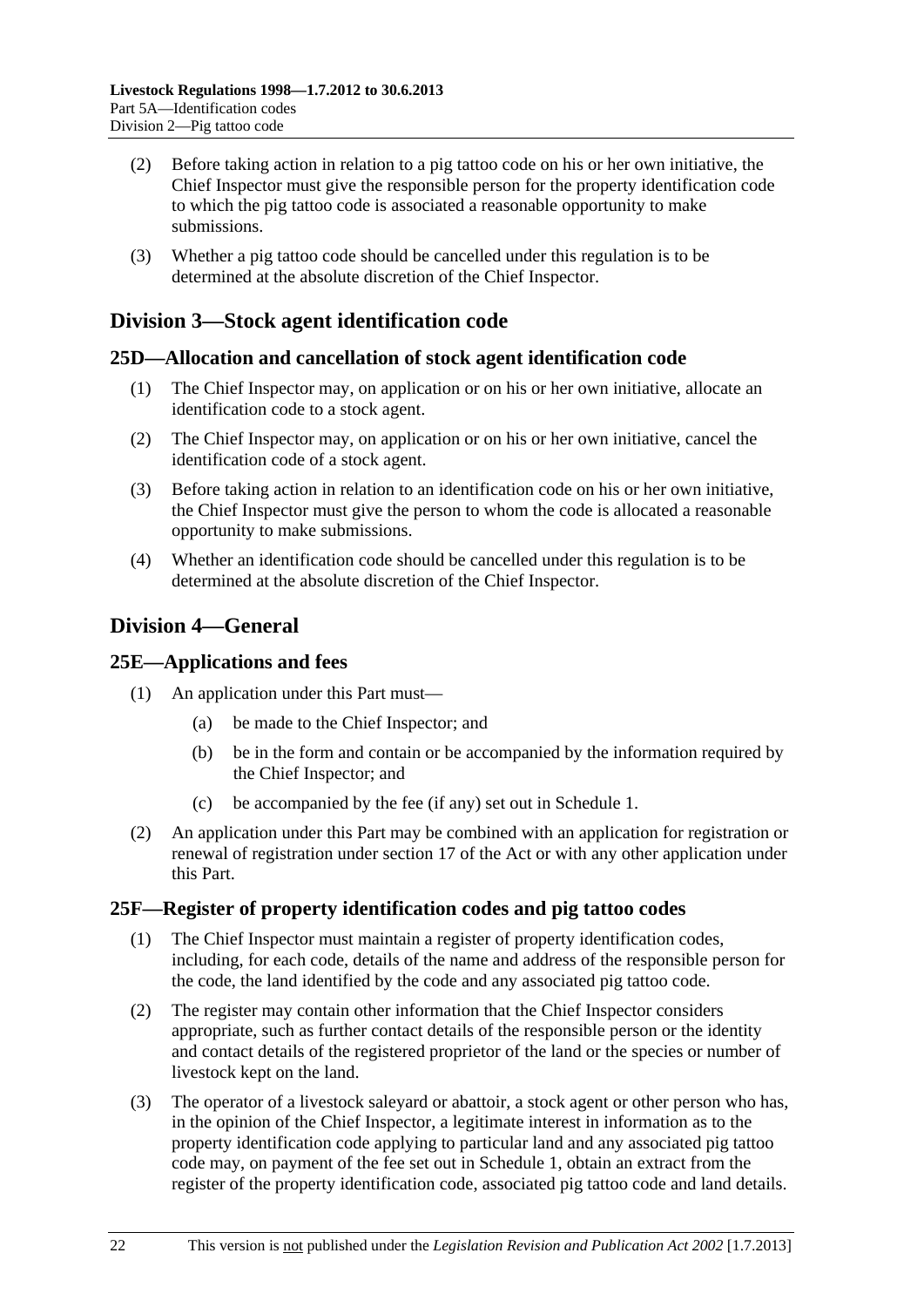- <span id="page-22-0"></span> (4) The Chief Inspector may make information in the register available—
	- (a) to the NLIS database manager for the purposes of the database; or
	- (b) to South Australia Police, South Australian Country Fire Service or South Australian State Emergency Service; or
	- (c) to a Natural Resources Management Board for the purposes of the performance of functions under the *[Natural Resources Management Act 2004](http://www.legislation.sa.gov.au/index.aspx?action=legref&type=act&legtitle=Natural%20Resources%20Management%20Act%202004)* relating to the containment of livestock; or
	- (d) to an agency or instrumentality of another State or a Territory of the Commonwealth for the purposes of the administration of a corresponding law; or
	- (e) otherwise for the purposes of the administration of the Act or these regulations.

# **Part 6—Livestock identification**

## **Division 1—Preliminary**

#### **26—Interpretation**

(1) In this Part—

*animal holding area* includes a goat depot;

*authorised manufacturer* means a person authorised by the Chief Inspector under [regulation 29A](#page-38-0) to manufacture identification tags or PIDs;

*authorised recycler* means a person authorised by the Chief Inspector under [regulation 29A](#page-38-0) to recycle PIDs;

*bobby calf* means a weaned calf of or under 6 weeks of age;

*cattle* includes buffalo and bobby calves but does not include deer;

*destination land*, in relation to the movement of animals, means the land to which the animals are or are to be moved;

*identification code*, in relation to a place, means—

- (a) an active property identification code for the place; or
- (b) a code (by whatever description) that is currently applied to the place for the purposes of identification under a corresponding law;

*land of dispatch*, in relation to the movement of animals, means the land from which the animals are, or are to be, removed;

*live export depot* means premises at which livestock are prepared or inspected for live export;

*livestock* means cattle, buffalo, sheep, goats and deer;

*livestock saleyard* includes any place where a public sale of livestock is conducted;

*movement documentation*—see [regulation 27B;](#page-25-0)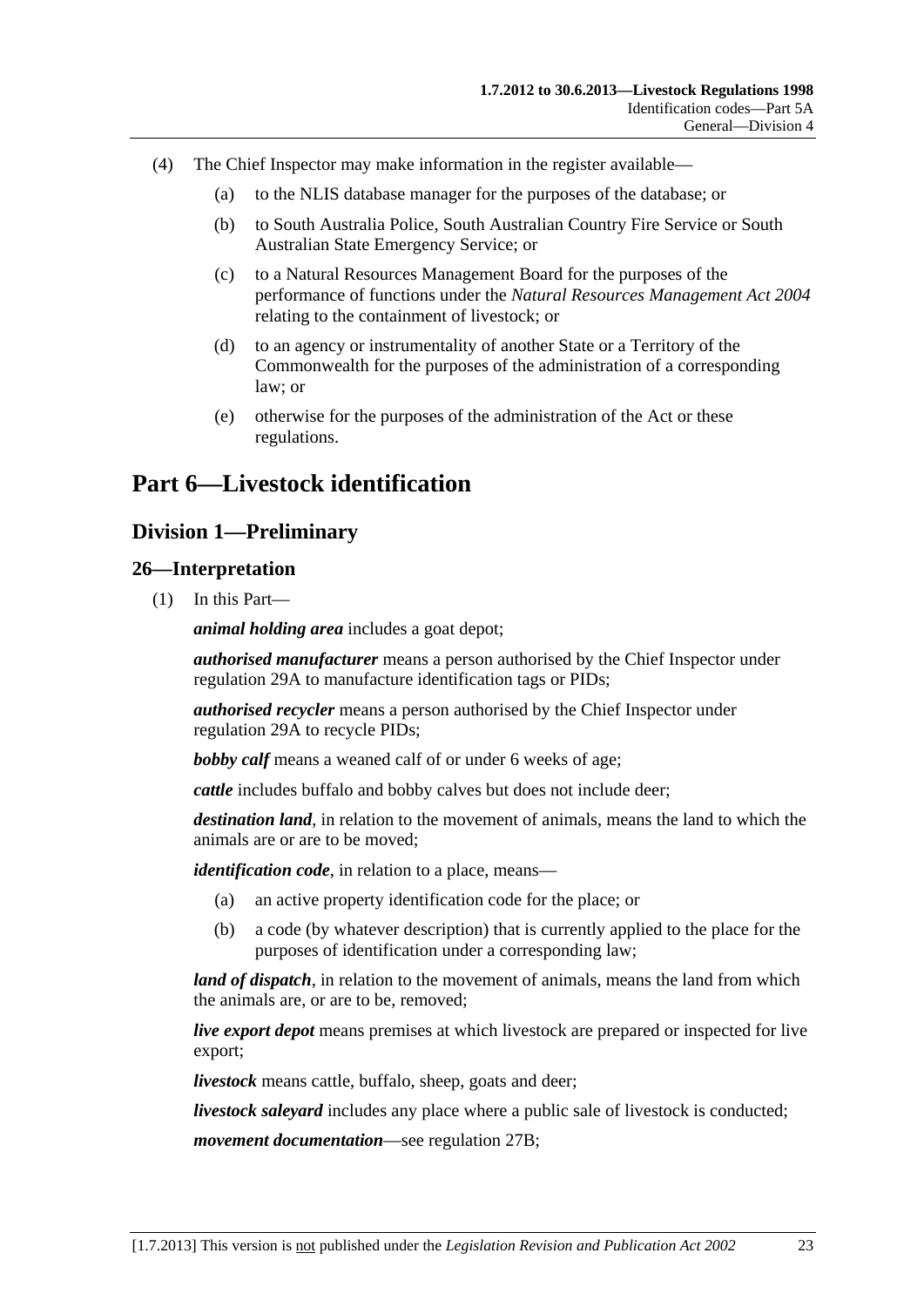*national vendor declaration*, in relation to animals of a particular type, means a vendor declaration of a kind designated, for the time being by the Chief Inspector by notice in the Gazette as a national vendor declaration for animals of that type for the purposes of these regulations;

*NLIS* means National Livestock Identification System;

*NLIS database manager* means the person designated for the time being by the Chief Inspector by notice in the Gazette as the NLIS database manager for the purposes of these regulations;

*non-functioning PID*, in relation to an electronic PID, means a PID that fails to provide a reading when scanned;

*over-the-hooks sale* means the sale of the carcass of an animal on the basis of the weight of the carcass immediately after slaughter (commonly known as hot standard carcass weight);

*owner* of land—

- (a) in relation to land alienated from the Crown in fee simple—means the owner of an estate in fee simple in the land;
- (b) in relation to land held from the Crown by lease, licence or agreement to purchase—means the lessee, licensee or purchaser;

*PID* or *permanent identification device* means a device for the permanent identification of livestock of a particular class obtained from an authorised manufacturer or an authorised recycler or a person authorised under a corresponding law to manufacture or recycle such devices or through an ordering system approved under a corresponding law;

*port for live export* includes a wharf, airport or other area at which livestock are assembled immediately before their live export, but does not include a live export depot;

*prescribed movement details*—see [subregulation \(2\);](#page-24-0)

*prescribed premises* means—

- (a) premises on which a special event is held; or
- (b) an animal feedlot; or
- (c) an animal holding area; or
- (d) a live export depot; or
- (e) a pound;

*sheep health statement* means a declaration about the health of sheep in a form approved by the Chief Inspector;

*special event* means an event at which animals are exhibited, or involved in a competitive activity, and includes a show, fair, rodeo and campdraft;

*unmanaged goat* means a goat other than a goat kept or usually kept in a domestic or captive state.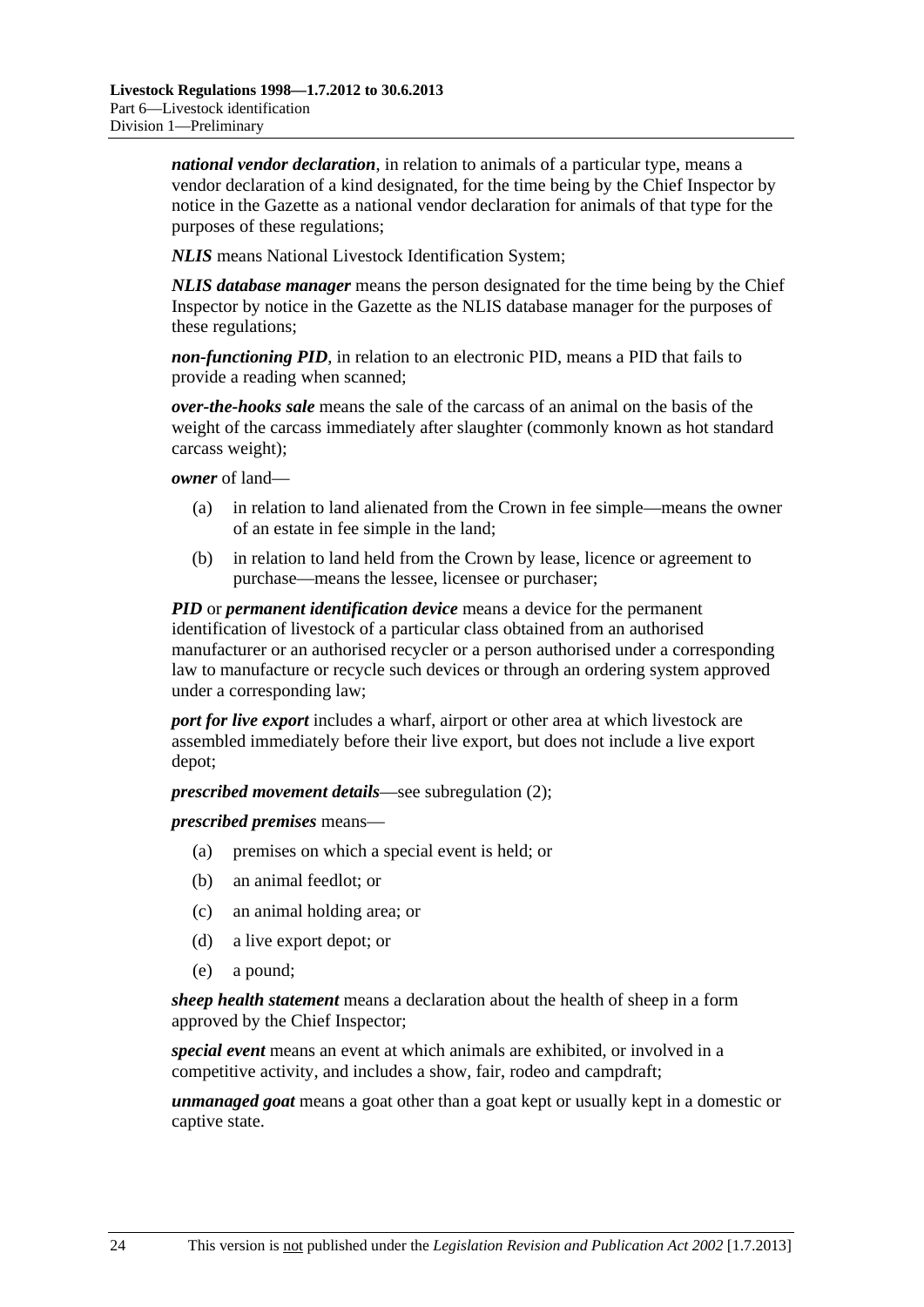- <span id="page-24-0"></span> (2) For the purposes of this Part, the *prescribed movement details*, for animals being moved, means the following details:
	- (a) the number of animals and the type of animals (that is, whether cattle, sheep or goats) being moved;
	- (b) the serial number of the national vendor declaration (if any) accompanying the animals during their movement;
	- (c) the date on which the animals are being moved;
	- (d) the identification code of the land of dispatch;
	- (e) the identification code of the destination land;
	- (f) in addition—
		- (i) in the case of sheep or goats that were bred on the land of dispatch that fact; and
		- (ii) in the case of sheep or goats that were not bred on the land of dispatch and are not identified with a PID bearing the identification code of the land of dispatch—the number or code on each PID attached to the animals; and
		- (iii) in the case of cattle—the number or code on each animal's PID.
- (3) For the purposes of this Part—
	- (a) an animal will not be regarded as being removed from land if that land and the destination land have the same identification code;
	- (b) an animal will not be regarded as being pastured on land if—
		- (i) it is kept for a period not exceeding 7 days at a livestock saleyard to which it has been consigned for sale; or
		- (ii) it is kept for a period not exceeding 7 days at an abattoir at which it is to be slaughtered;
	- (c) an animal will not be taken to be bred on land unless it has been pastured on the land since its birth;
	- (d) a requirement to provide to a person, or notify a person of, details comprised of a number or code on a PID will be satisfied if either of the following is provided:
		- (i) the number or code generated when the PID is scanned; or
		- (ii) the number or code that appears on the exterior of the PID or tag;
	- (e) the NLIS database manager will only be taken to be notified if notified in a manner authorised by the NLIS database manager;
	- (f) a reference to the operator of prescribed premises will, in the case of premises on which a special event is held, be taken to be a reference to the person in charge of the special event.

#### **26A—Chief Inspector may authorise acts otherwise prohibited under this Part**

The Chief Inspector may authorise (in accordance with [regulation 5A](#page-5-0)) an act or activity that would otherwise be prohibited under this Part.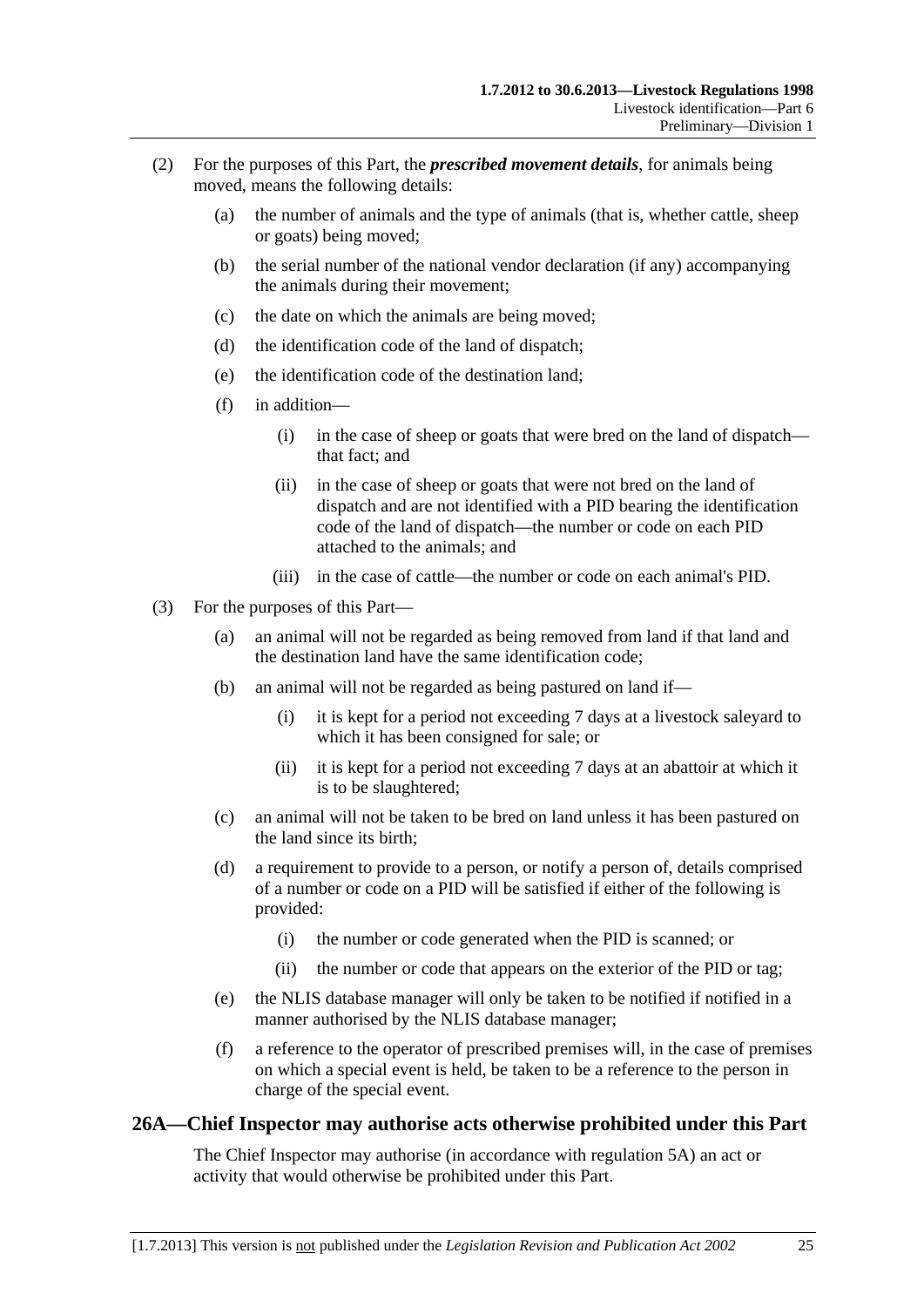## <span id="page-25-0"></span>**26B—Records kept under this Part**

A person who is required to keep a record under this Part must, at the request of an inspector or other person authorised in writing by the Chief Inspector, produce the record for inspection.

Maximum penalty: \$2 500.

Expiation fee: \$210.

## **Division 2—Identification of cattle, sheep and goats**

#### **27—Application of Division**

This Division applies only in relation to cattle, sheep and goats.

#### **27A—PIDs**

- (1) For the purposes of this Division, an animal will not be taken to be identified with a PID unless—
	- (a) in the case of cattle—
		- (i) a PID is attached to the off-side ear of the animal, with the component of the PID containing the electronic microchip placed on the inside of the ear; or
		- (ii) a PID is inserted in the animal and a tag, indicating that the animal has such a PID inserted in it, attached to the off-side ear of the animal; or
	- (b) in the case of sheep or goats—a PID is attached to an ear of the animal.
- (2) The owner or person responsible for the management of an animal must not bring the animal into the State or remove the animal from land on which it has been pastured unless the animal is identified with a PID.

Maximum penalty: \$5 000.

Expiation fee: \$315.

- (3) [Subregulation \(2\)](#page-25-0) does not apply to an unmanaged goat that is—
	- (a) captured; and
	- (b) pastured on land for a period not exceeding 6 weeks; and
	- (c) consigned from the land to an abattoir for slaughter and over-the-hooks sale.

#### **27B—Movement documentation**

- (1) For the purposes of this Division, movement documentation, in relation to animals being moved, must comprise—
	- (a) either—
		- (i) a copy of the vendor declaration completed in relation to the animals; or
		- (ii) a document containing—
			- (A) the prescribed details (see [subregulation \(6\)\)](#page-27-0) in relation to the animals; and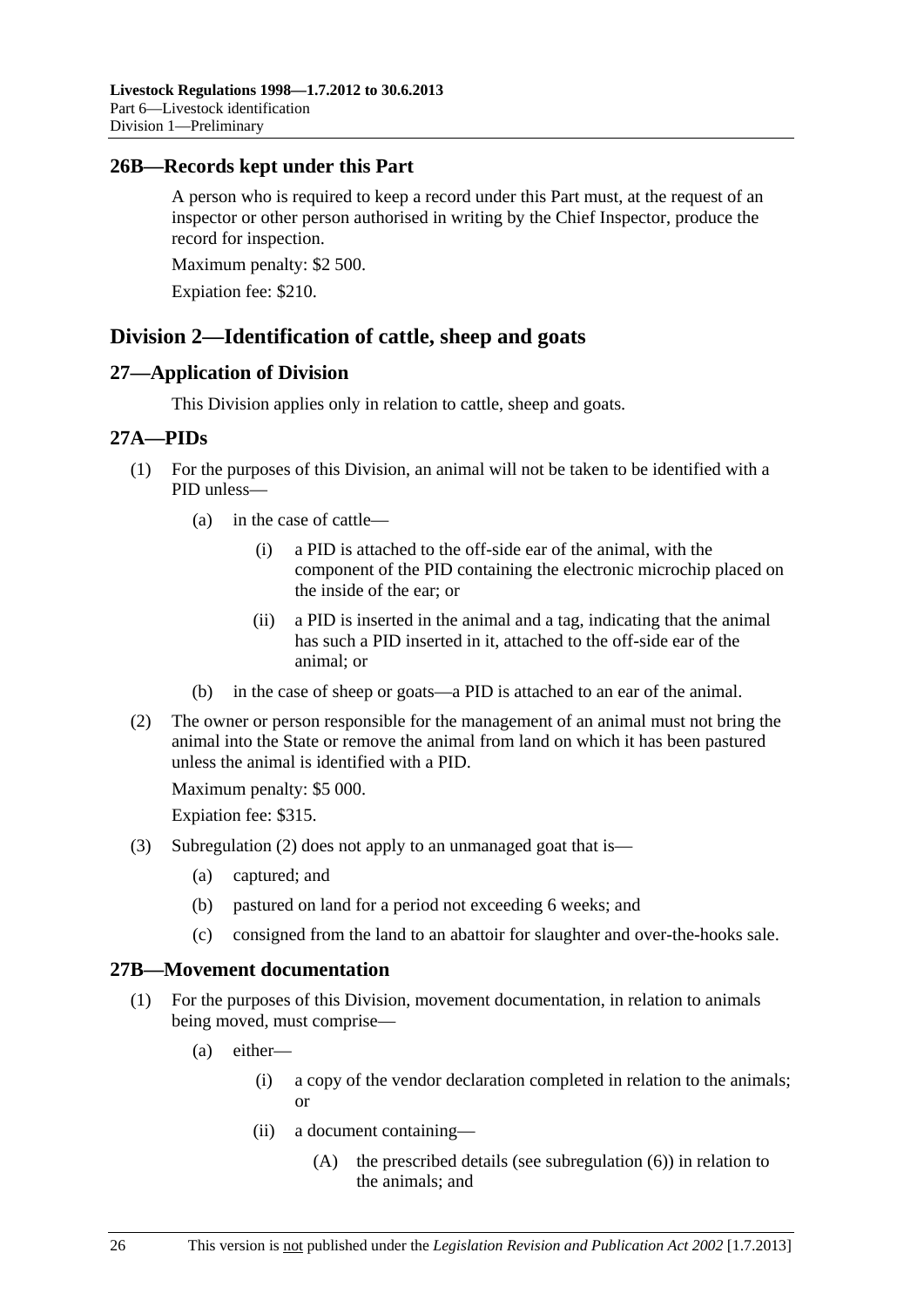- (B) the name and signature of the person completing the document; and
- <span id="page-26-0"></span> (b) in addition, in the case of sheep other than sheep consigned direct from a livestock saleyard outside the State to an abattoir in the State for slaughter—a sheep health statement.
- (2) The owner or person responsible for the management of animals that are brought into this State or removed from land on which they have been pastured (the *consignor*), is guilty of an offence unless movement documentation that complies with [subregulation \(1\)](#page-25-0) in relation to the animals—
	- (a) accompanies the animals during their movement; and
	- (b) is provided to a person (the *consignee*) as follows:
		- (i) if the animals are brought into the State or removed for the purposes of sale by a stock agent—to the stock agent;
		- (ii) if the animals are brought into the State or removed for the purposes of direct sale to a purchaser—to the purchaser or the person responsible for the management of the animals following the sale;
		- (iii) if the animals are brought into the State or removed for the purposes of their movement to an abattoir or prescribed premises—
			- (A) to the person responsible for the management of the animals following their movement; and
			- (B) to the operator of the abattoir or prescribed premises;
		- (iv) in any other case—to the person responsible for the management of the animals following their movement.

Maximum penalty: \$5 000.

Expiation fee: \$315.

- (3) If animals at a livestock saleyard are sold by a stock agent, a copy of the movement documentation, or a document containing the prescribed movement details, relating to the movement of the animals to the saleyard must be provided by the agent to a person (the *consignee*) as follows:
	- (a) if the animals are to be consigned direct to an abattoir for slaughter—
		- (i) to the person responsible for the management of the animals at the abattoir; and
		- (ii) to the operator of the abattoir,

by the end of the day of sale;

 (b) in any other case—to the purchaser or the person responsible for the management of the animals following the sale within 2 working days after the sale.

Maximum penalty: \$5 000.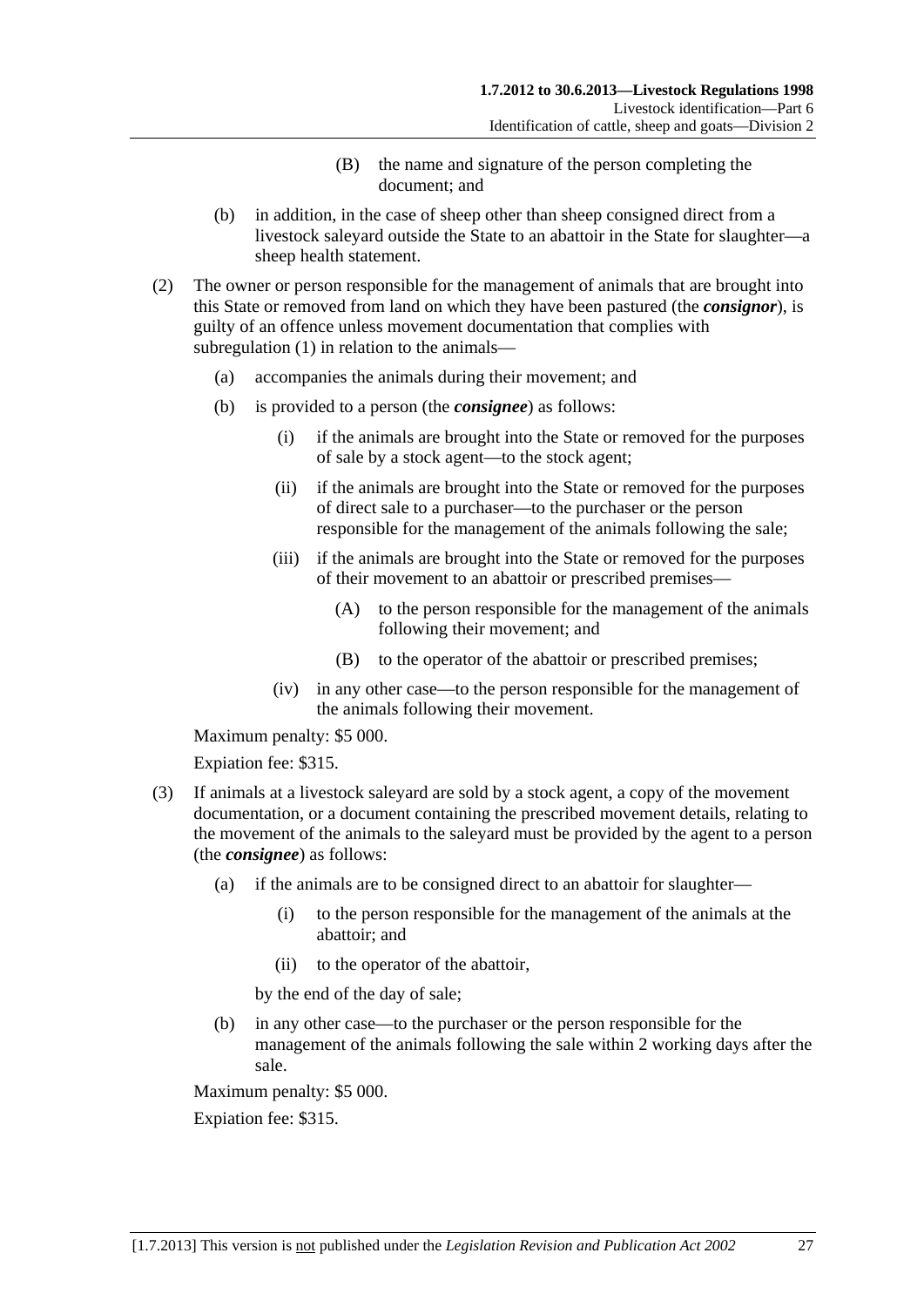- <span id="page-27-0"></span> (4) Without limitation, a stock agent will be taken to have complied with [subregulation \(3\)](#page-26-0) if, within the period specified, the agent has—
	- (a) uploaded the copy of the documentation to the NLIS database; and
	- (b) notified the consignee of that upload.
- (5) Records of documentation under this regulation must be kept as follows:
	- (a) a consignor must keep a copy of the movement documentation relating to the consignment for at least 7 years;
	- (b) a consignee (other than the operator of an abattoir or the person in charge of a special event) must keep a copy of the movement documentation relating to the consignment for at least 7 years;
	- (c) a consignee who is the operator of an abattoir or the person in charge of a special event must keep a copy of the movement documentation relating to the consignment for at least 2 years.

Maximum penalty: \$5 000.

Expiation fee: \$315.

(6) In this regulation—

*prescribed details*, in relation to animals being moved, means the following:

- (a) the number of animals and the type of animals (that is, whether cattle, sheep or goats) being moved;
- (b) the breed, gender and approximate age of the animals;
- (c) the date on which the animals are being moved;
- (d) the identification code of the land of dispatch;
- (e) the identification code of the destination land (or the address or a description of the location of that land);
- (f) in addition—
	- (i) in the case of sheep or goats that were bred on the land of dispatch that fact; and
	- (ii) in the case of sheep or goats that were not bred on the land of dispatch and are not identified with a PID bearing the identification code of the land of dispatch—the number or code on each PID attached to the animals; and
	- (iii) in the case of bobby calves—
		- (A) the date and time movement commenced; and
		- (B) the name and signature of the person responsible for the management of the animals during their movement.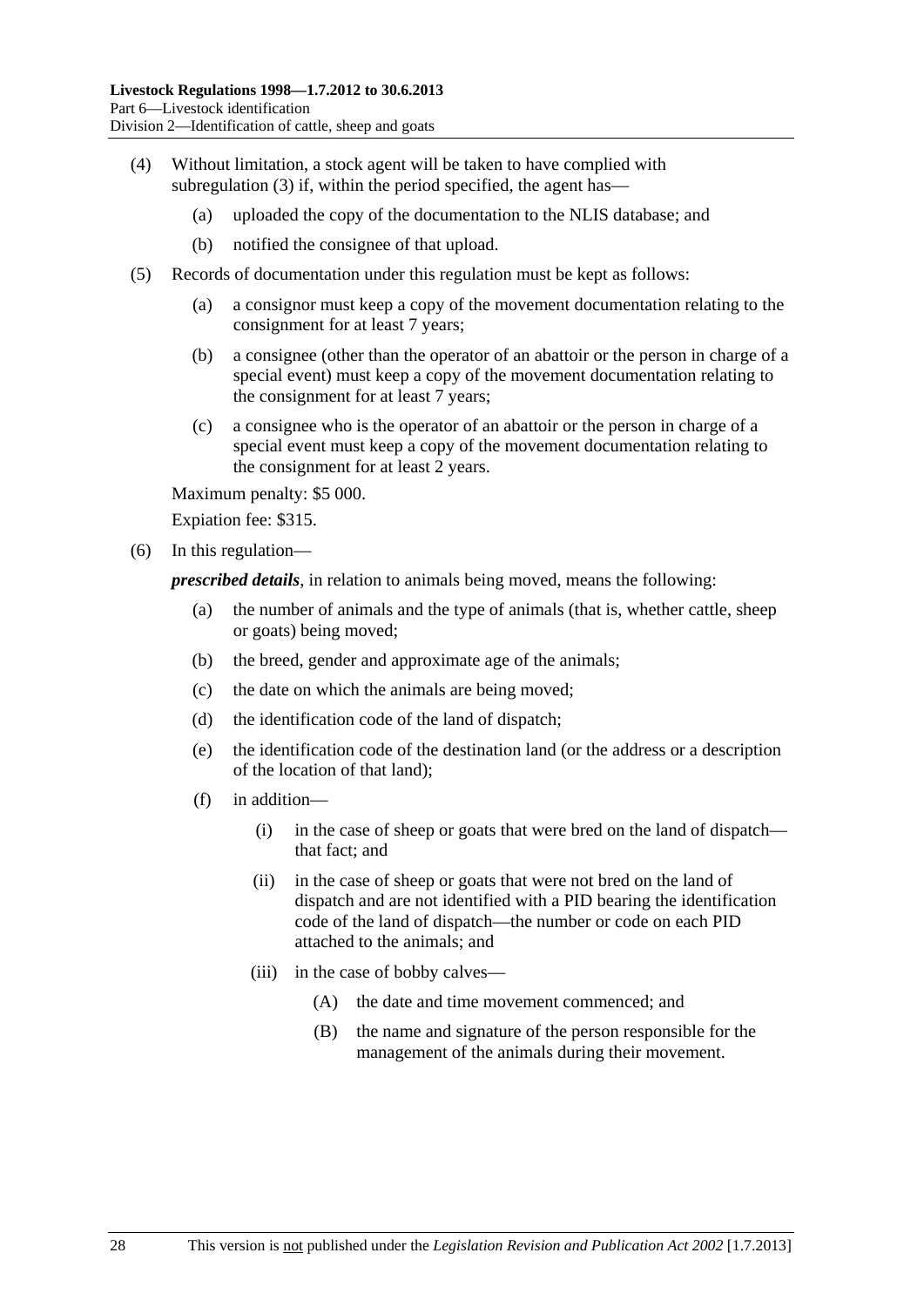## <span id="page-28-0"></span>**27C—NLIS notification before removal of animals from land of pasture**

If an animal is pastured on land (other than land on which it was bred), the owner or person responsible for the management of the animal must not remove the animal from that land unless the NLIS database manager has been notified of—

- (a) the number or code on the animal's PID; and
- (b) the identification code of the land; and
- (c) in addition, in the case of sheep or goats—the identification codes of any other land on which the animal has previously been pastured as far as may be reasonably ascertained (for example, from movement documentation relating to the movement of the animal).

Maximum penalty: \$5 000.

Expiation fee: \$315.

## **27D—NLIS notification after animals moved to different land of pasture**

- (1) Subject to this regulation, if an animal is removed from land on which it has been pastured (the *land of dispatch*) and pastured on other land (the *destination land*), the following provisions apply:
	- (a) if the land of dispatch is land or premises other than prescribed premises or a port for live export, the owner or person responsible for the management of the animal after its arrival at the destination land must notify the NLIS database manager of the prescribed movement details relating to the movement of the animal to the destination land—
		- (i) in the case of cattle—within 2 working days after the arrival of the animal at the destination land, or before the animal is removed from the destination land, whichever occurs earlier; and
		- (ii) in the case of sheep or goats—within 7 working days after the arrival of the animal at the destination land, or before the animal is removed from the destination land, whichever occurs earlier;
	- (b) if the destination land is prescribed premises, the operator of the prescribed premises must notify the NLIS database manager, by the end of the next working day after the arrival of the animal at the premises, of—
		- (i) in the case of the movement of cattle to premises on which a special event of 3 days or less is held before their direct return to the land of dispatch—
			- (A) the number or code on each animal's PID; and
			- (B) the date on which each animal's electronic PID is scanned at the special event; and
			- (C) the identification code of the premises of the special event; and
		- (ii) in the case of prescribed premises comprised of a pound—
			- (A) the date of impoundment; and
			- (B) the identification code of the pound; and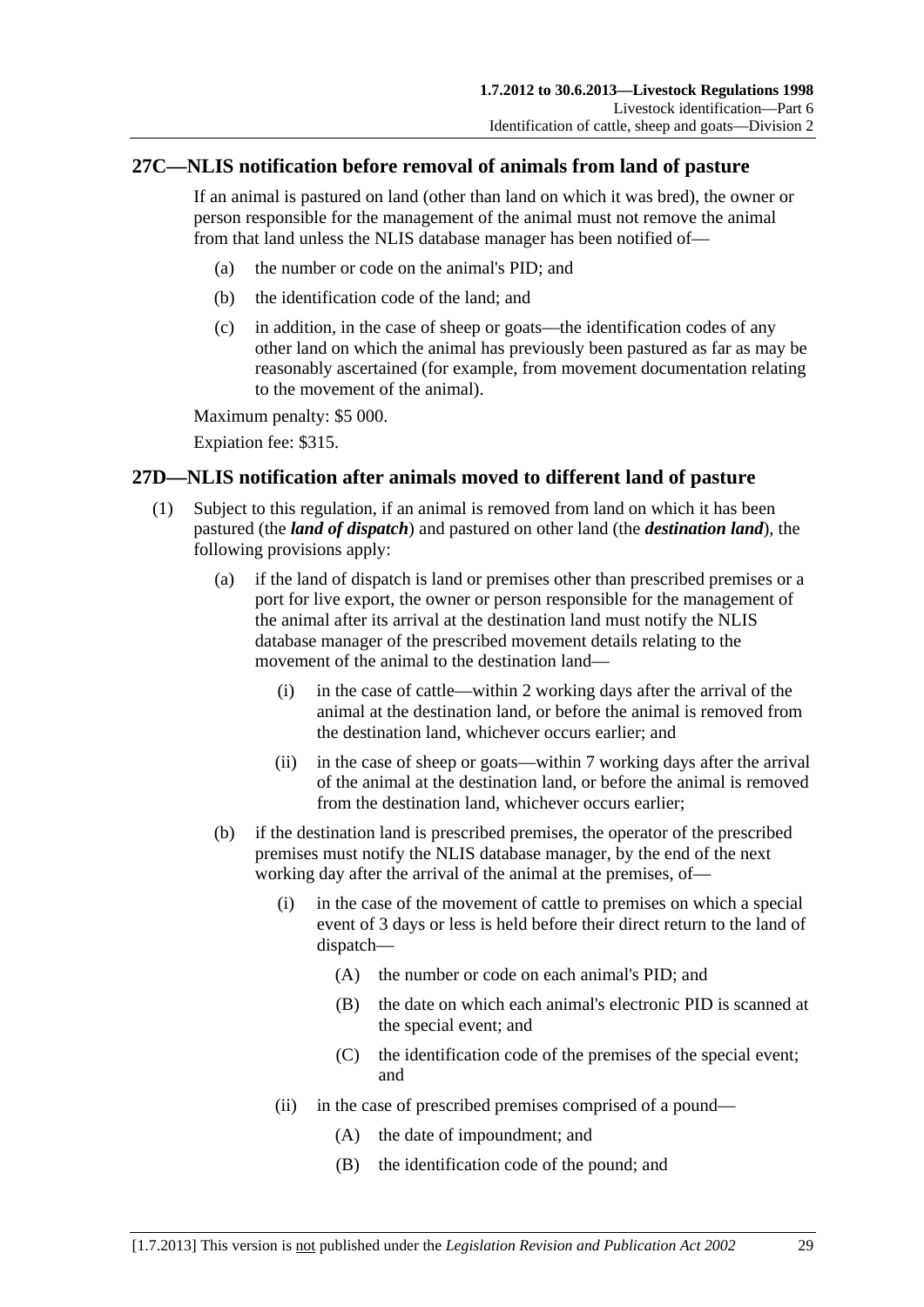- <span id="page-29-0"></span> (C) the identification code of the land on which the animal was last pastured, or, if that code is not known, the identification code approved by the Chief Inspector for use in the circumstances as a default code; and
- (D) the number or code on each of the animal's PIDs including, in the case of an animal that arrived at the pound without being identified with a PID, the number or code of the replacement PID attached to the animal at the pound; and
- (E) in addition, in the case of sheep or goats—the total number of animals in the consignment (including the animal); and
- (iii) in any other case—
	- (A) the prescribed movement details relating to the movement of the animal to the prescribed premises; and
	- (B) the date of arrival of the animal at the prescribed premises;
- (c) if the land of dispatch is prescribed premises other than an animal feedlot and the destination land is land or premises other than a port for live export, the operator of the prescribed premises must notify the NLIS database manager, by the end of the next working day after the removal of the animal from the prescribed premises, of the prescribed movement details relating to the movement of the animal to the destination land;
- (d) if the land of dispatch is a live export depot and the destination land is a port for live export, the operator of the depot must, by the end of the next working day after the removal of the animal from the depot, notify the NLIS database manager of—
	- (i) the date of removal of the animal; and
	- (ii) the identification code of the depot; and
	- (iii) the identification code of the port; and
	- (iv) in addition—
		- (A) in the case of sheep or goats—the total number of animals in the consignment (including the animal); and
		- (B) in the case of cattle—the number or code on each animal's PID.

Maximum penalty: \$5 000.

Expiation fee: \$315.

 (2) The owner or person responsible for the management of an animal after its arrival at prescribed premises must provide the operator of the premises with information necessary for that person to comply with [subregulation \(1\)\(b\).](#page-28-0)

Maximum penalty: \$5 000.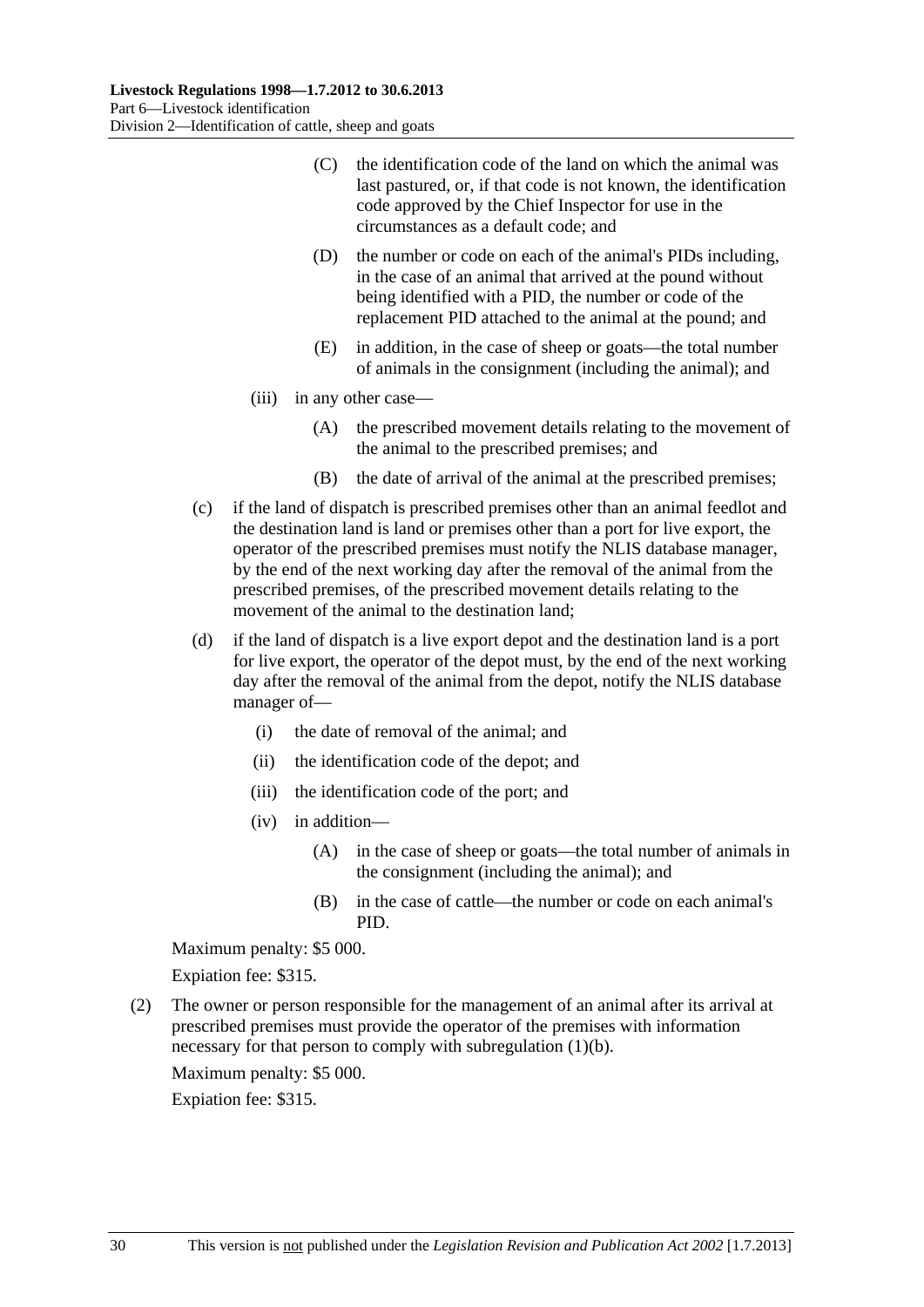<span id="page-30-0"></span> (3) The owner or person responsible for the management of an animal after its removal from prescribed premises must provide the operator of the premises with information necessary for that person to comply with subregulation  $(1)(c)$  or  $(1)(d)$ .

Maximum penalty: \$5 000.

Expiation fee: \$315.

 (4) If the owner or person responsible for the management of an animal becomes aware that information provided to the operator of prescribed premises or the NLIS database manager in respect of the animal under this regulation is inaccurate or incomplete or that the animal was not moved direct to the destination contemplated at the time the information was provided, the person must, as soon as practicable, notify the NLIS database manager of the correct or complete information.

Maximum penalty: \$5 000.

Expiation fee: \$315.

- (5) It is not a defence to a charge of an offence under this regulation comprised of a failure to notify the NLIS database manager of the identification code of destination land to establish that an identification code had not previously been allotted to the land.
- (6) For the purposes of this regulation, if an animal is removed from land of dispatch and unloaded at any other land or premises (including a livestock saleyard) during transit, that other land or premises will be taken to be the destination land.

## **27E—Animals at livestock saleyards must have PID and movement documentation**

 (1) If an animal at a livestock saleyard is not identified with a PID, the owner and the person responsible for the management of the animal immediately before its movement to the saleyard are each guilty of an offence.

Maximum penalty: \$5 000.

Expiation fee: \$315.

- (2) If, at a livestock saleyard, an animal—
	- (a) that is not identified with a PID; or
	- (b) in respect of which movement documentation relating to the movement of the animal to the saleyard has not been provided as required under [regulation 27B](#page-25-0),

is sold, the saleyard operator, the stock agent acting on behalf of the vendor and the person responsible for the management of the animal at the saleyard are each guilty of an offence.

Maximum penalty: \$5 000.

Expiation fee: \$315.

 (3) If an animal bears a non-functioning PID, the operator of the saleyard or a stock agent may cause the animal to be identified with a replacement PID bearing the identification code of the saleyard.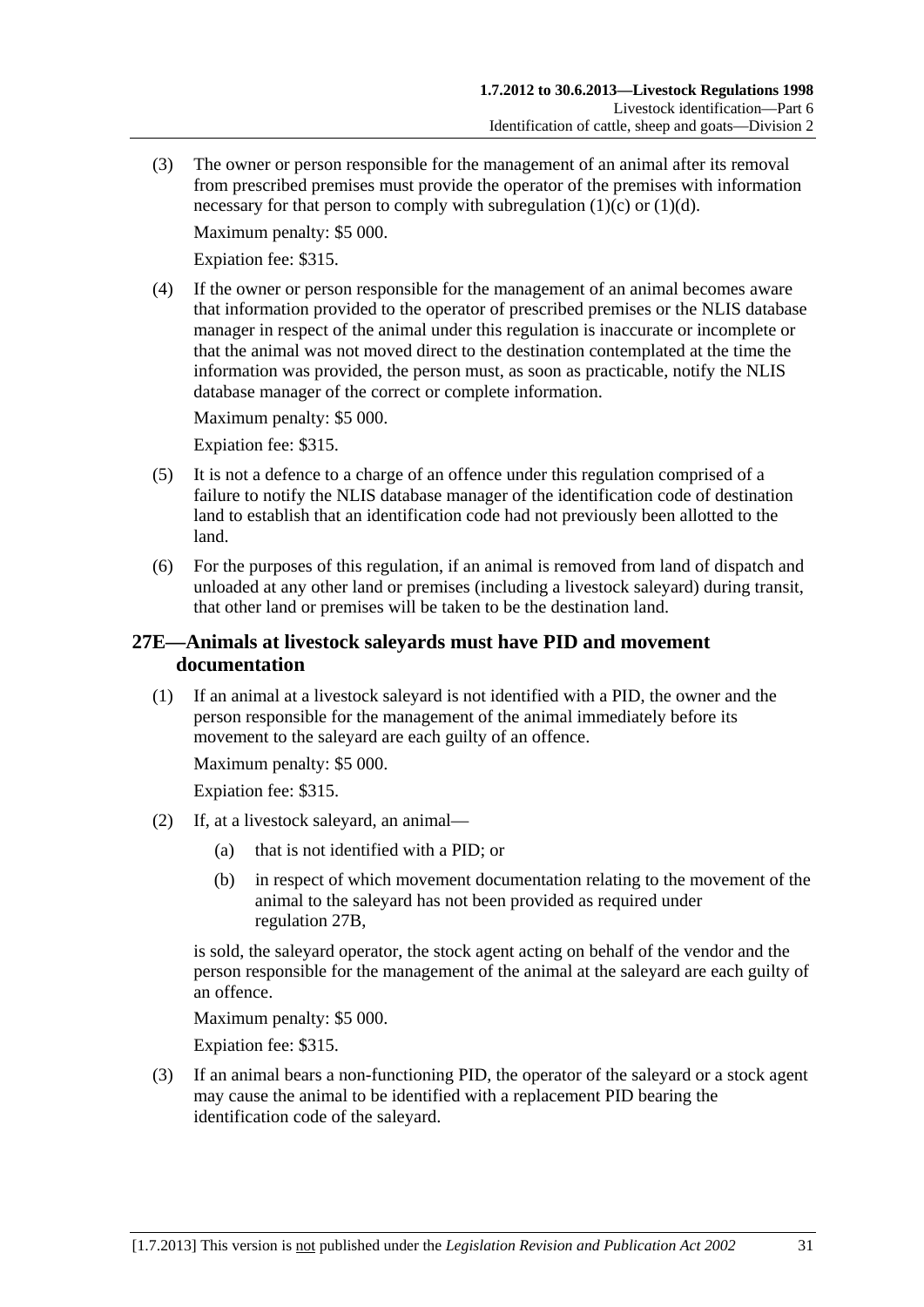- <span id="page-31-0"></span> (4) Before an animal that is not identified with a PID, or bears a non-functioning PID, is removed from a livestock saleyard—
	- (a) the operator of the saleyard or a stock agent must, if the animal is not identified with a PID, cause the animal to be identified with a replacement PID bearing the identification code of the saleyard; and
	- (b) the operator of the saleyard must notify the NLIS database manager of—
		- (i) the prescribed movement details relating to the movement of the animal to the saleyard (including, in the case of a non-functioning PID, the number or code on that PID); and
		- (ii) the number or code on any replacement PID.

Maximum penalty: \$5 000.

Expiation fee: \$315.

- (5) If an animal is identified with a replacement PID under [subregulation \(3\)](#page-30-0) or [\(4\),](#page-31-0) the saleyard operator or stock agent must make, and keep for at least 2 years, a written record of—
	- (a) the prescribed movement details relating to the movement of the animal to the saleyard; and
	- (b) the name of the person responsible for causing the animal to be identified with the replacement PID; and
	- (c) the date on which the PID was attached or inserted; and
	- (d) the name of the vendor of the animal.

Maximum penalty: \$5 000.

Expiation fee: \$315.

#### **27EA—NLIS notification of animals consigned to livestock saleyard for sale**

- (1) The following provisions apply in relation to animals consigned to a livestock saleyard for sale:
	- (a) by the end of each day on which animals are offered for sale at the saleyard, the operator of the saleyard must notify the NLIS database manager—
		- (i) for each animal that arrives at the saleyard and is sold at the saleyard on that day, of—
			- (A) the prescribed movement details relating to the movement of the animal to the saleyard; and
			- (B) the date of the sale; and
		- (ii) for each animal that arrives at the saleyard but is not sold at the saleyard on that day, of—
			- (A) the prescribed movement details relating to the movement of the animal to the saleyard; and
			- (B) the date of the arrival; and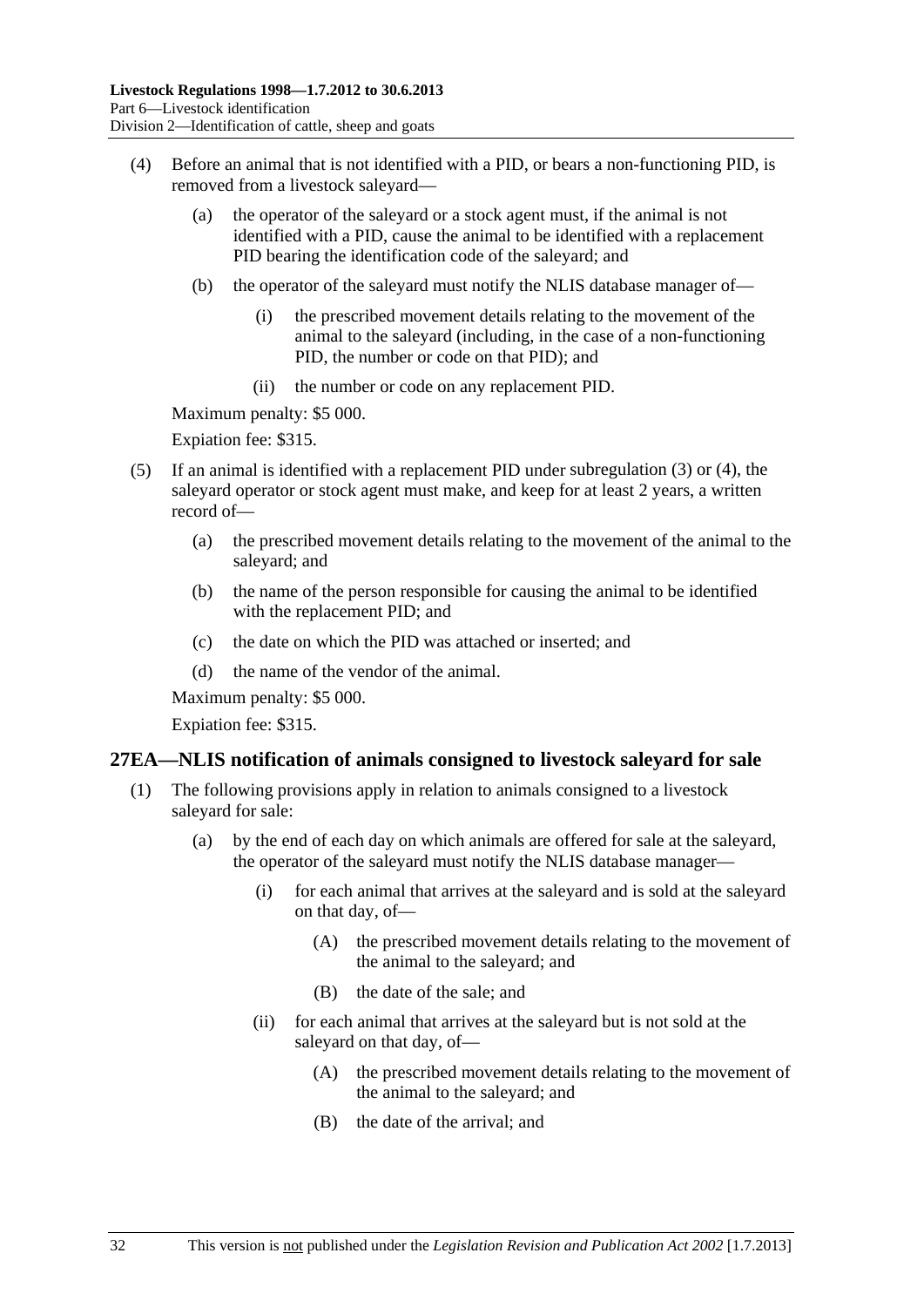- (C) in addition, in the case of an animal that was dead on arrival—the identification code approved by the Chief Inspector for use in the circumstances as a default deceased code;
- <span id="page-32-0"></span> (b) the operator of the saleyard must, for each animal sold at the saleyard, update the entry in the database for the animal with details as follows:
	- (i) if, by the end of the day of sale of the animal, the operator is aware of the destination land for the animal, the operator must—
		- (A) if the destination land is an abattoir—by the end of that day; or
		- (B) in any other case—within 2 working days after the sale,

update the entry with the identification code of that land and, in the case of sheep or goats, the total number of animals in the consignment (including the animal) that are to be or have been moved direct to that land;

- (ii) if, by the end of the day of sale of the animal, the operator is not aware of the destination land for the animal, the operator must, within 2 working days after the sale, update the entry with—
	- (A) the identification code of the stock agent acting on behalf of the purchaser of the animal, or, if no such agent was used, the stock agent acting on behalf of the vendor of the animal; and
	- (B) in the case of sheep or goats, the total number of animals in the consignment (including the animal) that are to be or have been moved direct to the destination land;
- (c) if the operator of the saleyard updates the entry in the database for an animal with the identification code of a stock agent under paragraph  $(b)(ii)(A)$ , the operator must ensure that the stock agent is aware that his or her identification code has been used for that purpose;
- (d) before, or as soon as practicable (and, in any event, within 2 working days) after, an animal that has not been sold at the saleyard is removed from the saleyard, the operator of the saleyard must update the entry in the database for that animal with the identification code of the destination land for the animal;
- (e) before, or as soon as practicable (and, in any event, within 2 working days) after an animal that has died at the saleyard is disposed of at the saleyard or removed from the saleyard, the operator of the saleyard must update the entry in the database for that animal with the identification code approved by the Chief Inspector for use in the circumstances as a default deceased code;
- (f) if the operator of the saleyard becomes aware that information provided to the NLIS database manager is inaccurate or incomplete through an omission or error made by the operator, the operator must, as soon as practicable, provide the correct or complete information.

Maximum penalty: \$5 000.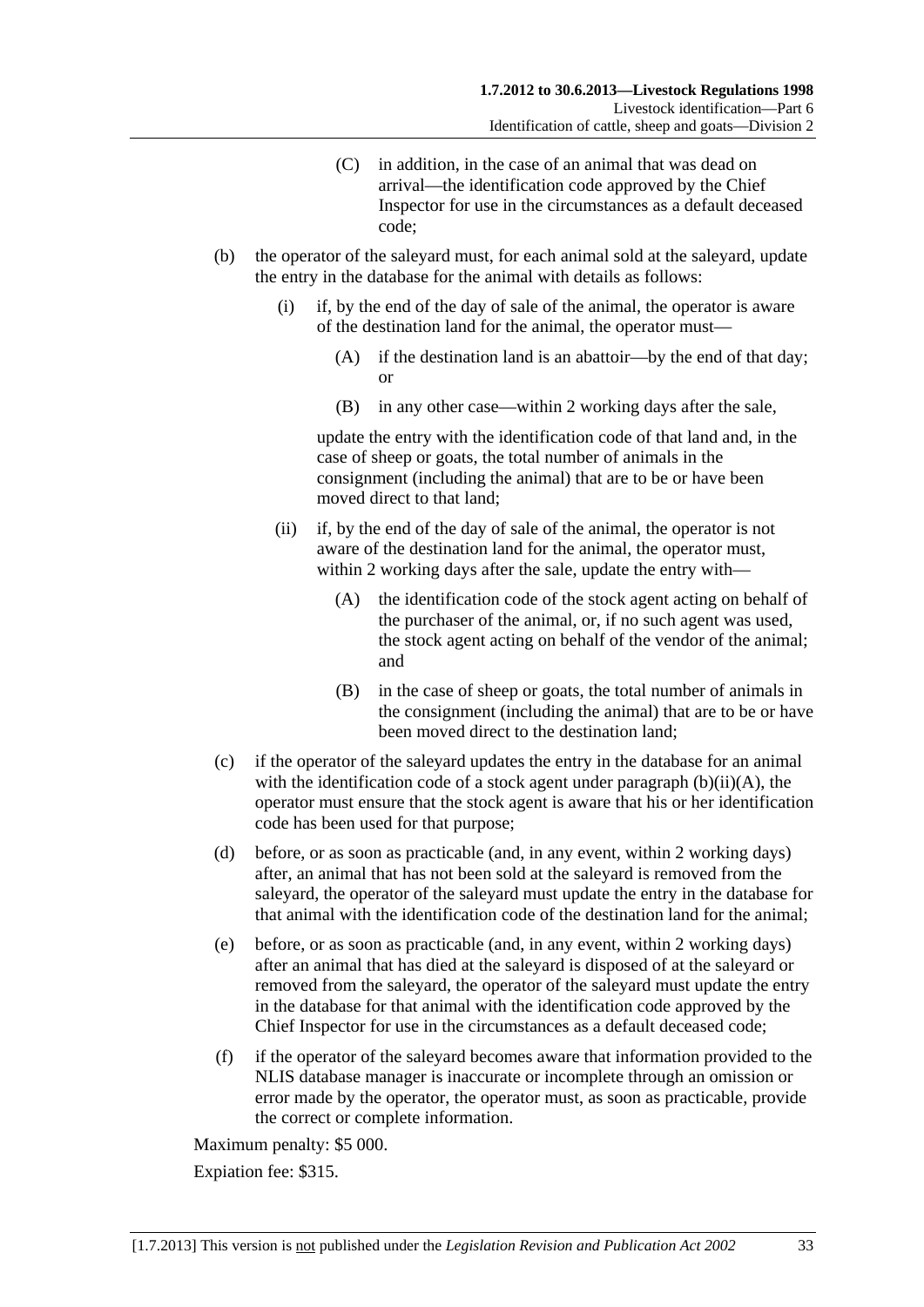<span id="page-33-0"></span> (2) A person (whether or not a stock agent) who offers an animal for sale at a livestock saleyard must provide the operator of the saleyard with information necessary for the operator to comply with [subregulation \(1\)](#page-31-0).

Maximum penalty: \$5 000.

Expiation fee: \$315.

- (3) A person (whether or not a stock agent) who purchases an animal at a livestock saleyard must comply with the following provisions:
	- (a) if the destination land for the animal has been determined before the end of the day of the purchase, the person must, on that day, notify the operator of the saleyard of the identification code of that land;
	- (b) if the destination land for the animal has not been determined before the end of the day of the purchase, the person must, on that day, notify the operator of the saleyard of the identification code of the stock agent acting on behalf of the purchaser, or, if no such agent was used, the stock agent acting on behalf of the vendor.

Maximum penalty: \$5 000.

Expiation fee: \$315.

 (4) If a person notifies the saleyard operator of the identification code of destination land under subregulation  $(3)(a)$ , the agent must, as soon as practicable (and, in any event, within 2 working days) after that notification, give written notice to the purchaser of the animal setting out details of the identification code provided.

Maximum penalty: \$5 000.

Expiation fee: \$315.

**Note—** 

The notice may be included on an invoice.

 (5) If a person notifies the saleyard operator of the identification code of a stock agent under [subregulation \(3\)\(b\),](#page-33-0) the person must ensure that the stock agent is aware that his or her identification code has been used for that purpose.

Maximum penalty: \$5 000.

Expiation fee: \$315.

 (6) A stock agent whose identification code has been provided to the saleyard operator under [subregulation \(3\)\(b\)](#page-33-0) must, before, or as soon as practicable (and, in any event, within 7 working days) after, the animal is removed from the saleyard, notify the NLIS database manager of the identification code of the destination land for the animal.

Maximum penalty: \$5 000.

Expiation fee: \$315.

 (7) If a stock agent notifies the NLIS database manager of the identification code of destination land under [subregulation \(6\),](#page-33-0) the agent must, as soon as practicable (and, in any event, within 2 working days) after that notification, give written notice to the purchaser of the animal setting out details of the identification code provided.

Maximum penalty: \$5 000.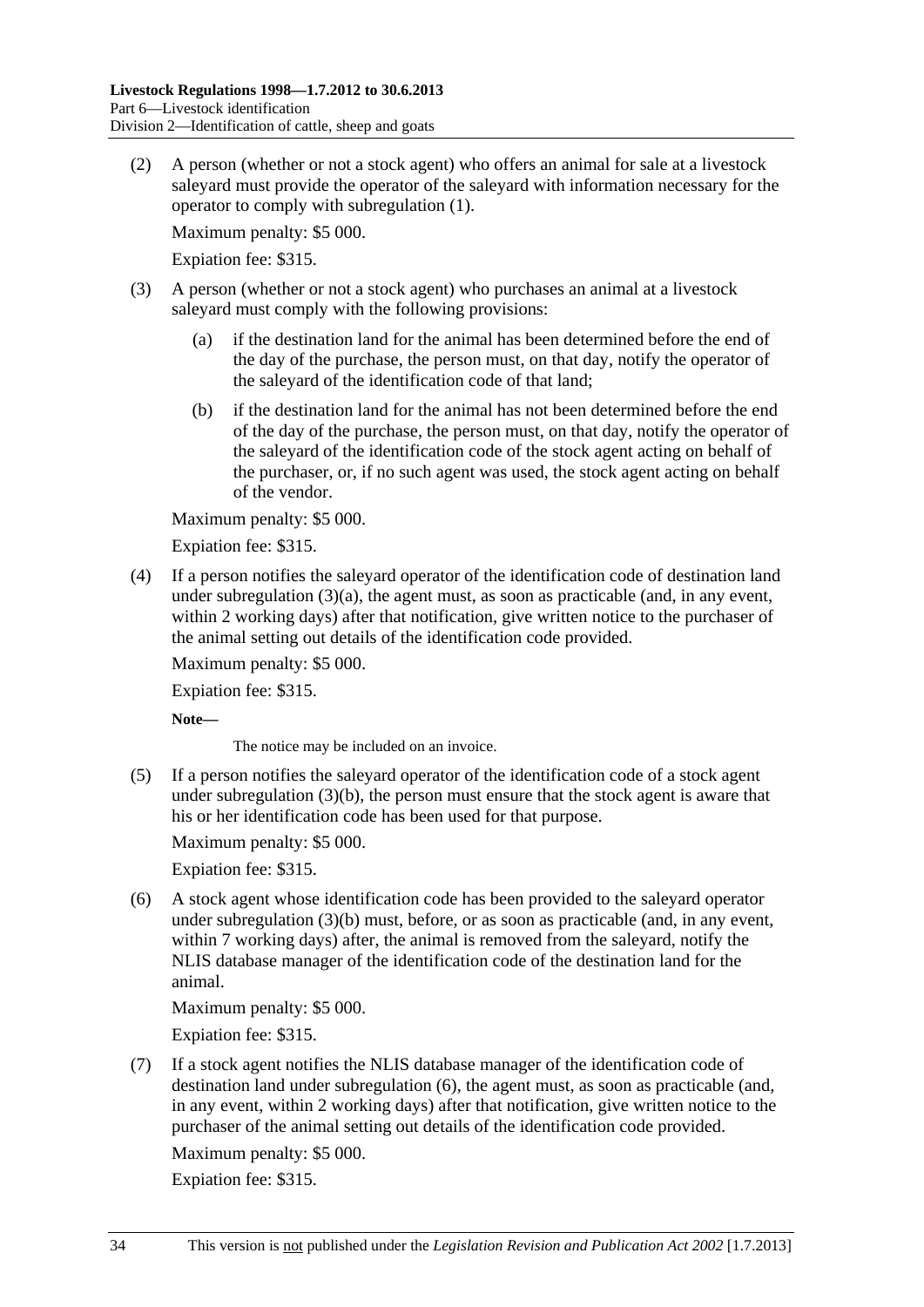<span id="page-34-0"></span>**Note—** 

The notice may be included on an invoice.

- (8) It is not a defence to a charge of an offence against [subregulation \(3\)](#page-33-0) to establish that an identification code had not previously been allotted to the land or person concerned.
- (9) A person selling or purchasing an animal through a stock agent must provide the stock agent with information necessary for the stock agent to comply with this regulation.

Maximum penalty: \$5 000.

Expiation fee: \$315.

 (10) If the purchaser of an animal becomes aware that information provided to the operator of a livestock saleyard or the NLIS database manager in respect of the animal under this regulation is inaccurate or incomplete or that an animal was not moved direct to the destination land contemplated at the time the information was provided, the purchaser must, as soon as practicable, notify the NLIS database manager of the correct or complete information.

Maximum penalty: \$5 000.

Expiation fee: \$315.

## **27EB—NLIS notification of movement of bobby calves from land of pasture to abattoir**

The person responsible for transporting bobby calves from land on which they have been pastured to an abattoir must—

- (a) ensure that the PID attached to each calf is scanned and the electronic information recorded before removal of the calves from the land; and
- (b) notify the NLIS database manager, before the end of the day of arrival of the calves at the abattoir or before their slaughter (whichever occurs first), of the prescribed movement details relating to the movement of the calves to the abattoir.

Maximum penalty: \$5 000.

Expiation fee: \$315.

## **27EC—Animals at abattoirs must have PID and movement documentation**

 (1) If an animal at an abattoir is not identified with a PID, the owner and the person responsible for the management of the animal immediately before its movement to the abattoir are each guilty of an offence.

Maximum penalty: \$5 000.

- (2) If, at an abattoir, an animal—
	- (a) that is not identified with a PID; or
	- (b) in respect of which—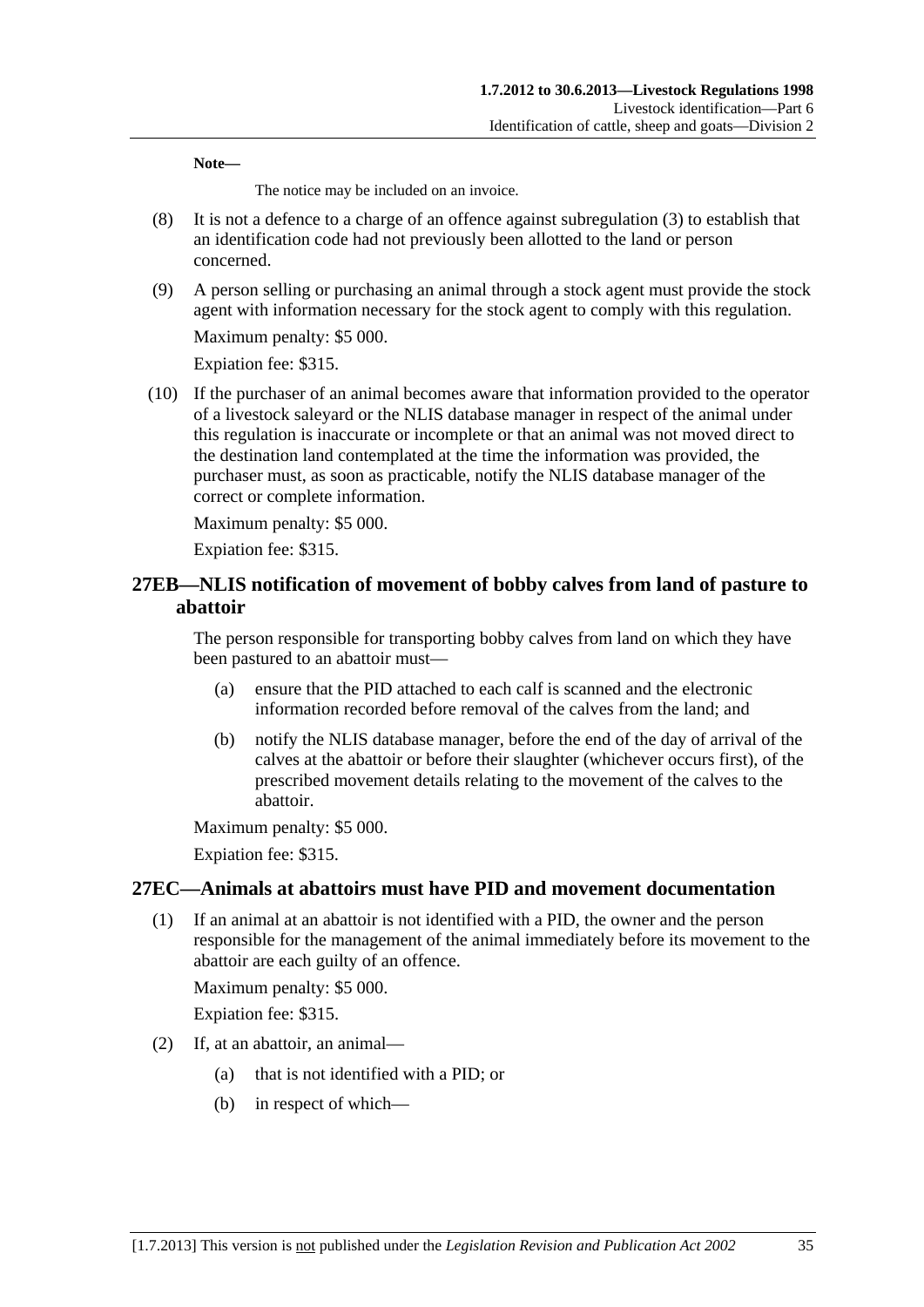- <span id="page-35-0"></span> (i) in the case of an animal that was moved direct to the abattoir from land on which it was pastured—movement documentation relating to the movement of the animal to the abattoir has not been provided as required under [regulation 27B\(2\)](#page-26-0); or
- (ii) in the case of an animal that was moved direct to the abattoir from a livestock saleyard to which it was consigned for sale and kept for a period not exceeding 7 days—documentation relating to the movement of the animal to the saleyard has not been provided as required under [regulation 27B\(3\)](#page-26-0),

is slaughtered, the operator of the abattoir and the person responsible for the management or slaughter of the animal are each guilty of an offence.

Maximum penalty: \$5 000.

Expiation fee: \$315.

 (3) No offence is committed under [subregulation \(2\)](#page-34-0) if the operator of the abattoir notifies an inspector, before the slaughter, of the omission and of as many prescribed movement details relating to the movement of the animal to the abattoir as may be reasonably ascertained in the circumstances.

## **27ED—NLIS notification when animals slaughtered**

- (1) The operator of an abattoir must, within 2 working days after slaughtering an animal, notify the NLIS database manager of—
	- (a) the date of slaughter of the animal; and
	- (b) in addition—
		- (i) in the case of cattle—
			- (A) if the animal was moved direct to the abattoir from land on which it was pastured—the prescribed movement details relating to the movement of the animal to the abattoir; or
			- (B) if the animal was moved direct to the abattoir from a livestock saleyard to which it had been consigned for sale and at which it had been kept for a period not exceeding 7 days—
				- the number or code on the animal's PID; and
				- the identification code of the land on which the animal was last pastured; or
		- (ii) in the case of sheep or goats—
			- (A) if the animal was moved direct to the abattoir from land on which it was pastured—the prescribed movement details relating to the movement of the animal to the abattoir; or
			- (B) if the animal was moved direct to the abattoir from a livestock saleyard to which it had been consigned for sale and at which it had been kept for a period not exceeding 7 days—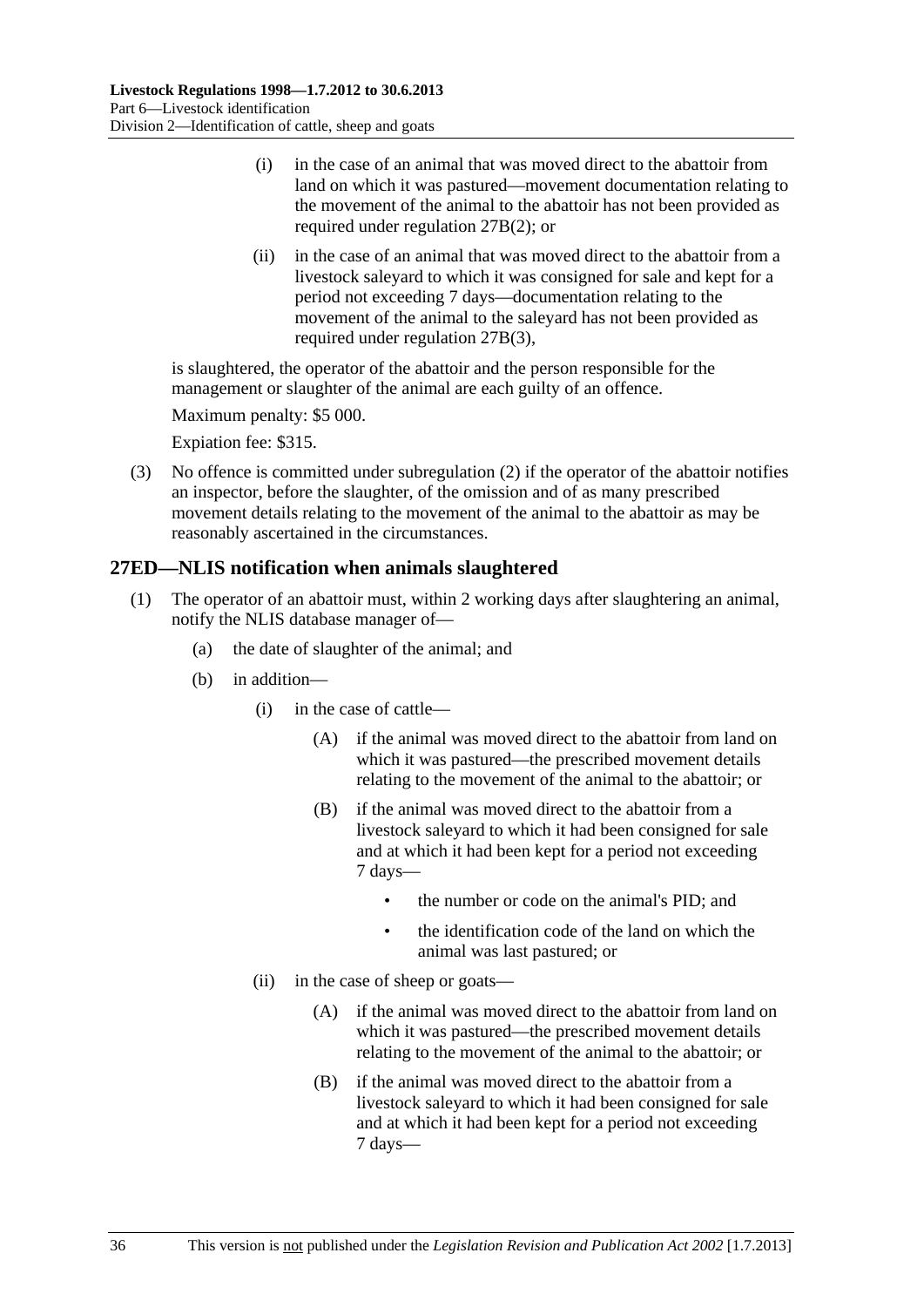- the type of animal (that is, whether sheep or goat); and
- the total number of animals in the consignment to the abattoir (including the animal); and
- the identification code of the saleyard.

<span id="page-36-0"></span>Maximum penalty: \$5 000.

Expiation fee: \$315.

 (2) The operator of an abattoir must keep a written record of the details referred to in [subregulation \(1\)](#page-35-0) (other than those details required to be kept by the operator under [regulation 27B\(5\)\)](#page-27-0) for at least 2 years.

Maximum penalty: \$5 000.

Expiation fee: \$315.

 (3) The owner or person responsible for the management of an animal at an abattoir must provide the operator of the abattoir with information necessary for the operator to comply with [subregulation \(1\)](#page-35-0).

Maximum penalty: \$5 000.

Expiation fee: \$315.

## **27EF—Identification of animal at abattoir must be possible until fitness for human consumption assessed**

The operator of an abattoir must ensure that the abattoir has in place post-slaughter procedures approved by the Chief Inspector that will enable the determination, at any time until an assessment is made of the fitness for human consumption of the carcass of an animal, of—

- (a) in the case of an animal that was moved direct to the abattoir from land on which it was pastured—the prescribed movement details relating to the movement of the animal to the abattoir; or
- (b) in the case of an animal that was moved direct to the abattoir from a livestock saleyard to which it had been consigned for sale and at which it was kept for a period not exceeding 7 days—the prescribed movement details relating to the movement of the animal to the saleyard.

Maximum penalty: \$5 000.

Expiation fee: \$315.

#### **27F—False or misleading statements under this Division**

A person must not make a statement that is false or misleading in a material particular (whether by reason of the inclusion or omission of any particular) in any details required to be provided under this Division.

Maximum penalty/expiation fee:

(a) If the person made the statement knowing that it was false or misleading:

Maximum penalty—\$10 000.

(b) In any other case:

Maximum penalty—\$5 000.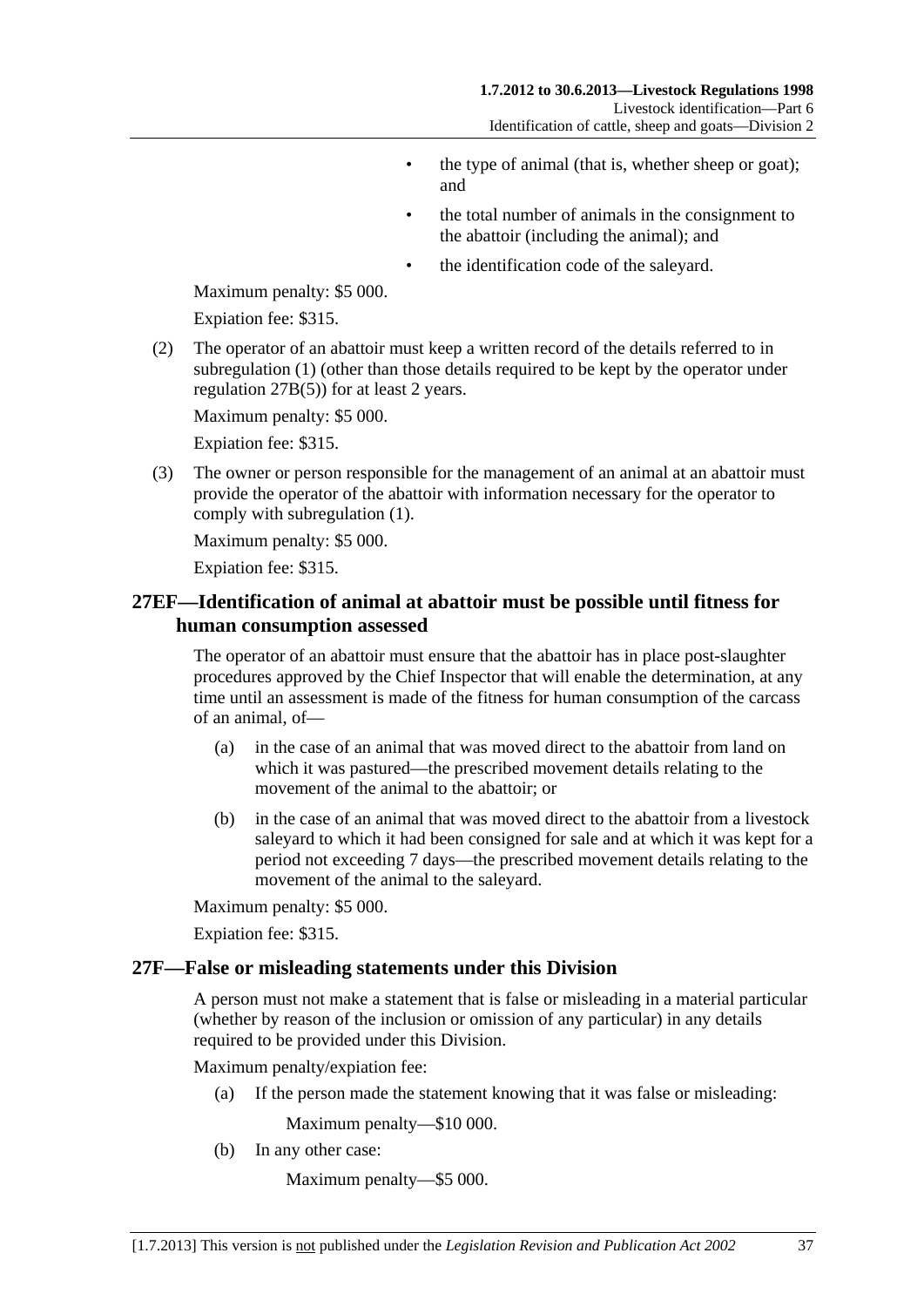Expiation fee—\$315.

## <span id="page-37-0"></span>**Division 3—Identification of pigs**

## **27FA—Identification of pigs**

 (1) A person who keeps pigs must ensure that a pig that weighs 20 kilograms or more is not removed for the purposes of sale or slaughter from land on which it is kept unless it has a tattoo that complies with the requirements of [subregulation \(2\)](#page-37-0).

Maximum penalty: \$5 000.

Expiation fee: \$315.

- (2) The tattoo must comply with the following requirements:
	- (a) the tattoo must comprise the characters of a pig tattoo code associated with an active property identification code for the land from which the pig is removed;
	- (b) the characters making up the pig tattoo code must be clearly legible;
	- (c) the tattoo must be marked with paste or ink of a kind approved by the Chief Inspector;
	- (d) the tattoo must be on the following shoulder of the pig:
		- (i) if the tattoo was applied on the property on which the pig was born the left shoulder of the pig; and
		- (ii) in any other case—the right shoulder of the pig.
- (3) A person who keeps pigs is guilty of an offence if, when a pig kept by the person is marked with a pig tattoo code, the code is not associated with an active property identification code for the land on which the pig is kept.

Maximum penalty: \$5 000.

Expiation fee: \$315.

- (4) A person must not—
	- (a) mark the shoulder of a pig with a tattoo other than for the purposes of this regulation; or
	- (b) remove a tattoo from the shoulder of a pig other than as authorised by the Chief Inspector.

Maximum penalty: \$5 000.

Expiation fee: \$315.

## **Division 4—Identification of deer**

## **27G—Identification of deer**

 (1) A person who keeps deer must ensure that deer are not removed from land on which they are kept unless attached to the ear of each animal is an identification tag that bears the identification code of the land from which it is removed.

Maximum penalty: \$5 000.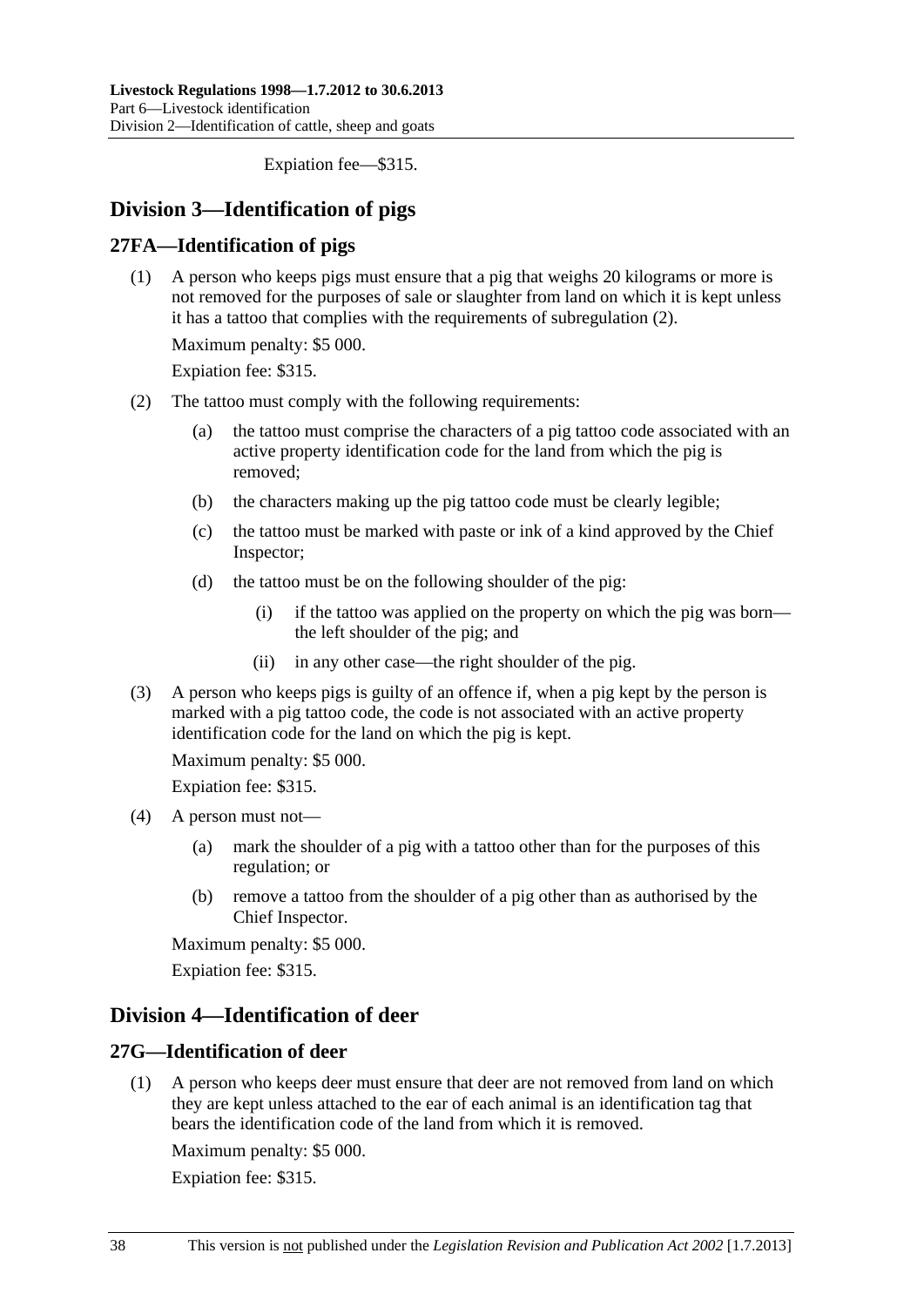## <span id="page-38-0"></span>**Division 5—General**

## **27H—Removal of livestock in contravention of this Part**

- (1) If an inspector suspects on reasonable grounds that a person has removed, or is about to remove, livestock from property in contravention of this Part, the inspector may—
	- (a) require the owner or person in charge of the animals to—
		- (i) muster them at or take them to a specified place convenient for inspecting or attaching identification tags to the animals;
		- (ii) attach PIDs or identification tags to animals found not to be tagged or otherwise identified in accordance with this Part;
		- (iii) detain the animals at a specified place, or return the animals to the place from which they have been removed, until they are tagged or otherwise identified in accordance with this Part; and
	- (b) if the owner or person in charge refuses or fails to comply with such a requirement, take the action required to be taken, with or without assistance.
- (2) The Minister may recover costs and expenses reasonably incurred by an inspector under subregulation  $(1)(b)$  by action in a court of competent jurisdiction as a debt owed by the person of whom the requirement was made.

## **28—Types of devices**

- (1) A person must only attach to, or insert in, an animal a PID of the following kind:
	- (a) if the device is to be attached to or inserted in the animal on the property on which the animal was born—a device of a kind approved by the Chief Inspector as a breeder device; or
	- (b) in any other case—a device of a kind approved by the Chief Inspector as a post-breeder device.

Maximum penalty: \$5 000.

Expiation fee: \$315.

## **29A—Authorisation of manufacturers and recyclers**

The Chief Inspector may authorise a person—

- (a) to manufacture identification tags or PIDs for the purposes of this Part; or
- (b) to recycle PIDs for the purposes of this Part.

## **29B—Supply of tags and devices**

An authorised manufacturer or authorised recycler—

 (a) may only supply identification tags or PIDs to persons on receipt of an order form validated in a manner approved by the Chief Inspector; and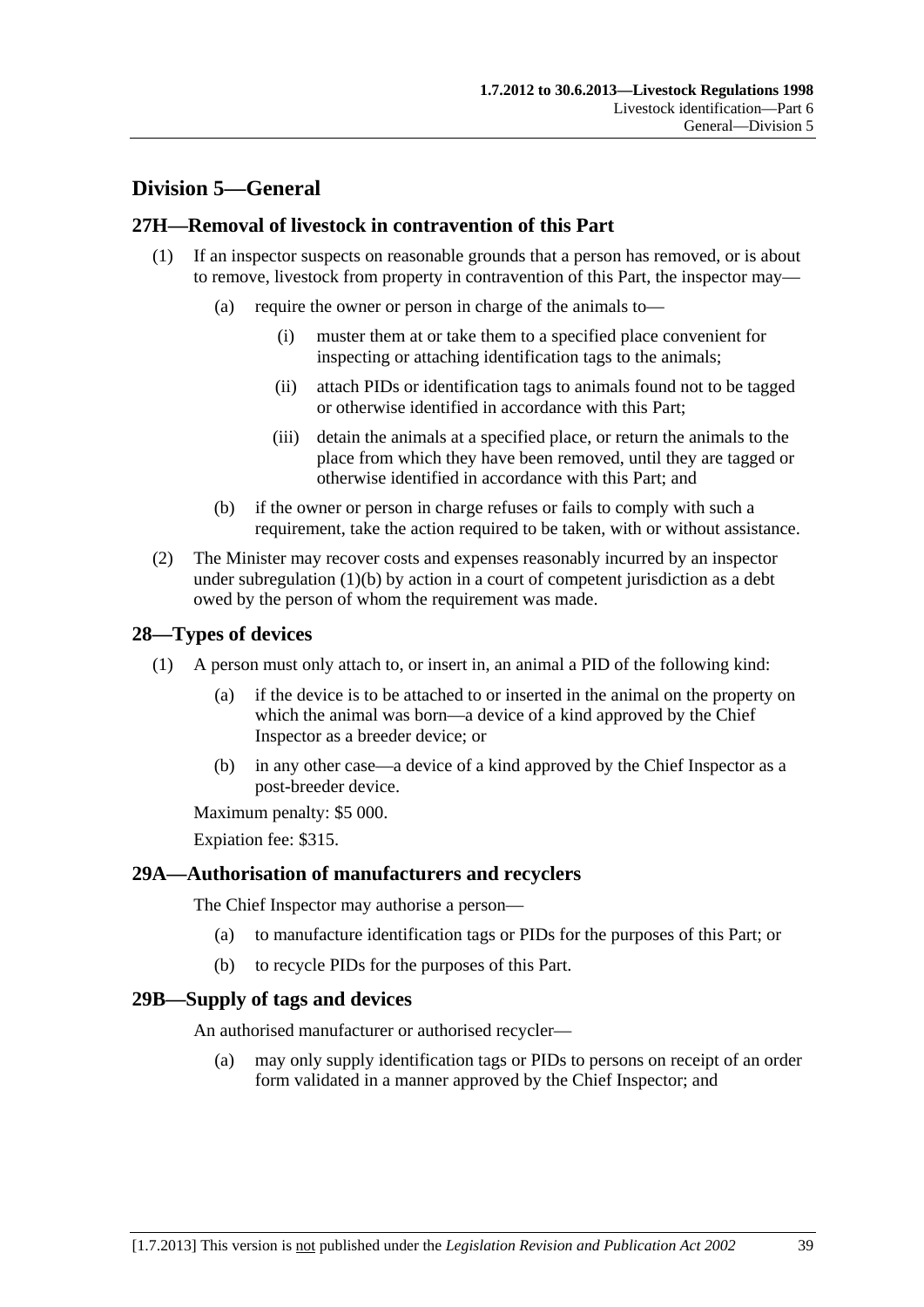<span id="page-39-0"></span> (b) must keep records of the persons to whom the tags or devices are supplied and the number and type of tags or devices supplied in respect of each identification code.

Maximum penalty: \$5 000.

Expiation fee: \$315.

## **29C—Animal must not have more than 1 PID**

 (1) A person must not attach to or insert in an animal a PID if the animal already has a PID attached to or inserted in it.

Maximum penalty: \$2 500.

Expiation fee: \$210.

- (2) This regulation does not apply to the attachment of a post-breeder device to an animal—
	- (a) in accordance with [regulation 28\(1\)\(b\);](#page-38-0) or
	- (b) as a replacement for any non-functioning PID.

## **29D—PIDs and tags must bear correct information**

- (1) If a person attaches to or inserts in an animal a PID, or a tag, that bears an identification code of land other than—
	- (a) the land on which the animal is then pastured; or
	- (b) a livestock saleyard to which the animal has been consigned for sale and is then kept,

the owner of the animal and any person who caused the PID or tag to be so attached or inserted are each guilty of an offence.

Maximum penalty: \$5 000.

Expiation fee: \$315.

 (2) If a person attaches a tag to an animal indicating that the animal has a PID inserted in it and the animal does not have a PID inserted in it, the owner of the animal and any person who caused the tag to be so attached are each guilty of an offence.

Maximum penalty: \$5 000.

Expiation fee: \$315.

## **29DA—Removal and disposal of PIDs**

(1) A person must not remove a PID from an animal.

Maximum penalty: \$5 000.

- (2) [Subregulation \(1\)](#page-39-0) does not apply—
	- (a) to an inspector or a person acting in the course of his or her duties at an abattoir; or
	- (b) to the removal of a non-functioning PID before its replacement with a functioning PID.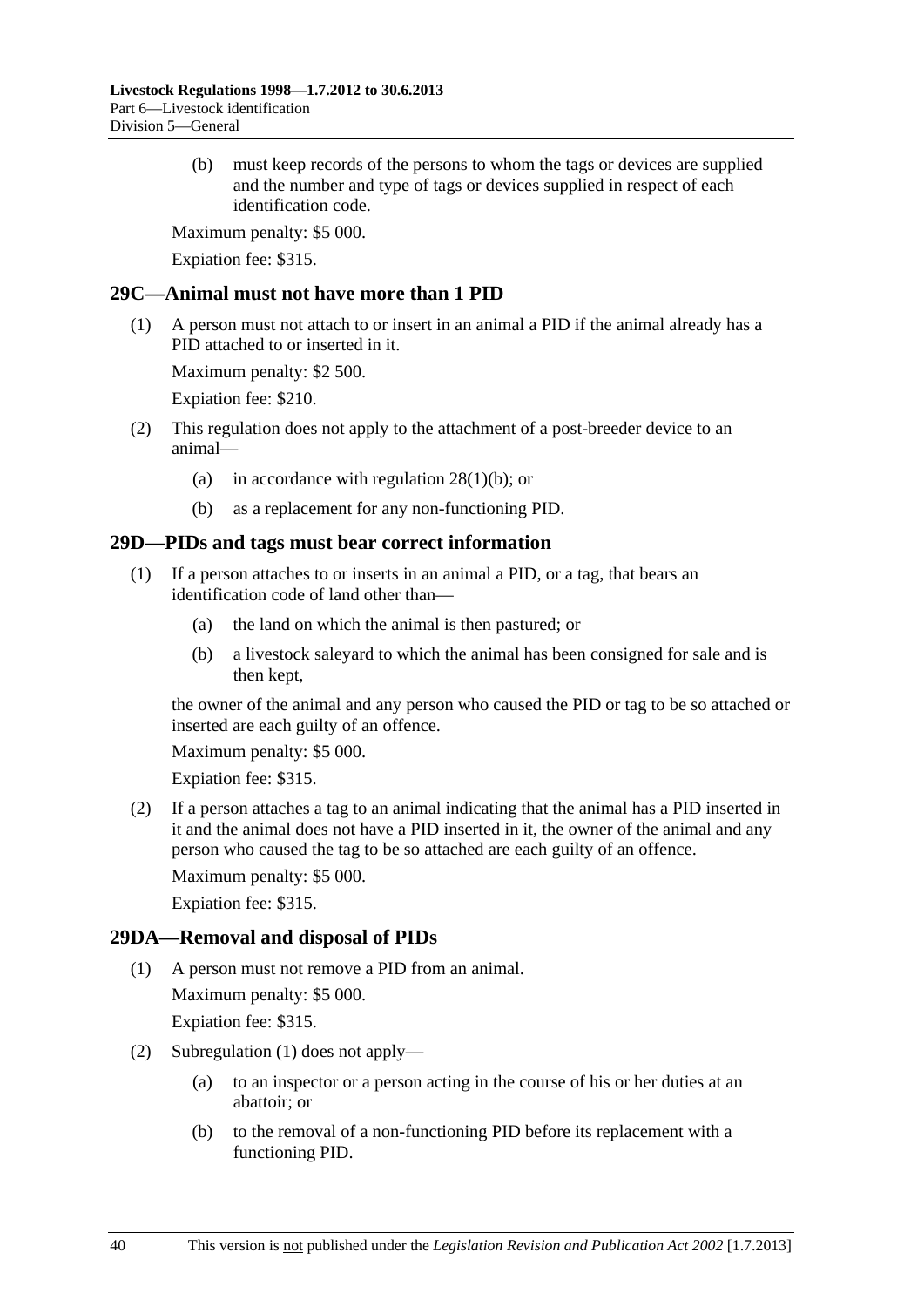- <span id="page-40-0"></span> (3) The operator of an abattoir must ensure that all PIDs removed from animals at the abattoir are, on a regular basis and in any event at least monthly—
	- (a) destroyed; or
	- (b) sent to an authorised recycler.

Maximum penalty: \$5 000.

Expiation fee: \$315.

 (4) Any other person who has possession of a PID in circumstances in which the person is not entitled to use the PID for the purposes of this Part must deal with or dispose of the PID in a manner approved by the Chief Inspector.

Maximum penalty: \$5 000.

Expiation fee: \$315.

#### **29E—Replacement of lost devices other than at livestock saleyards**

- $(1)$  If—
	- (a) an animal has a PID attached to or inserted in it; and
	- (b) the device is subsequently lost; and
	- (c) a replacement PID is then attached to or inserted in the animal,

the person who attaches or inserts the replacement device must keep records which will enable the replacement device to be identified.

Maximum penalty: \$2 500.

Expiation fee: \$210.

- (2) A person must keep records required under [subregulation \(1\)](#page-40-0) in relation to an animal for not less than two years after the date on which the animal dies or is otherwise disposed of by the person.
- (3) This regulation does not apply in relation to a replacement PID attached to an animal at a livestock saleyard under [regulation 27E.](#page-30-0)

#### **29F—Offence to alter or deface tags and devices**

A person must not alter or deface an identification tag or PID that is attached to or inserted in an animal.

Maximum penalty: \$5 000.

Expiation fee: \$315.

## **Part 7—Sheep lice**

#### **30—Offence if lice-infested sheep at market**

- (1) If lice-infested sheep are present at a market—
	- (a) the owner of the sheep; and
	- (b) any other person who consigned the sheep to the market,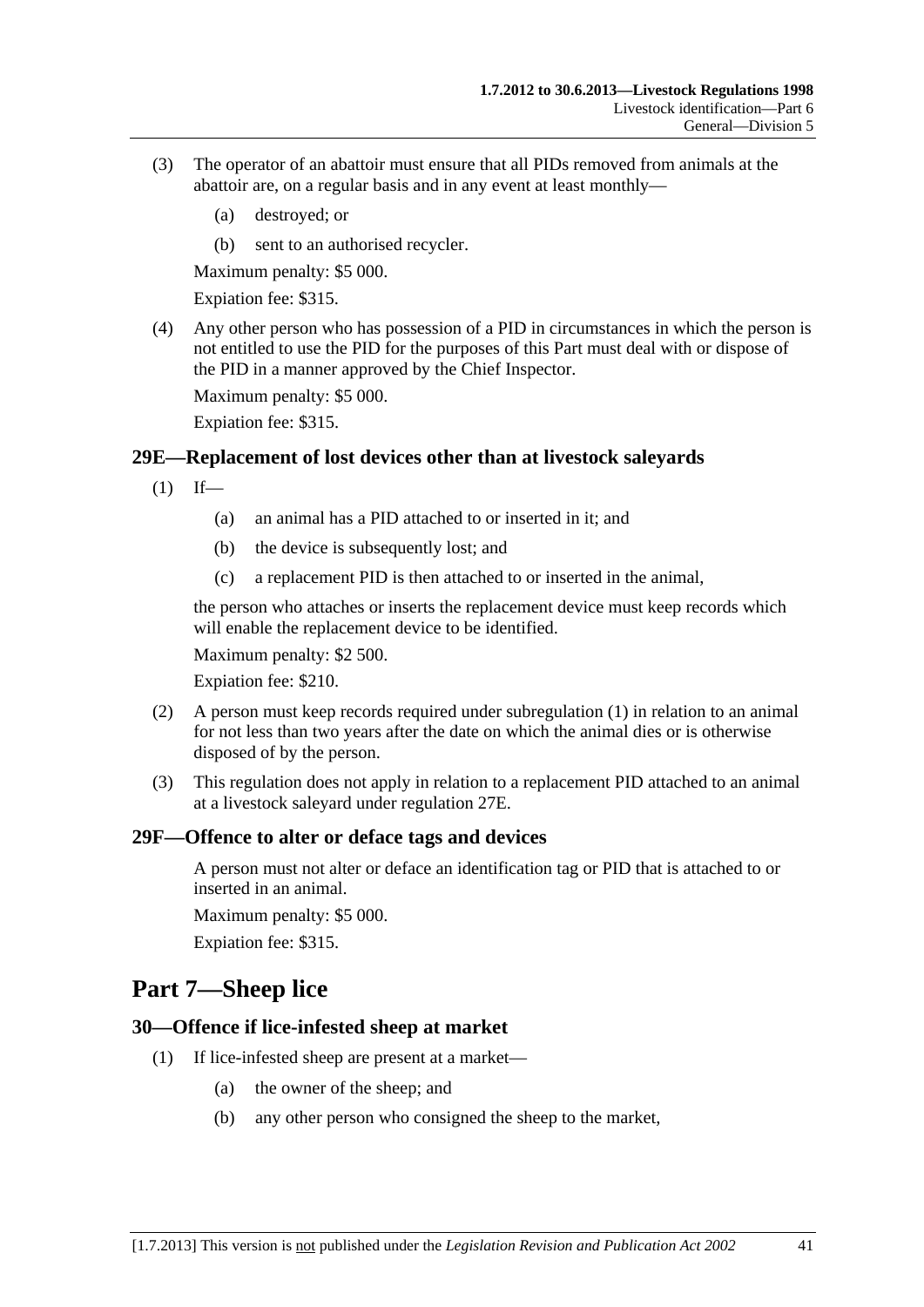<span id="page-41-0"></span>are each guilty of an offence. Maximum penalty: \$5 000. Expiation fee: \$315.

(2) It is a defence to a charge of an offence against [subregulation \(1\)](#page-40-0) if it is proved—

- (a) that the sheep (or an appropriate number of the sheep selected on an appropriate basis) had been properly inspected for the presence of lice by a person with suitable experience or training within 14 days before the sheep were taken to the market and no live lice were found in the course of the inspection; and
- (b) that after the inspection and before being taken to the market the sheep were kept separate from sheep other than sheep similarly inspected during that period and found to be free of live lice.
- (3) In this regulation—

*market* means a market, fair, sale, show, parade or other gathering or competition at which sheep from different holdings are present (but does not include an abattoir).

## **31—Offence if lice-infested sheep stray**

If lice-infested sheep stray, the owner of the sheep and any other person responsible for control of the sheep are each guilty of an offence.

Maximum penalty: \$5 000.

Expiation fee: \$315.

# **Part 7A—Vendor declarations**

## **31A—Signing of vendor declarations**

A person must not sign a vendor declaration in connection with the sale or proposed sale of livestock unless the person is, or was immediately before the sale or consignment of the livestock for sale—

- (a) the owner of the livestock; or
- (b) a person responsible for the husbandry of the livestock authorised by the owner to do so.

Maximum penalty: \$5 000.

Expiation fee: \$315.

## **31B—False or misleading vendor declarations**

A person must not make a statement that is false or misleading in a material particular (whether by reason of the inclusion or omission of any particular) in a vendor declaration.

Maximum penalty/expiation fee:

(a) If the person made the statement knowing that it was false or misleading:

Maximum penalty—\$10 000.

(b) In any other case: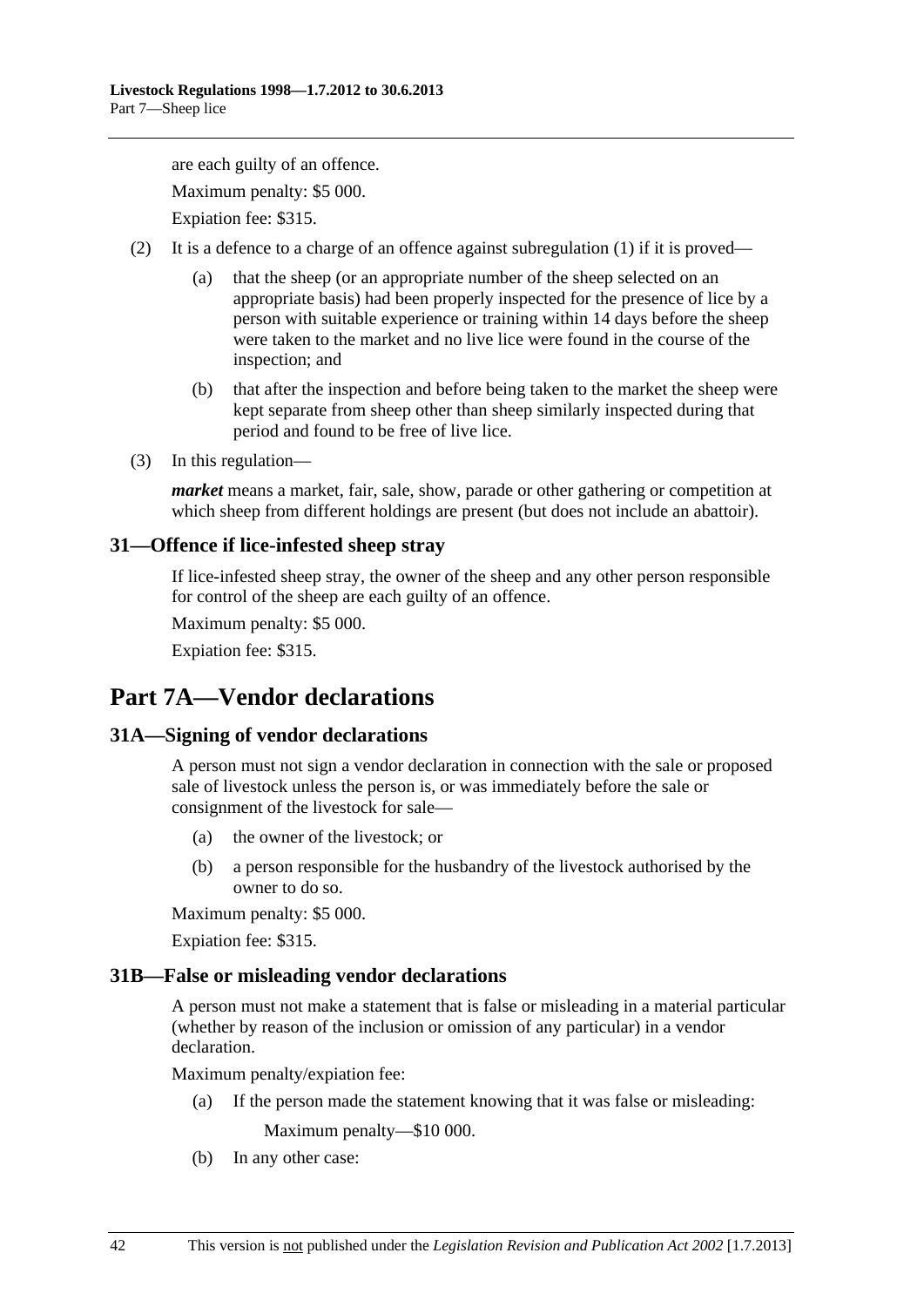Maximum penalty—\$5 000.

Expiation fee—\$315.

## <span id="page-42-0"></span>**Part 8—Provision for funds under repealed Acts**

## **32—Cattle Compensation Fund**

The amount in the Cattle Compensation Fund on the repeal of the *[Cattle](http://www.legislation.sa.gov.au/index.aspx?action=legref&type=act&legtitle=Cattle%20Compensation%20Act%201939)  [Compensation Act 1939](http://www.legislation.sa.gov.au/index.aspx?action=legref&type=act&legtitle=Cattle%20Compensation%20Act%201939)* is to be paid into the South Australian Cattle Industry Fund established under the *[Primary Industry Funding Schemes \(Cattle Industry Fund\)](http://www.legislation.sa.gov.au/index.aspx?action=legref&type=subordleg&legtitle=Primary%20Industry%20Funding%20Schemes%20(Cattle%20Industry%20Fund)%20Regulations%202000)  [Regulations 2000](http://www.legislation.sa.gov.au/index.aspx?action=legref&type=subordleg&legtitle=Primary%20Industry%20Funding%20Schemes%20(Cattle%20Industry%20Fund)%20Regulations%202000)* made under the *[Primary Industry Funding Schemes Act 1998](http://www.legislation.sa.gov.au/index.aspx?action=legref&type=act&legtitle=Primary%20Industry%20Funding%20Schemes%20Act%201998)*.

## **33—Beekeepers Compensation Fund**

The amount in the Beekeepers Compensation Fund established for the purposes of the *[Apiaries Act 1931](http://www.legislation.sa.gov.au/index.aspx?action=legref&type=act&legtitle=Apiaries%20Act%201931)* on the repeal of that Act is to be paid into the South Australian Apiary Industry Fund established under the *[Primary Industry Funding Schemes](http://www.legislation.sa.gov.au/index.aspx?action=legref&type=subordleg&legtitle=Primary%20Industry%20Funding%20Schemes%20(Apiary%20Industry%20Fund)%20Regulations%202001)  [\(Apiary Industry Fund\) Regulations 2001](http://www.legislation.sa.gov.au/index.aspx?action=legref&type=subordleg&legtitle=Primary%20Industry%20Funding%20Schemes%20(Apiary%20Industry%20Fund)%20Regulations%202001)* made under the *[Primary Industry Funding](http://www.legislation.sa.gov.au/index.aspx?action=legref&type=act&legtitle=Primary%20Industry%20Funding%20Schemes%20Act%201998)  [Schemes Act 1998](http://www.legislation.sa.gov.au/index.aspx?action=legref&type=act&legtitle=Primary%20Industry%20Funding%20Schemes%20Act%201998)*.

## **34—Swine Compensation Fund**

The amount in the Swine Compensation Fund on the repeal of the *[Swine](http://www.legislation.sa.gov.au/index.aspx?action=legref&type=act&legtitle=Swine%20Compensation%20Act%201936)  [Compensation Act 1936](http://www.legislation.sa.gov.au/index.aspx?action=legref&type=act&legtitle=Swine%20Compensation%20Act%201936)* is to be paid into the South Australian Pig Industry Fund established under the *[Primary Industry Funding Schemes \(Pig Industry Fund\)](http://www.legislation.sa.gov.au/index.aspx?action=legref&type=subordleg&legtitle=Primary%20Industry%20Funding%20Schemes%20(Pig%20Industry%20Fund)%20Regulations%202001)  [Regulations 2001](http://www.legislation.sa.gov.au/index.aspx?action=legref&type=subordleg&legtitle=Primary%20Industry%20Funding%20Schemes%20(Pig%20Industry%20Fund)%20Regulations%202001)* made under the *[Primary Industry Funding Schemes Act 1998](http://www.legislation.sa.gov.au/index.aspx?action=legref&type=act&legtitle=Primary%20Industry%20Funding%20Schemes%20Act%201998)*.

## **34A—Deer Keepers Compensation Fund**

The amount in the Deer Keepers Compensation Fund established for the purposes of the *[Deer Keepers Act 1987](http://www.legislation.sa.gov.au/index.aspx?action=legref&type=act&legtitle=Deer%20Keepers%20Act%201987)* on the repeal of that Act is to be paid into the South Australian Deer Industry Fund established under the *[Primary Industry Funding](http://www.legislation.sa.gov.au/index.aspx?action=legref&type=subordleg&legtitle=Primary%20Industry%20Funding%20Schemes%20(Deer%20Industry%20Fund)%20Regulations%202002)  [Schemes \(Deer Industry Fund\) Regulations 2002](http://www.legislation.sa.gov.au/index.aspx?action=legref&type=subordleg&legtitle=Primary%20Industry%20Funding%20Schemes%20(Deer%20Industry%20Fund)%20Regulations%202002)* made under the *[Primary Industry](http://www.legislation.sa.gov.au/index.aspx?action=legref&type=act&legtitle=Primary%20Industry%20Funding%20Schemes%20Act%201998)  [Funding Schemes Act 1998](http://www.legislation.sa.gov.au/index.aspx?action=legref&type=act&legtitle=Primary%20Industry%20Funding%20Schemes%20Act%201998)*.

## **Part 9—Stock foods**

## **Division 1—Preliminary**

## **35—Interpretation**

In this Part—

*Agvet Code of South Australia*—see the *[Agricultural and Veterinary Chemicals](http://www.legislation.sa.gov.au/index.aspx?action=legref&type=act&legtitle=Agricultural%20and%20Veterinary%20Chemicals%20(South%20Australia)%20Act%201994)  [\(South Australia\) Act 1994](http://www.legislation.sa.gov.au/index.aspx?action=legref&type=act&legtitle=Agricultural%20and%20Veterinary%20Chemicals%20(South%20Australia)%20Act%201994)*;

*approved label* has the same meaning as in the Agvet Code of South Australia;

*manufactured stock food* means anything that is manufactured or processed as food for livestock but does not include stock food comprised only of chaff, hay or wholegrains;

*package* means anything in or by which a stock food is cased, covered, enclosed, contained or packed;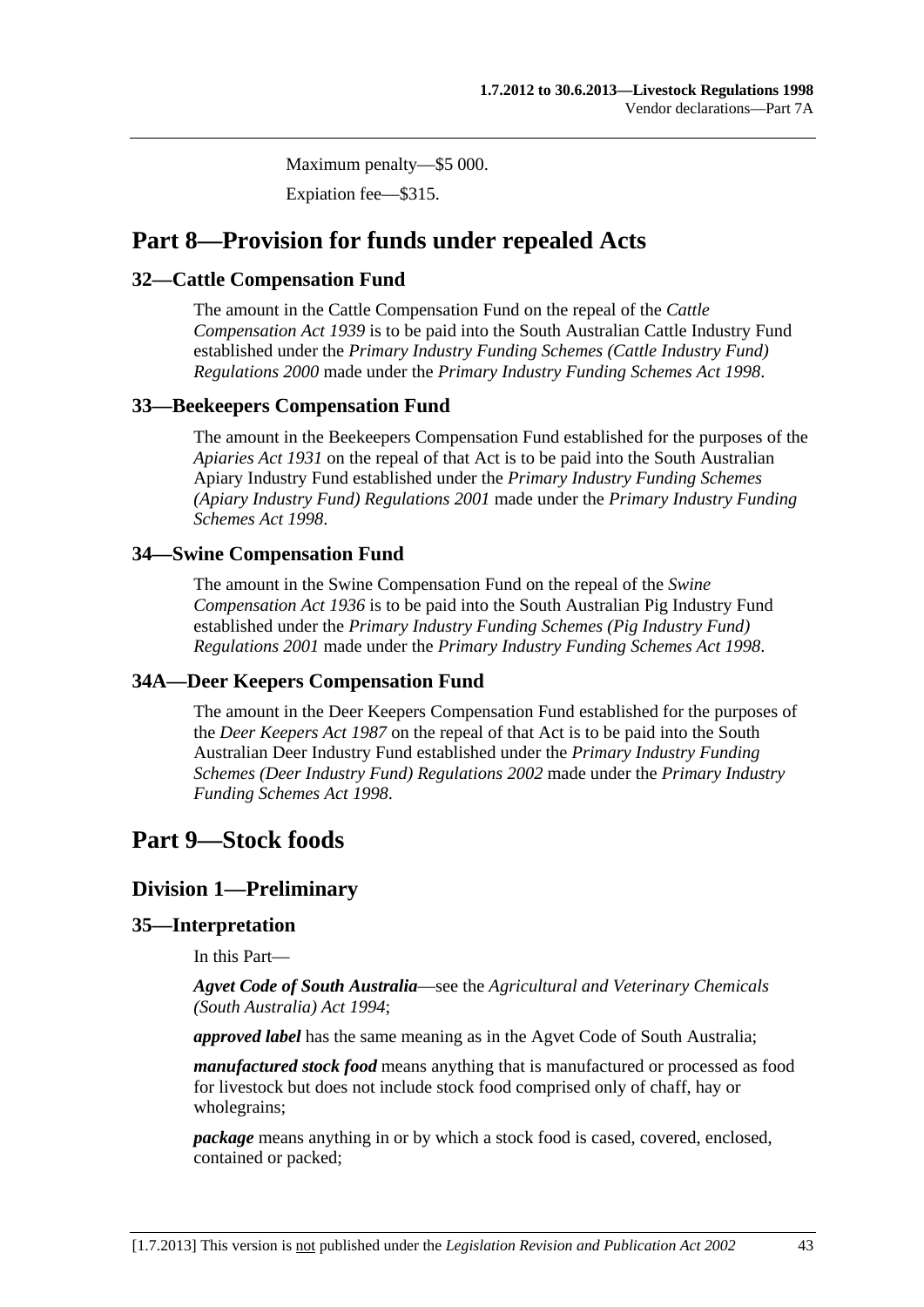<span id="page-43-0"></span>*permit* has the same meaning as in the Agvet Code of South Australia;

*registered veterinary product* has the same meaning as in the Agvet Code of South Australia;

*restricted animal material* means material derived wholly or partly from a vertebrate, but does not include milk, a milk product, gelatine, tallow or an extracted oil;

*stock food* means—

- (a) manufactured stock food; or
- (b) chaff, hay or wholegrains; or
- (c) anything else used as food for livestock;

*supply* means supply through sale, gift, loan, exchange or hire and includes offer to supply.

## **Division 2—Feeding of livestock**

#### **36—Feeding of restricted animal material to ruminants**

A person must not:

- (a) feed to ruminants, or permit ruminants to feed on, restricted animal material (whether or not the material has been rendered suitable for animal consumption); or
- (b) dispose of restricted animal material (whether or not the material has been rendered suitable for animal consumption) in a manner that ruminants may gain access to it.

Maximum penalty: \$10 000.

## **37—Feeding of restricted animal material from placental mammals to nonruminants**

- (1) A person must not—
	- (a) feed to livestock, or permit livestock to feed on, restricted animal material from a placental mammal unless the material has been rendered suitable for animal consumption by means of a process approved by the Chief Inspector; or
	- (b) dispose of restricted animal material from a placental mammal that has not been rendered suitable for animal consumption as referred to in [paragraph \(a\)](#page-43-0) in a manner that livestock may gain access to it.

Maximum penalty: \$10 000.

(2) In subregulation  $(1)$ —

*livestock* does not include cats, dogs or ruminants.

#### **38—Feeding of stock foods containing faeces**

A person must not feed to livestock, or permit livestock to feed on, a stock food that consists wholly or partly of faeces.

Maximum penalty: \$10 000.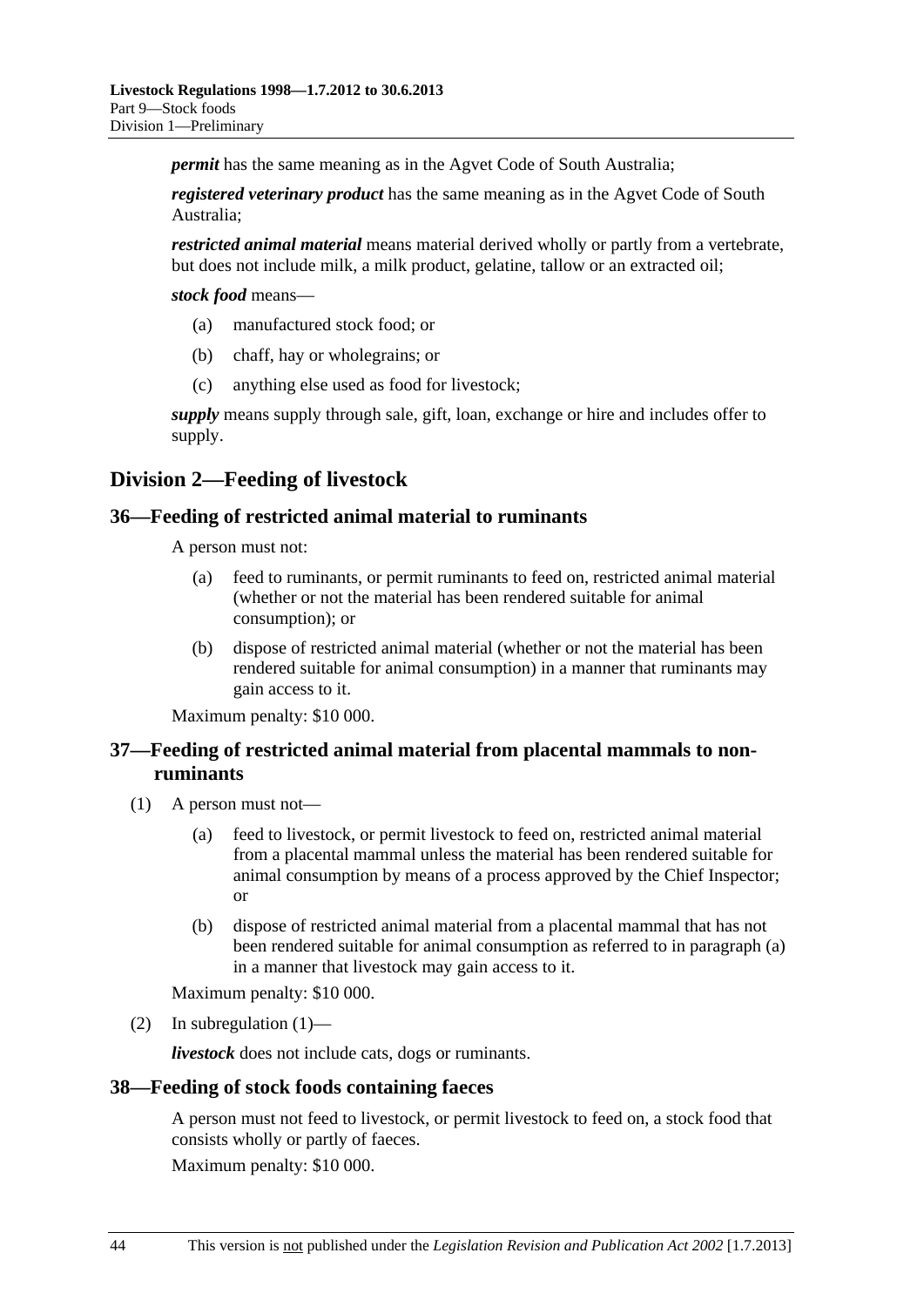## <span id="page-44-0"></span>**39—Feeding of stock foods containing registered veterinary products**

A person must not feed to livestock, or permit livestock to feed on, a stock food that contains a registered veterinary product unless—

 $(a)$ 

- (i) the product is registered for use on the species of animal to which the livestock belongs; and
- (ii) the stock food is being used to treat the livestock for a disease or condition of the livestock, or infestation of the livestock by a pest, specified on the approved label for containers of that product; or
- (b) the person does so in accordance with a permit or the instructions of a veterinary surgeon responsible for treating the livestock.

Maximum penalty: \$10 000.

## **Division 3—Standards for stock foods**

#### **40—Offence**

 (1) A person must not supply stock food unless the stock food complies with the standards prescribed by this Division.

Maximum penalty: \$10 000.

 (2) This regulation does not apply in relation to stock food supplied for consumption by cats, dogs, caged birds (other than poultry) or aquarium fish.

## **41—Restricted animal material in stock foods**

- (1) A stock food supplied for consumption by ruminants must not contain restricted animal material.
- (2) A stock food supplied for consumption by non-ruminant livestock must not contain restricted animal material from a placental mammal unless the material has been rendered suitable for animal consumption by means of a process approved by the Chief Inspector.

#### **42—Substances prohibited in stock foods**

A stock food must not contain a substance specified in [Schedule 2 Part 1](#page-0-0) except as provided in that Part.

#### **43—Organochlorine pesticides in stock foods**

A substance specified in [Schedule 2 Part 2](#page-0-0) must not be present in stock food in a level that is more than the maximum level prescribed by that Part for that substance.

#### **44—Antioxidants in stock foods**

A substance specified in [Schedule 2 Part 3](#page-0-0) must not be present in stock food in a level that is more than the maximum level prescribed by that Part for that substance.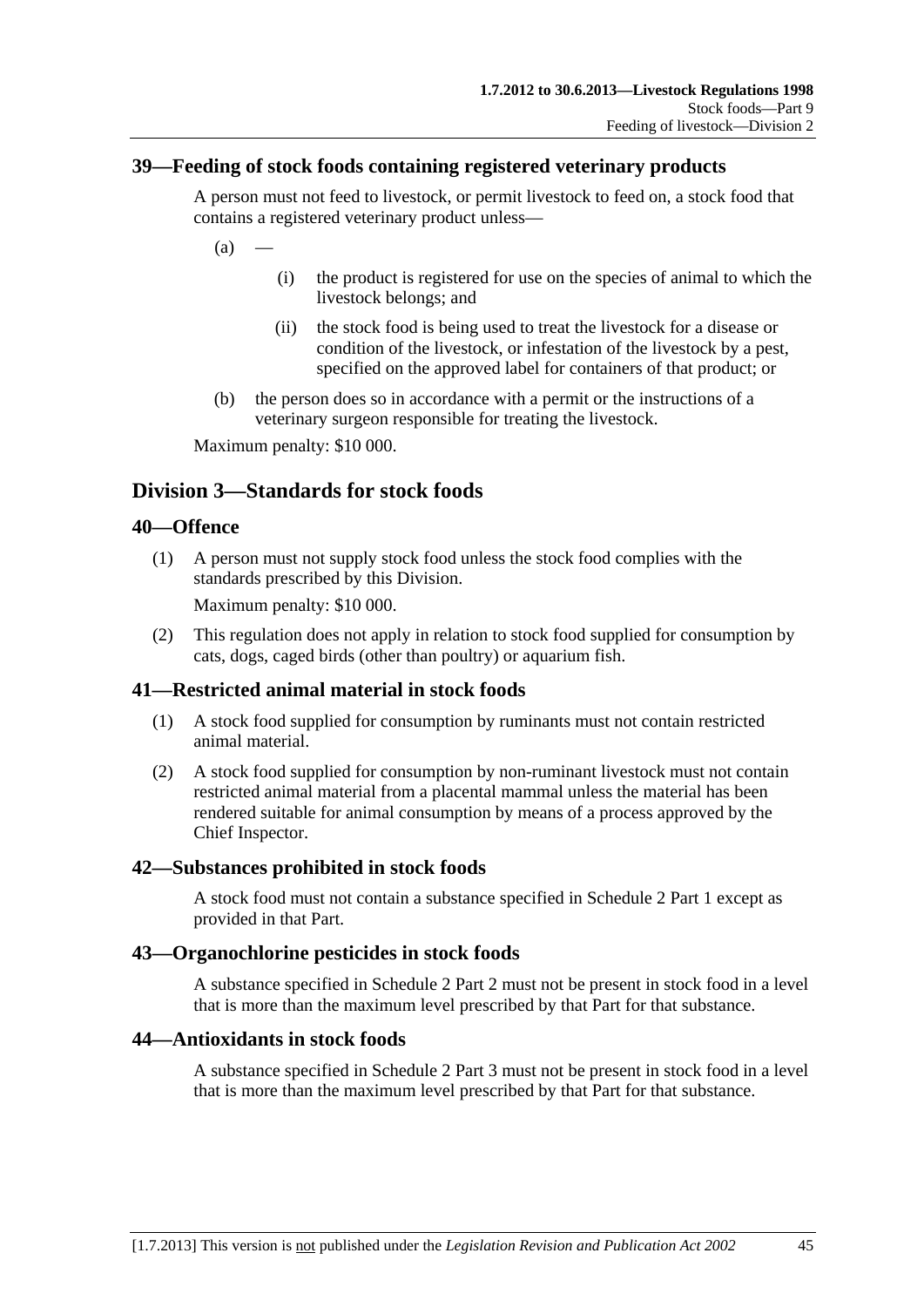## <span id="page-45-0"></span>**45—Registered veterinary products in stock foods**

- (1) A stock food must not contain a registered veterinary product unless—
	- (a) the stock food is supplied for consumption by a species of animal for which the product is registered for use on; and
	- (b) the stock food is supplied for the purpose of treating such an animal for a disease or condition of the animal, or infestation of the animal by a pest, specified on the approved label for containers of that product; and
	- (c) the proportion or amount of the product in the stock food is a proportion or amount determined in accordance with the directions for use of the product specified on the approved label for containers of the product.
- (2) [Subregulation \(1\)](#page-45-0) does not prevent stock food containing a registered veterinary product being supplied to a veterinary surgeon for use in the treatment of livestock or to a person holding a permit authorising the supply or use of the registered veterinary product in stock food.

## **Division 4—Labelling of manufactured stock foods**

#### **46—Offences**

 (1) A person must not supply manufactured stock food unless the stock food is labelled, or information is provided to the person to whom the stock food is supplied, in accordance with this Division.

Maximum penalty: \$5 000.

Expiation fee: \$315.

- (2) A person must not, without reasonable excuse—
	- (a) deface, alter or obscure a label for a package of stock food containing information required by this Division; or
	- (b) remove from a package of stock food containing restricted animal material a label for the food containing information required by this Division.

Maximum penalty: \$2 500.

Expiation fee: \$210.

 (3) This regulation does not apply in relation to stock food supplied for consumption by cats, dogs, caged birds (other than poultry) or aquarium fish.

## **47—Requirement for label or advice note**

- (1) A stock food must—
	- (a) if supplied in a package—have affixed to, or printed or stencilled on, the package a label that complies with this Division; or
	- (b) if supplied without a package—be supplied in accordance with this regulation with an advice note that complies with this Division.
- (2) If stock food supplied without a package is delivered to a person, the advice note for the stock food must be handed to the person or an agent of the person.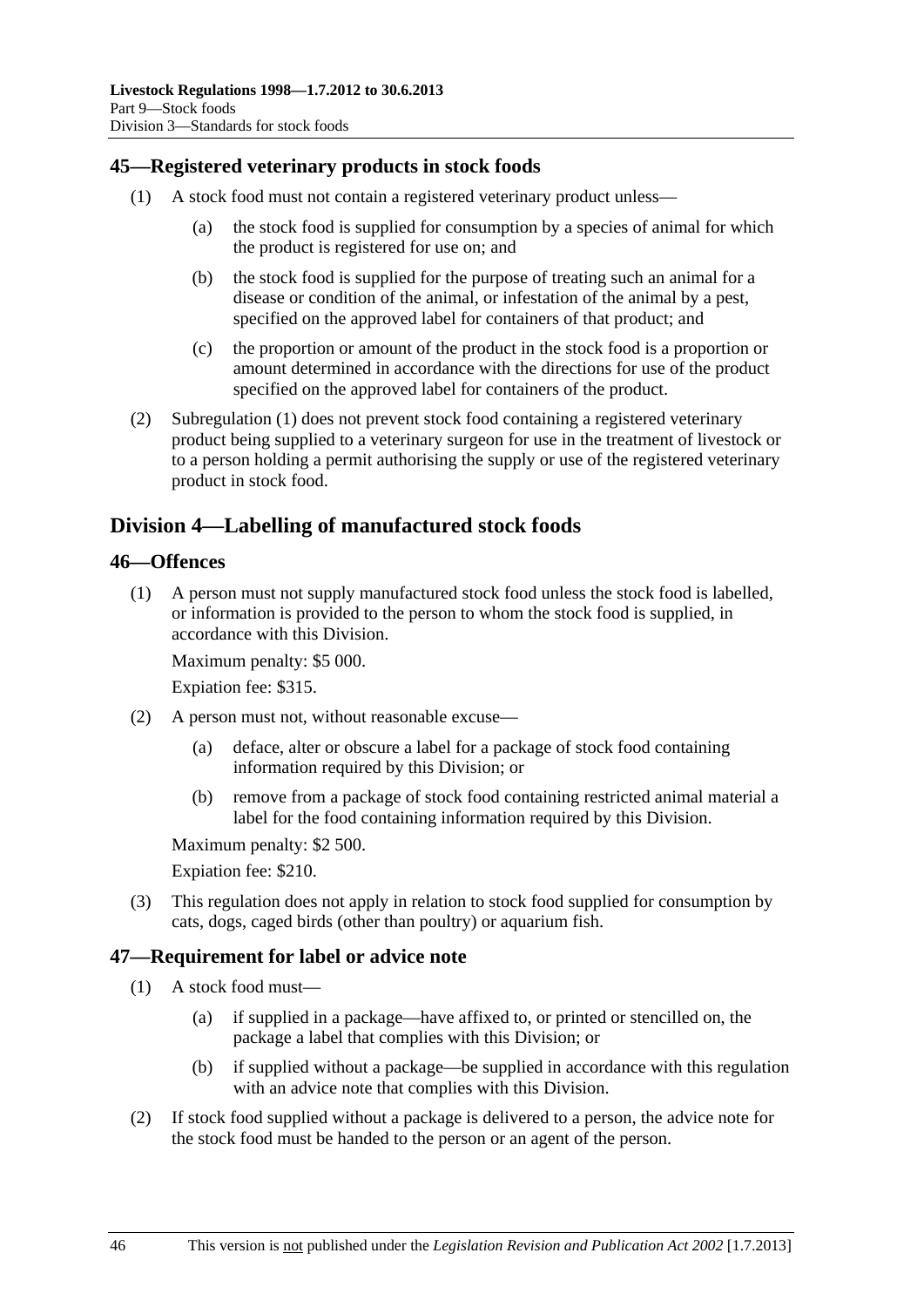<span id="page-46-0"></span> (3) If stock food supplied without a package is delivered to premises where no person is in attendance to accept delivery of the advice note for the stock food, the advice note must, within 7 days of the delivery, be given or sent to the person to whom the stock food was supplied.

## **48—General information to be included on label or advice note**

A label or advice note for a stock food must state—

- (a) the distinctive name of the stock food; and
- (b) the name and principal place of business of the manufacturer, producer or supplier of the stock food.

#### **49—Information about restricted animal material content**

- $(1)$  If—
	- (a) a stock food manufactured or produced before 20 December 2001 contains restricted animal material from animals other than fish or birds; and
	- (b) the stock food is not supplied for consumption by dogs or pigeons; and
	- (c) the label or advice note for the stock food does not contain a statement that the stock food is suitable for consumption by non-ruminant livestock only,

the label or advice note for the stock food must contain—

- (d) a statement indicating whether or not the restricted animal material is from a placental mammal; and
- (e) if the restricted animal material is from a placental mammal—a statement indicating that the stock food must not be fed to ruminants.
- (2) A label or advice note for a stock food manufactured or produced on or after 20 December 2001 must—
	- (a) if the stock food contains restricted animal material—contain the following statement:

This product contains restricted animal material—DO NOT FEED TO CATTLE, SHEEP, GOATS, DEER OR OTHER RUMINANTS.

 (b) if the stock food does not contain restricted animal material—contain the following statement:

This product does not contain restricted animal material.

# **Schedule 1—Fees**

| $\mathbf{1}$ | Application for registration or renewal of registration as a beekeeper<br>No fee is payable if the bees are kept for the purposes of instruction in an<br>educational institution approved by the Chief Inspector.                                                   | \$22.90 |
|--------------|----------------------------------------------------------------------------------------------------------------------------------------------------------------------------------------------------------------------------------------------------------------------|---------|
| 2            | Application for registration or renewal of registration under section 17 of the<br>Act (other than as a beekeeper)                                                                                                                                                   | \$76.00 |
|              | If the term for which registration is to be granted or renewed is less than or<br>more than 24 months, a pro rata adjustment is to be made to the amount of the<br>fee by applying the proportion that the number of whole months in the term<br>bears to 24 months. |         |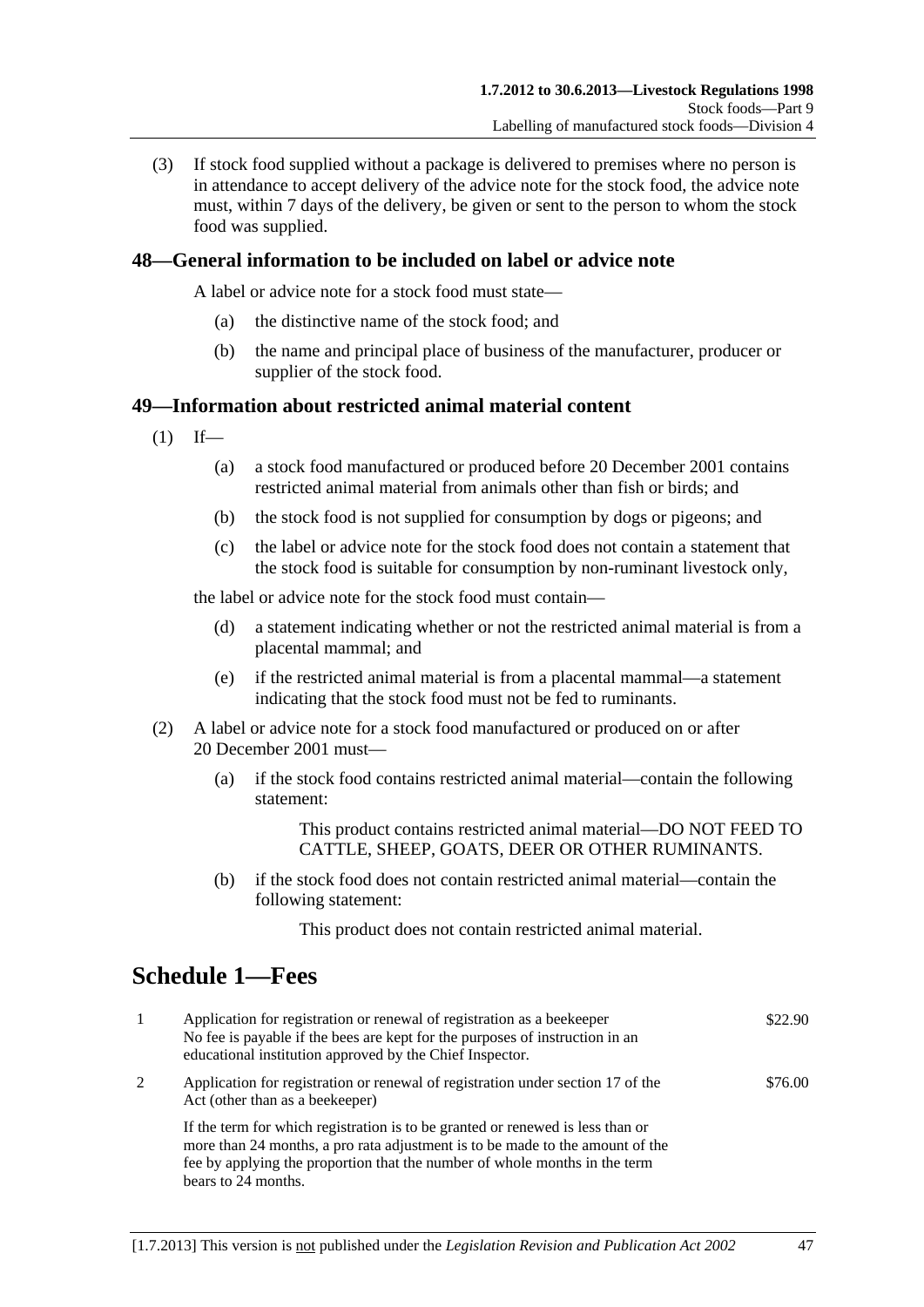No registration fee is payable if—

<span id="page-47-0"></span>

|    | (a)                                                                                                     | the application is accompanied by an application for the allocation<br>or renewal of a property identification code for the land where the<br>livestock are or are to be kept; and                                                                                 |          |  |  |  |
|----|---------------------------------------------------------------------------------------------------------|--------------------------------------------------------------------------------------------------------------------------------------------------------------------------------------------------------------------------------------------------------------------|----------|--|--|--|
|    | (b)                                                                                                     | the proposed term of registration is no longer than the proposed<br>term for which the property identification code will be active; and                                                                                                                            |          |  |  |  |
|    | (c)                                                                                                     | a fee is payable for the application for the allocation or renewal of<br>the property identification code that is not less than the fee that<br>would be payable for registration apart from this provision.                                                       |          |  |  |  |
| 3  | centre                                                                                                  | Application for registration or renewal of registration of an artificial breeding                                                                                                                                                                                  | \$320.00 |  |  |  |
| 4  | Application for registration or renewal of registration authorising an artificial<br>breeding procedure |                                                                                                                                                                                                                                                                    | \$64.50  |  |  |  |
|    |                                                                                                         | (The same fee applies in relation to an applicant for, or for renewal of,<br>registration authorising more than 1 category of artificial breeding procedure).                                                                                                      |          |  |  |  |
| 5  | Application for registration or renewal of registration of a diagnostic<br>laboratory                   |                                                                                                                                                                                                                                                                    | \$401.00 |  |  |  |
| 6  | Replacement certificate of registration                                                                 |                                                                                                                                                                                                                                                                    | \$32.25  |  |  |  |
| 7  | Application for allocation or renewal of property identification code—for<br>each code                  |                                                                                                                                                                                                                                                                    | \$76.00  |  |  |  |
|    |                                                                                                         | If the term for which the code is to be allocated or renewed is less than or<br>more than 24 months, a pro rata adjustment is to be made to the amount of the<br>fee by applying the proportion that the number of whole months in the term<br>bears to 24 months. |          |  |  |  |
| 8  |                                                                                                         | For an extract from the register of property identification codes comprised of<br>a property identification code, associated pig tattoo code and related details-                                                                                                  |          |  |  |  |
|    | (a)                                                                                                     | for each property identification code                                                                                                                                                                                                                              | \$33.25  |  |  |  |
|    | (b)                                                                                                     | to a maximum of                                                                                                                                                                                                                                                    | \$178.00 |  |  |  |
| 9  | Late application fee                                                                                    |                                                                                                                                                                                                                                                                    | \$38.00  |  |  |  |
| 10 |                                                                                                         | The Chief Inspector may waive or reduce a fee if the Chief Inspector                                                                                                                                                                                               |          |  |  |  |

considers it appropriate in the circumstances.

# **Schedule 2—Stock foods**

# **Part 1—Prohibited substances**

Hormones (whether a natural or synthetic product) Hydroquinone Phenothiazine Phthalysulfacetamide Piperazine and related compounds Promazines Reserpine Sulfacetamide Sulfacetamide sodium Sulfachloropyridazine Sulfafurazole Sulfamethoxydiazine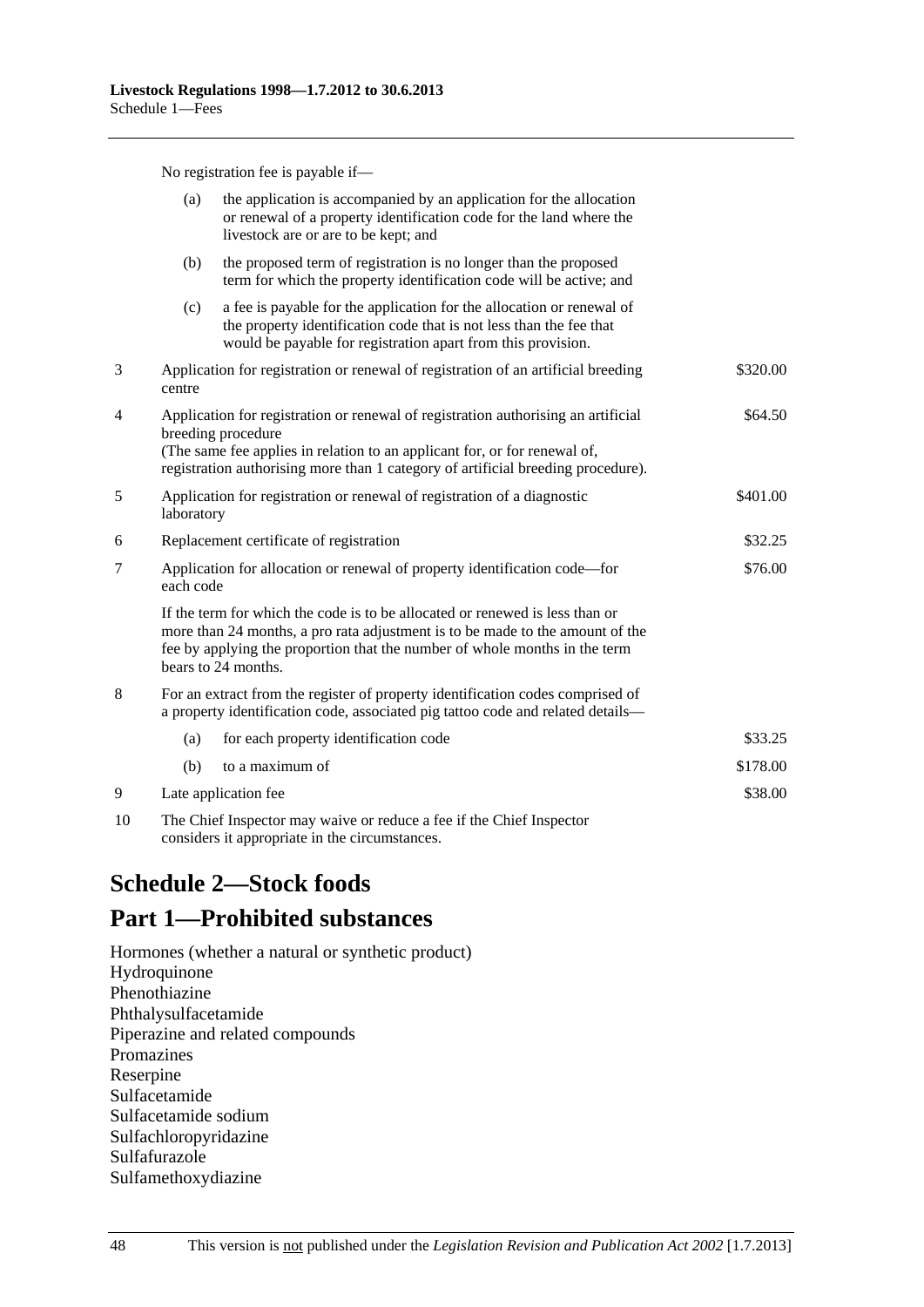Sulfamonomethoxine Sulfanilimide Sulfanitran Sulfapyridine Sulfathiazole Thiofurfuran (except in stock food supplied for consumption by pigs) Thiouracil

# **Part 2—Permitted levels of organochlorine pesticides**

| <b>Substance</b>             | <b>Permitted maximum level</b> |
|------------------------------|--------------------------------|
| Aldrin                       | $0.01$ ppm                     |
| Chlordane                    | $0.01$ ppm                     |
| DDT, DDD, DDE combined total | $0.05$ ppm                     |
| Dieldrin                     | $0.01$ ppm                     |
| Endrin                       | $0.03$ ppm                     |
| Heptachlor                   | $0.02$ ppm                     |
| Hexachlorobenzene (HCB)      | $0.01$ ppm                     |
| Lindane (BHC)                | $0.10$ ppm                     |
| Any combination of the above | 0.10 ppm in aggregate          |
| $ppm =$ parts per million    |                                |

# **Part 3—Permitted levels of certain antioxidants**

| <b>Substance</b>             | <b>Permitted maximum level</b> |
|------------------------------|--------------------------------|
| Butylated hydroxy toluene    | $100$ ppm                      |
| Butylated hydroxy anisole    | $100$ ppm                      |
| Ethoxyquin                   | $150$ ppm                      |
| Propyl gallate               | $100$ ppm                      |
| Any combination of the above | 150 ppm in aggregate           |
| $ppm =$ parts per million    |                                |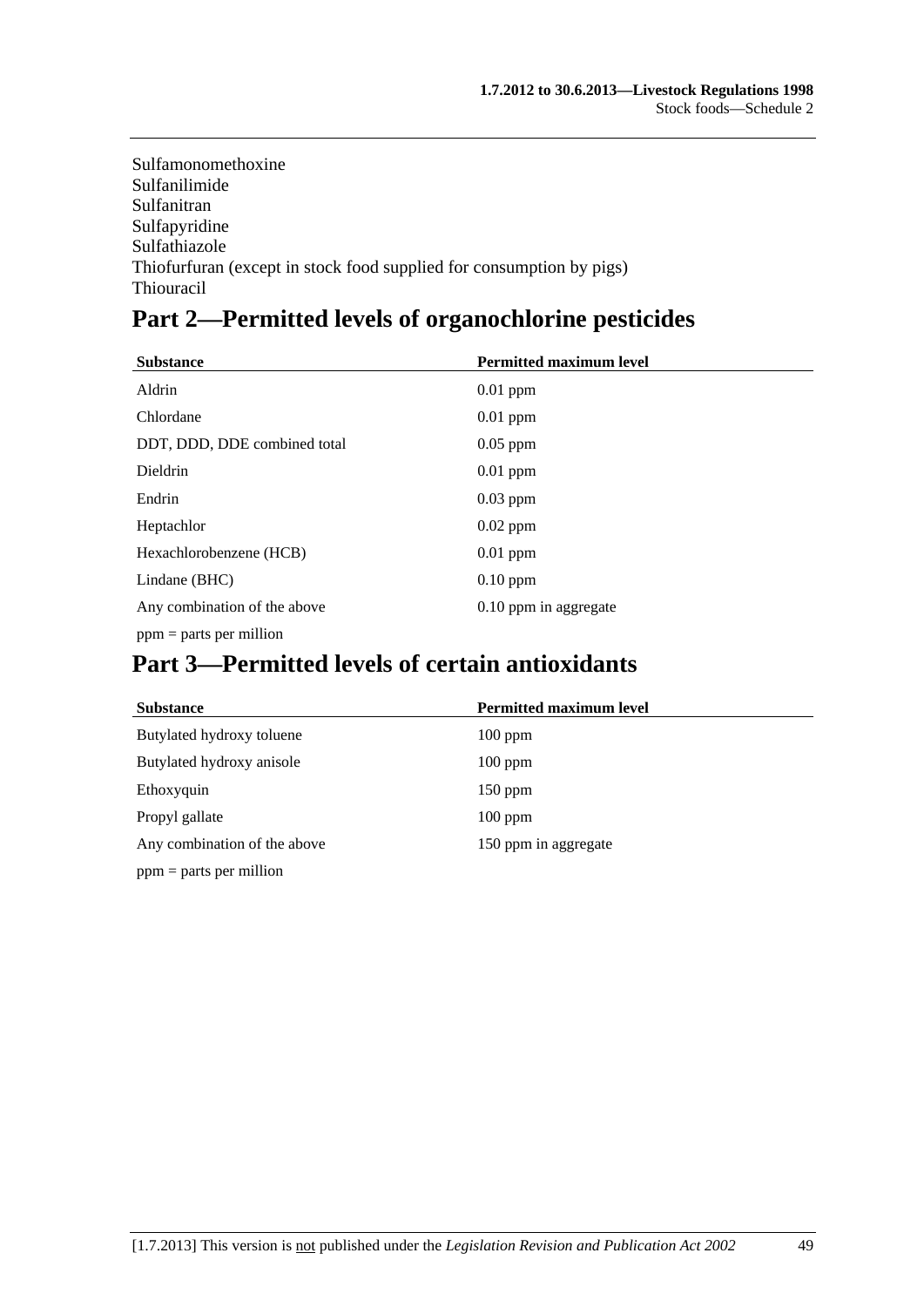# <span id="page-49-0"></span>**Legislative history**

## **Notes**

- Variations of this version that are uncommenced are not incorporated into the text.
- Please note—References in the legislation to other legislation or instruments or to titles of bodies or offices are not automatically updated as part of the program for the revision and publication of legislation and therefore may be obsolete.
- Earlier versions of these regulations (historical versions) are listed at the end of the legislative history.
- For further information relating to the Act and subordinate legislation made under the Act see the Index of South Australian Statutes or www.legislation.sa.gov.au.

## **Legislation revoked by principal regulations**

The *Livestock Regulations 1998* revoked the following:

*All regulations made under the Stock Act 1990*

## **Principal regulations and variations**

New entries appear in bold.

| Year | N <sub>0</sub> | Reference                | Commencement                                                                 |
|------|----------------|--------------------------|------------------------------------------------------------------------------|
| 1998 | 11             | Gazette 22.1.1998 p288   | 22.1.1998: r 2                                                               |
| 1999 | 20             | Gazette 25.3.1999 p1483  | 25.3.1999: r 2                                                               |
| 1999 | 210            | Gazette 28.10.1999 p2120 | 28.10.1999: r 2                                                              |
| 2000 | 129            | Gazette 15.6.2000 p3286  | $1.7.2000:$ r 2                                                              |
| 2000 | 143            | Gazette 22.6.2000 p3373  | 1.7.2000: r 2                                                                |
| 2001 | 2              | Gazette 18.1.2001 p144   | 31.1.2001: r 2                                                               |
| 2001 | 5              | Gazette 25.1.2001 p320   | 25.1.2001: r 2                                                               |
| 2001 | 195            | Gazette 23.8.2001 p3274  | $1.10.2001$ : r 2                                                            |
| 2001 | 271            | Gazette 20.12.2001 p5670 | 20.12.2001: r 2                                                              |
| 2002 | 173            | Gazette 29.8.2002 p3266  | $1.9.2002$ : r 2                                                             |
| 2004 | 8              | Gazette 12.2.2004 p467   | 12.2.2004 except Pt 6 Div 3 (rr 27B—27F) as<br>inserted by r 7-1.7.2004: r 2 |
| 2004 | 183            | Gazette 26.8.2004 p3436  | 29.8.2004: r 2                                                               |
| 2005 | 57             | Gazette 26.5.2005 p1410  | 1.7.2005: r 2                                                                |
| 2006 | 137            | Gazette 15.6.2006 p1868  | 1.7.2006: r 2                                                                |
| 2006 | 181            | Gazette 29.6.2006 p2137  | $1.7.2006$ : r 2                                                             |
| 2007 | 125            | Gazette 7.6.2007 p2481   | 1.7.2007: r 2                                                                |
| 2008 | 143            | Gazette 5.6.2008 p2187   | $1.7.2008$ : r 2                                                             |
| 2009 | 138            | Gazette 4.6.2009 p2613   | 1.7.2009: r 2                                                                |
| 2010 | 57             | Gazette 10.6.2010 p2706  | 1.7.2010: r 2                                                                |
| 2010 | 219            | Gazette 4.11.2010 p5243  | 4.11.2010: r 2                                                               |
| 2010 | 265            | Gazette 16.12.2010 p5717 | $1.1.2011:$ r2                                                               |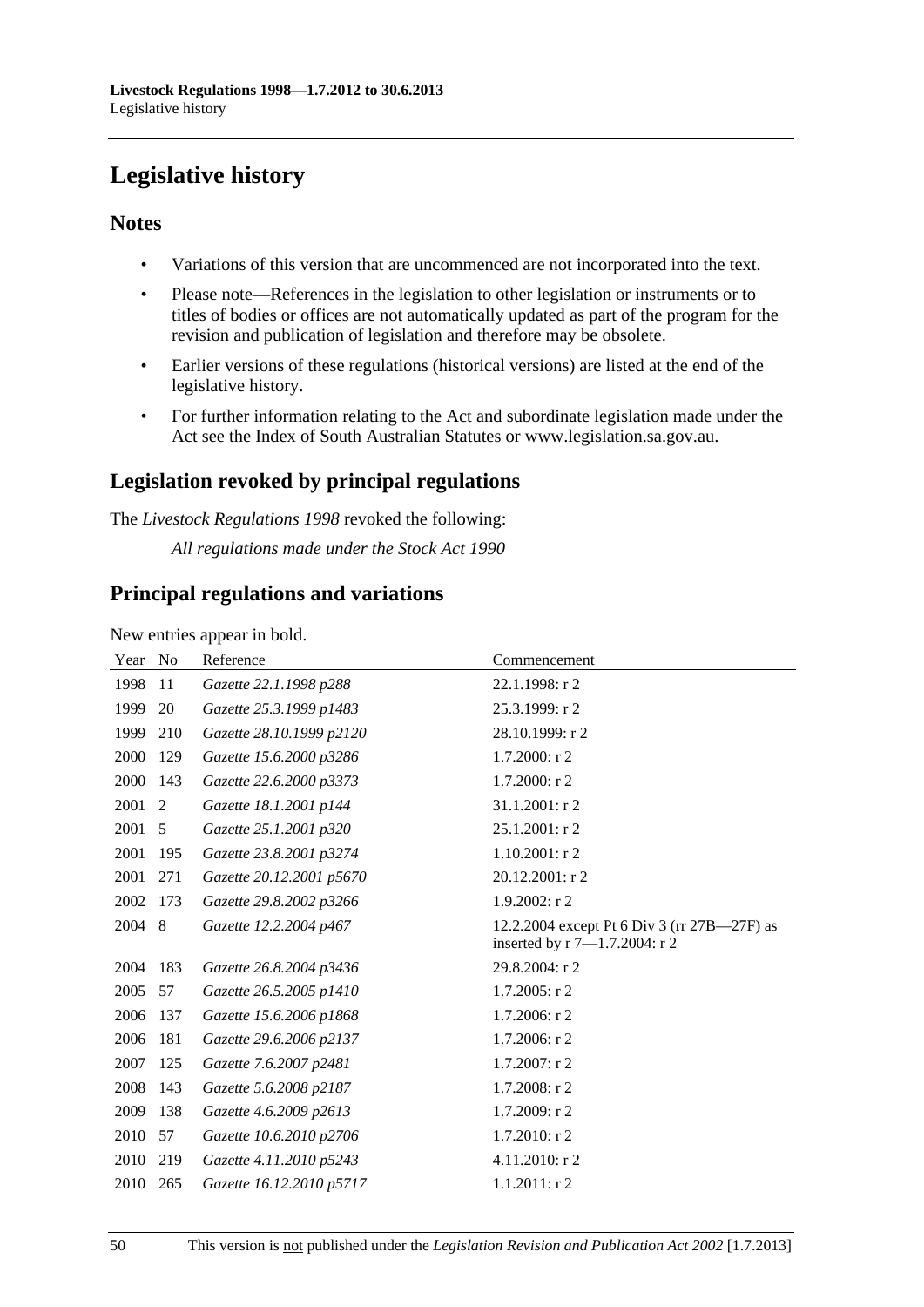|  | 2011 91 Gazette 9.6.2011 p2136  | $1.7.2011:$ r 2  |
|--|---------------------------------|------------------|
|  | 2012 49 Gazette 31.5.2012 p2229 | $1.7.2012:$ r 2  |
|  | 2013 52 Gazette 6.6.2013 p2107  | $1.7.2013$ : r 2 |

## **Provisions varied**

New entries appear in bold.

Entries that relate to provisions that have been deleted appear in italics.

| Provision                       | How varied                                                         | Commencement |
|---------------------------------|--------------------------------------------------------------------|--------------|
| Pt1                             |                                                                    |              |
| $rr 2$ and 3                    | omitted under the Legislation Revision and<br>Publication Act 2002 | 12.2.2004    |
| r <sub>4</sub>                  |                                                                    |              |
|                                 | corresponding law inserted by $181/2006$ r 4(1)                    | 1.7.2006     |
| deer                            | inserted by $173/2002$ r 4(a)                                      | 1.9.2002     |
| HGP earmark                     | inserted by 20/1999 r 3                                            | 25.3.1999    |
| HGP free<br>declaration         | inserted by 20/1999 r 3                                            | 25.3.1999    |
| HGP free invoice                | inserted by $20/1999$ r 3                                          | 25.3.1999    |
| HGP free tag                    | inserted by $20/1999$ r 3                                          | 25.3.1999    |
|                                 | substituted by $129/2000$ r 3(a)                                   | 1.7.2000     |
|                                 | varied by 219/2010 r 4(1)                                          | 4.11.2010    |
| of stock agent                  | identification code inserted by $265/2010$ r 4(1)                  | 1.1.2011     |
| identification tag              | inserted by $173/2002$ r 4(b)                                      | 1.9.2002     |
| pig tattoo code                 | inserted by $265/2010$ r 4(2)                                      | 1.1.2011     |
| property<br>identification code | inserted by 265/2010 r 4(2)                                        | 1.1.2011     |
|                                 | responsible person inserted by $265/2010$ r 4(2)                   | 1.1.2011     |
| stock agent                     | inserted by $265/2010$ r 4(2)                                      | 1.1.2011     |
| transaction tag                 | inserted by $129/2000$ r $3(b)$                                    | 1.7.2000     |
|                                 | varied by 181/2006 r 4(2)                                          | 1.7.2006     |
|                                 | deleted by $219/2010r$ 4(2)                                        | 4.11.2010    |
|                                 | vendor declaration inserted by 5/2001 r 3                          | 25.1.2001    |
| r <sub>5</sub>                  |                                                                    |              |
| r 5(1)                          | r 5 redesignated as r 5(1) by 210/1999 r 3                         | 28.10.1999   |
|                                 | varied by 271/2001 r 3(a)                                          | 20.12.2001   |
| r 5(2)                          | inserted by 210/1999 r 3                                           | 28.10.1999   |
|                                 | varied by 271/2001 r 3(b)                                          | 20.12.2001   |
|                                 | (c), (d) deleted by $271/2001$ r 3(c)                              | 20.12.2001   |
| r 5A                            | inserted by 129/2000 r 4                                           | 1.7.2000     |
| Pt 1A                           | inserted by 2/2001 r 4                                             | 31.1.2001    |
| r 5D                            |                                                                    |              |
| r 5D(4)                         | inserted by 265/2010 r 5                                           | 1.1.2011     |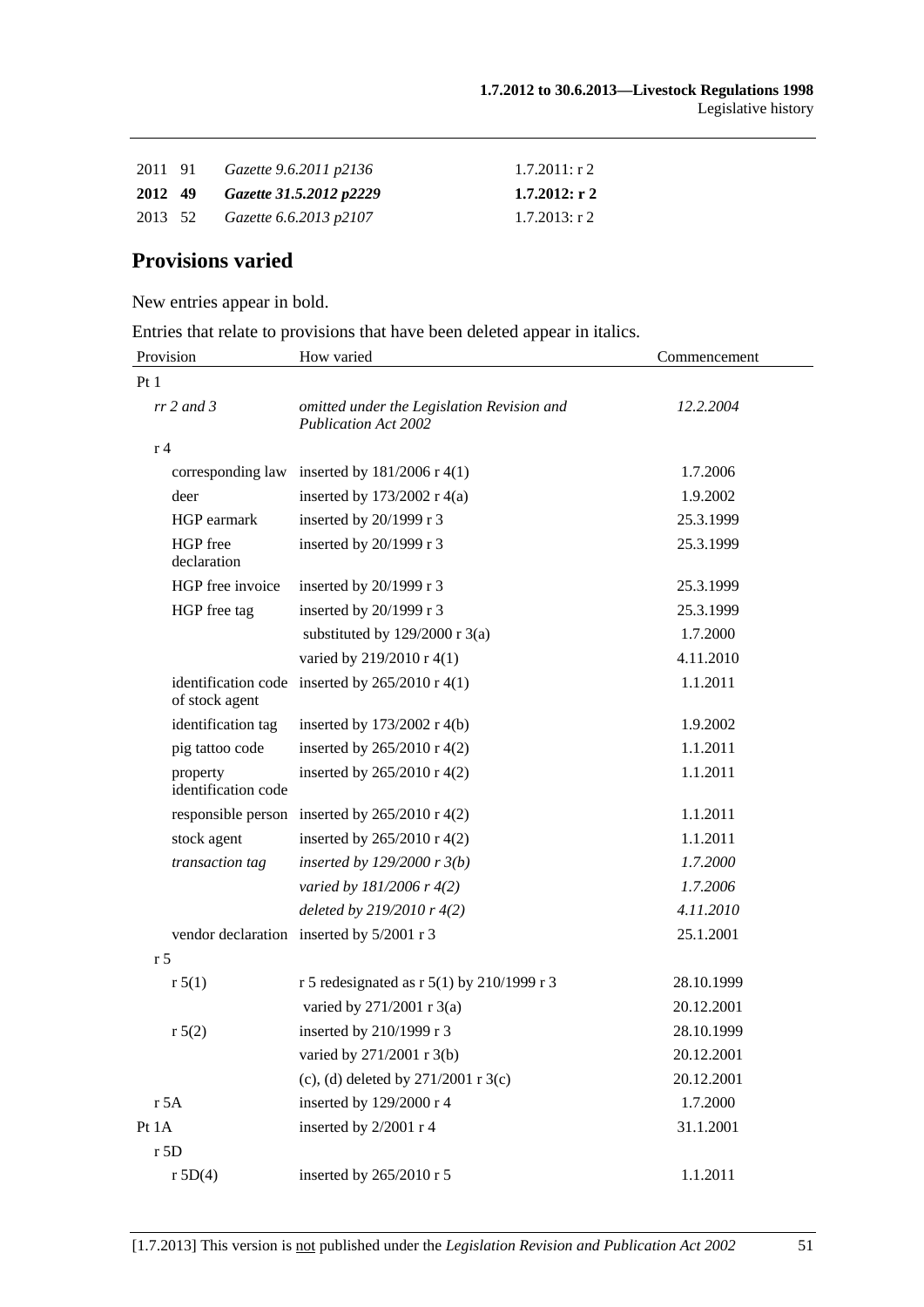#### **Livestock Regulations 1998—1.7.2012 to 30.6.2013**  Legislative history

| Pt 1B                                   | inserted by 173/2002 r 5                        | 1.9.2002  |
|-----------------------------------------|-------------------------------------------------|-----------|
|                                         | substituted by 265/2010 r 6                     | 1.1.2011  |
| Pt 5                                    |                                                 |           |
| $rr 20 - 24$                            | substituted by 20/1999 r 4                      | 25.3.1999 |
| r22                                     |                                                 |           |
| $r\,22(2)$                              | substituted by 5/2001 r 4                       | 25.1.2001 |
| r25                                     | deleted by 20/1999 r 4                          | 25.3.1999 |
| Pt 5A                                   | inserted by 265/2010 r 7                        | 1.1.2011  |
| Pt 6 before substitution<br>by 129/2000 | varied by 20/1999 r 5                           | 25.3.1999 |
| Pt 6                                    | substituted by 129/2000 r 5                     | 25.3.2000 |
| Pt 6 Div 1                              |                                                 |           |
| heading                                 | inserted by 8/2004 r 5                          | 12.2.2004 |
| r 26                                    |                                                 |           |
| r 26(1)                                 | r 26 redesignated as r 26(1) by $8/2004$ r 6(5) | 12.2.2004 |
| animal holding<br>area                  | inserted by 219/2010 r 5(1)                     | 4.11.2010 |
| authorised<br>manufacturer              | varied by 173/2002 r 6(a)                       | 1.9.2002  |
|                                         | varied by 219/2010 r 5(2)                       | 4.11.2010 |
| authorised<br>recycler                  | varied by 219/2010 r 5(3)                       | 4.11.2010 |
| bobby calf                              | deleted by 181/2006 r 5(1)                      | 1.7.2006  |
|                                         | inserted by 219/2010 r 5(4)                     | 4.11.2010 |
| breeder                                 | inserted by $8/2004$ r6(1)                      | 12.2.2004 |
|                                         | deleted by $219/2010$ r $5(5)$                  | 4.11.2010 |
| cattle                                  | inserted by 219/2010 r 5(5)                     | 4.11.2010 |
| destination land                        | inserted by 219/2010 r 5(5)                     | 4.11.2010 |
| identification code                     | inserted by $8/2004$ r6(1)                      | 12.2.2004 |
|                                         | substituted by $181/2006$ r $5(2)$              | 1.7.2006  |
|                                         | substituted by $265/2010$ r 8(1)                | 1.1.2011  |
| land of dispatch                        | inserted by 219/2010 r 5(6)                     | 4.11.2010 |
| live export depot                       | inserted by 219/2010 r $5(6)$                   | 4.11.2010 |
| livestock                               | varied by 173/2002 r 6(b)                       | 1.9.2002  |
|                                         | varied by 181/2006 r 5(3)                       | 1.7.2006  |
| livestock saleyard                      | inserted by $8/2004$ r $6(2)$                   | 12.2.2004 |
| movement<br>documentation               | inserted by 219/2010 r 5(7)                     | 4.11.2010 |
| national vendor<br>declaration          | inserted by $8/2004$ r $6(2)$                   | 12.2.2004 |
|                                         | substituted by $219/2010$ r 5(7)                | 4.11.2010 |
| <b>NLIS</b>                             | inserted by 219/2010 r 5(7)                     | 4.11.2010 |
| NLIS database<br>manager                | inserted by 219/2010 r 5(7)                     | 4.11.2010 |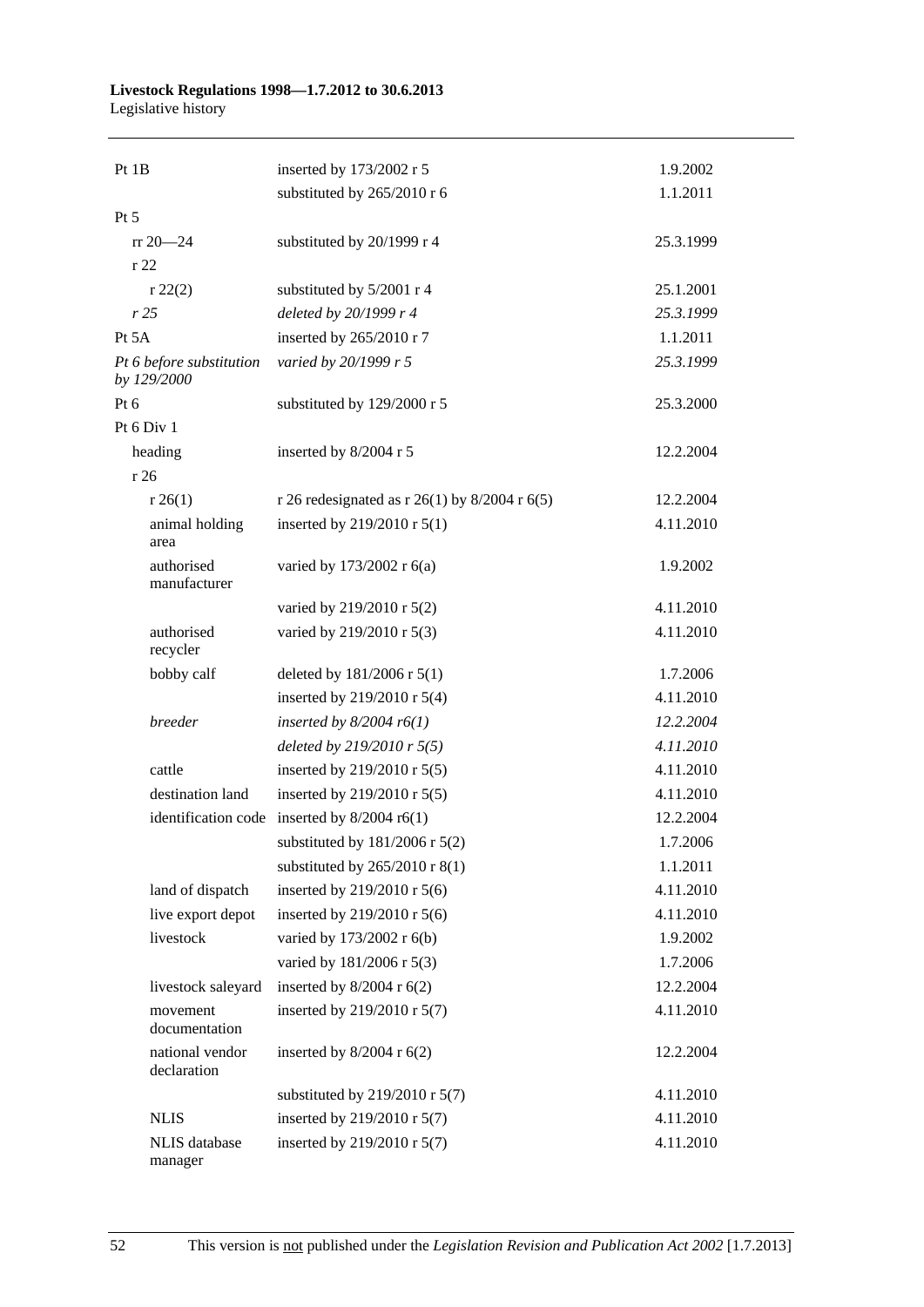| non-functioning<br>PID                        | inserted by 219/2010 r 5(7)                          | 4.11.2010 |
|-----------------------------------------------|------------------------------------------------------|-----------|
| over-the-hooks<br>sale                        | inserted by 219/2010 r 5(7)                          | 4.11.2010 |
| permanent<br>identification<br>device         | varied by 173/2002 r $6(c)$                          | 1.9.2002  |
|                                               | substituted by $181/2006$ r 5(4)                     | 1.7.2006  |
|                                               | deleted by $219/2010$ r $5(8)$                       | 4.11.2010 |
| PID or permanent<br>identification<br>device  | inserted by 219/2010 r $5(8)$                        | 4.11.2010 |
|                                               | port for live export inserted by $219/2010$ r $5(8)$ | 4.11.2010 |
| prescribed<br>database manager                | inserted by $8/2004$ r $6(3)$                        | 12.2.2004 |
|                                               | deleted by $219/2010$ r $5(8)$                       | 4.11.2010 |
| prescribed<br>movement details                | inserted by 219/2010 r 5(8)                          | 4.11.2010 |
| prescribed<br>premises                        | inserted by 219/2010 r 5(8)                          | 4.11.2010 |
| property<br>identification code               | deleted by $8/2004$ r $6(4)$                         | 12.2.2004 |
| sheep health<br>statement                     | inserted by 219/2010 r 5(8)                          | 4.11.2010 |
| special event                                 | inserted by 219/2010 r 5(8)                          | 4.11.2010 |
| stock agent                                   | inserted by 219/2010 r $5(8)$                        | 4.11.2010 |
|                                               | deleted by $265/2010$ r $8(2)$                       | 1.1.2011  |
| unmanaged goat                                | inserted by 219/2010 r 5(8)                          | 4.11.2010 |
| r 26(2)                                       | inserted by $8/2004$ r $6(5)$                        | 12.2.2004 |
|                                               | substituted by $219/2010$ r 5(9)                     | 4.11.2010 |
| r 26(3)                                       | inserted by 219/2010 r 5(9)                          | 4.11.2010 |
| rr 26A and 26B                                | inserted by 219/2010 r 6                             | 4.11.2010 |
| r 27 before deletion<br>by 8/2004 r 7         |                                                      |           |
| r 27(1)                                       | varied by 173/2002 r $7(a)$                          | 1.9.2002  |
| $r 27(4)$ and (5)                             | deleted by $173/2002 r 7(b)$                         | 1.9.2002  |
| r 27                                          | deleted by $8/2004$ r 7                              | 12.2.2004 |
| r 27A—see r 27G                               |                                                      |           |
| r 27B—see r 27H                               |                                                      |           |
| Pt 6 Div 2 before<br>substitution by 219/2010 | inserted by $8/2004$ r 7                             | 12.2.2004 |
| r 27A                                         | substituted by $181/2006$ r 6                        | 1.7.2006  |
| $rr$ 27AB and 27AC                            | inserted by $181/2006$ r 6                           | 1.7.2006  |
| Pt $6$ Div $2$                                | substituted by 219/2010 r 7                          | 4.11.2010 |
| Pt 6 Div 3 before<br>deletion by 219/2010     | inserted by $8/2004$ r 7                             | 1.7.2004  |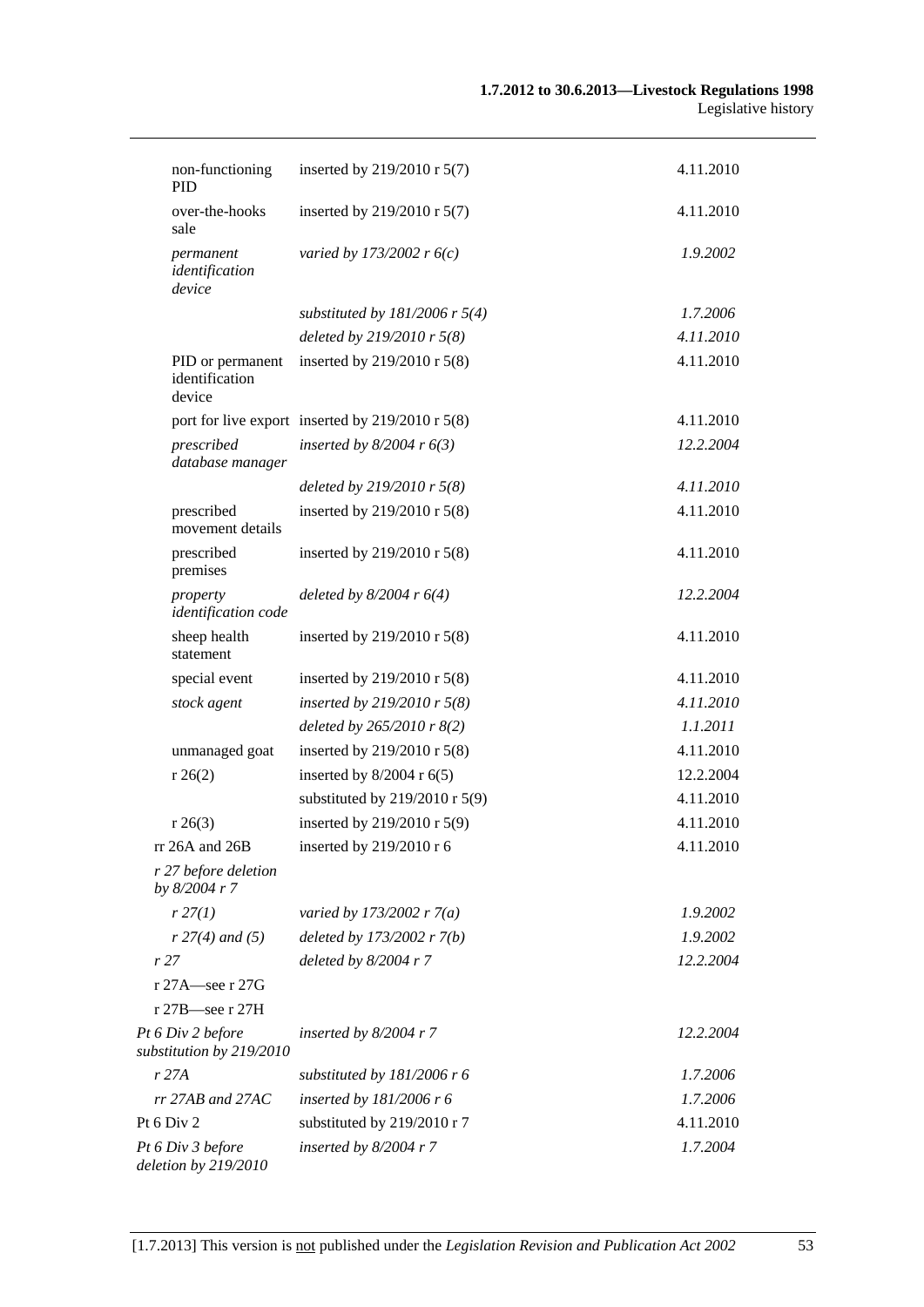|                                          | heading varied by 181/2006 r 7                 | 1.7.2006  |
|------------------------------------------|------------------------------------------------|-----------|
| r27C                                     | substituted by 181/2006 r 8                    | 1.7.2006  |
| r27D                                     | varied by 181/2006 r 9                         | 1.7.2006  |
| $r$ 27 $E$                               |                                                |           |
| $r$ 27 $E(1)$                            | varied by 181/2006 r 10(1)                     | 1.7.2006  |
| $r$ 27 $E(2)$                            | varied by 181/2006 r 10(2)                     | 1.7.2006  |
| Pt 6 Div 3                               | deleted by 219/2010 r 7                        | 4.11.2010 |
|                                          | inserted by 265/2010 r 9                       | 1.1.2011  |
| Pt 6 Div 3A                              | inserted by 181/2006 r 11                      | 1.7.2006  |
|                                          | deleted by 219/2010 r 7                        | 4.11.2010 |
| Pt 6 Div 4                               |                                                |           |
| heading                                  | inserted by 8/2004 r 8                         | 12.2.2004 |
| r 27G                                    | r 27A inserted by 173/2002 r 8                 | 1.9.2002  |
|                                          | r 27A redesignated as r 27G by $8/2004$ r 4(1) | 12.2.2004 |
| $r \, 27G(1)$                            | varied by 8/2004 r 9(1)                        | 12.2.2004 |
| r 27G(2)                                 | varied by $8/2004 r 9(2)$                      | 12.2.2004 |
|                                          | deleted by 219/2010 r 8                        | 4.11.2010 |
| Pt 6 Div 5                               |                                                |           |
| heading                                  | inserted by 8/2004 r 10                        | 12.2.2004 |
| r 27H                                    | r 27B inserted by 173/2002 r 8                 | 1.9.2002  |
|                                          | r 27B redesignated as r 27H by 8/2004 r4(2)    | 12.2.2004 |
| r 27H(1)                                 | varied by 219/2010 r 9(1), (2)                 | 4.11.2010 |
| r 28                                     |                                                |           |
| r 28(1)                                  | varied by 219/2010 r 10                        | 4.11.2010 |
| r 28(2)                                  | deleted by 181/2006 r 12                       | 1.7.2006  |
| r 29 before<br>substitution by<br>8/2004 |                                                |           |
| r 29(1)                                  | varied by 173/2002 r $9(a)$                    | 1.9.2002  |
| r 29(2)                                  | varied by 173/2002 r 9(b), (c)                 | 1.9.2002  |
| r 29 before deletion<br>by 265/2010      | substituted by 8/2004 r 11                     | 12.2.2004 |
| r 29(3)                                  | varied by 219/2010 r 11(1)                     | 4.11.2010 |
| r 29(7)                                  | varied by 219/2010 r 11(2)                     | 4.11.2010 |
| r 29                                     | deleted by 265/2010 r 10                       | 1.1.2011  |
| r 29A                                    | varied by 173/2002 r 10                        | 1.9.2002  |
|                                          | varied by 219/2010 r 12(1), (2)                | 4.11.2010 |
| r 29B                                    | varied by 173/2002 r 11                        | 1.9.2002  |
|                                          | varied by 8/2004 r 12                          | 12.2.2004 |
|                                          | varied by 219/2010 r 13(1)-(3)                 | 4.11.2010 |
| r 29C before<br>substitution by          |                                                |           |

*219/2010*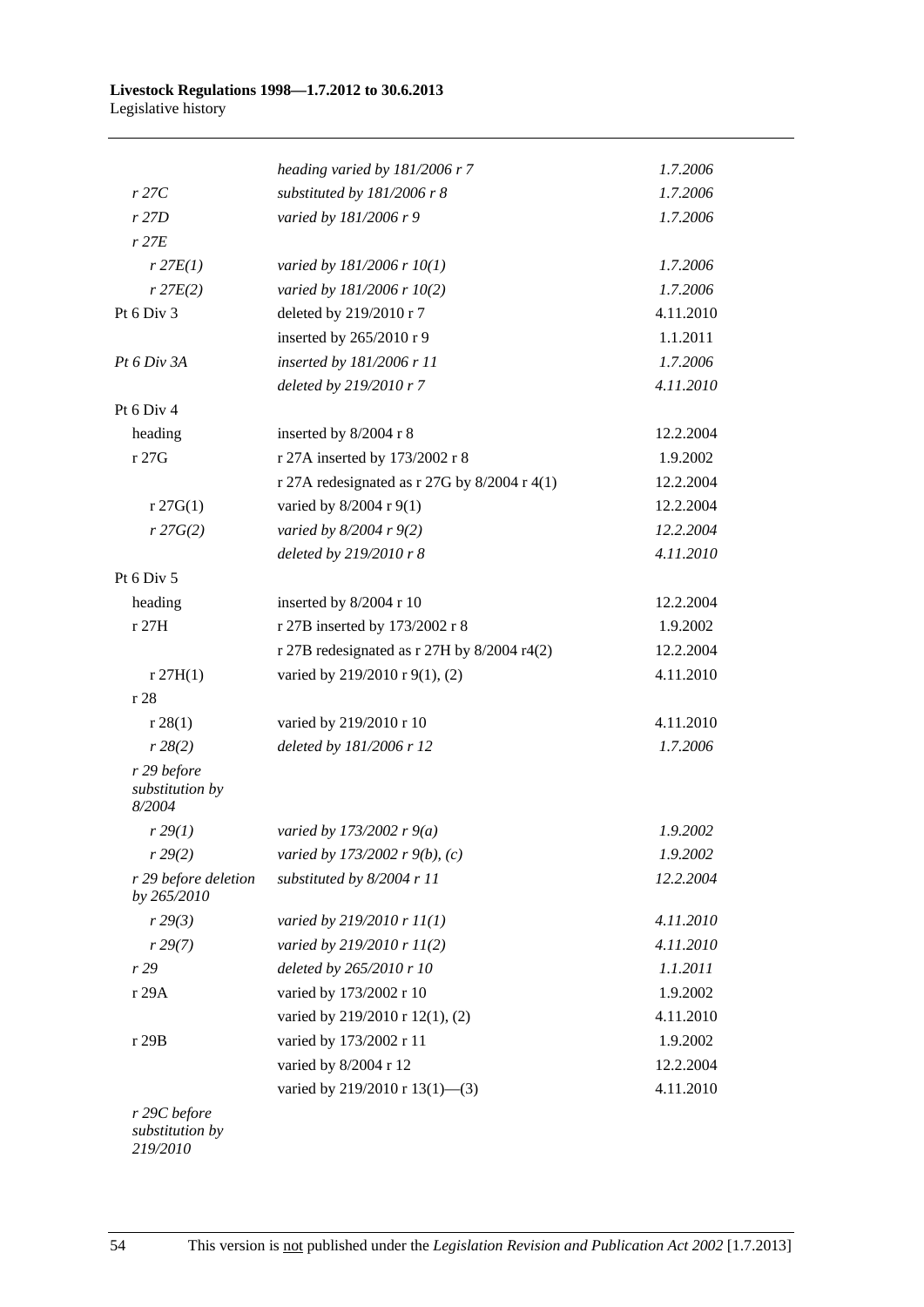| $r \, 29C(1)$                            | r 29C redesignated as $r$ 29C(1) by 181/2006<br>r 13 | 1.7.2006   |
|------------------------------------------|------------------------------------------------------|------------|
| $r \, 29C(2)$                            | inserted by 181/2006 r 13                            | 1.7.2006   |
| rr 29C and 29D                           | substituted by 219/2010 r 14                         | 4.11.2010  |
| r29DA                                    | inserted by 219/2010 r 14                            | 4.11.2010  |
| r 29E                                    |                                                      |            |
| r 29E(1)                                 | varied by 219/2010 r 15(1), (2)                      | 4.11.2010  |
| r 29E(3)                                 | inserted by 219/2010 r 15(3)                         | 4.11.2010  |
| r 29F                                    | varied by 173/2002 r 12                              | 1.9.2002   |
|                                          | varied by 219/2010 r 16(1), (2)                      | 4.11.2010  |
| Pt 7                                     |                                                      |            |
| r 30                                     |                                                      |            |
| $r \ 30(3)$                              |                                                      |            |
| market                                   | varied by 8/2004 r 13                                | 12.2.2004  |
| Pt 7A                                    | inserted by 5/2001 r 5                               | 25.1.2001  |
| Pt 8                                     | inserted by 143/2000 r 3                             | 1.7.2000   |
| r 33                                     | inserted by 2/2001 r 5                               | 31.1.2001  |
| r 34                                     | inserted by 195/2001 r 3                             | 1.10.2001  |
| r 34A                                    | inserted by 173/2002 r 13                            | 1.9.2002   |
| Pt 9                                     | inserted by 271/2001 r 4                             | 20.12.2001 |
|                                          | substituted by 183/2004 r 4                          | 29.8.2004  |
| Sch 1 before<br>substitution by 57/2005  |                                                      |            |
| Item A1                                  | inserted by $2/2001$ r 6                             | 31.1.2001  |
| Item B1                                  | inserted by 173/2002 r 14                            | 1.9.2002   |
| Item 5                                   | inserted by $8/2004$ r 14                            | 12.2.2004  |
| Sch 1                                    | substituted by 57/2005 r 4                           | 1.7.2005   |
|                                          | substituted by 137/2006 r 4                          | 1.7.2006   |
|                                          | substituted by 125/2007 r 4                          | 1.7.2007   |
|                                          | substituted by 143/2008 r 4                          | 1.7.2008   |
|                                          | substituted by 138/2009 r 4                          | 1.7.2009   |
|                                          | substituted by 57/2010 r 4                           | 1.7.2010   |
|                                          | varied by $265/2010$ r $11(1)$ —(3)                  | 1.1.2011   |
|                                          | substituted by 91/2011 r 4                           | 1.7.2011   |
|                                          | substituted by 49/2012 r 4                           | 1.7.2012   |
| Sch 2 before<br>substitution by 183/2004 | inserted by 2/2001 r 7                               | 31.1.2001  |
| cl 1A                                    | inserted by 173/2002 r 15                            | 1.9.2002   |
| Sch 2                                    | substituted by 183/2004 r 5                          | 29.8.2004  |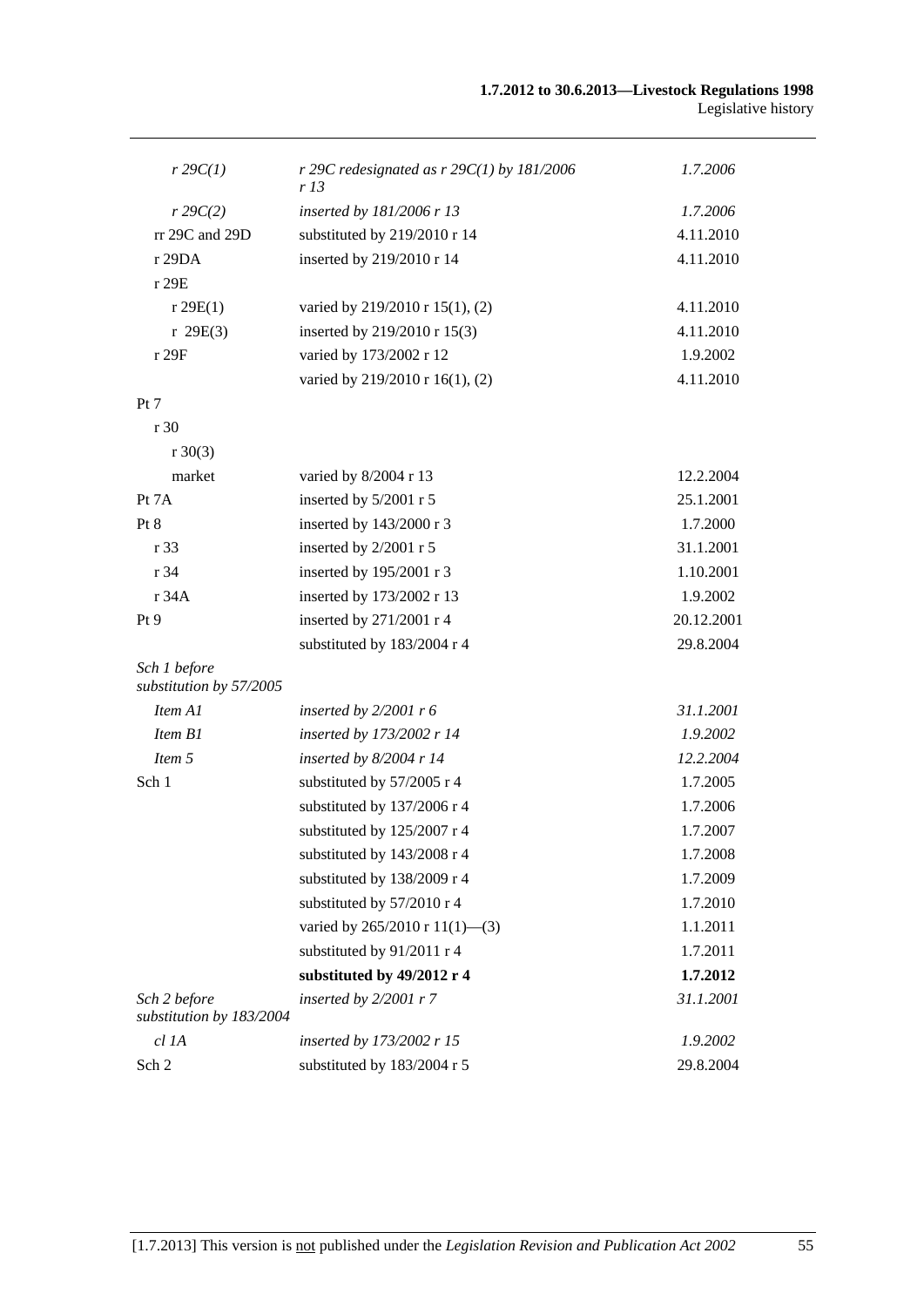## **Transitional etc provisions associated with regulations or variations**

## *Transitional provision from Livestock Variation Regulations 2004 (No 8 of 2004)*

## **1—Register of identification codes**

- (1) If, immediately before 9 February 2004, land has allotted to it a property identification code under regulation 29 of the *[Livestock Regulations 1998](http://www.legislation.sa.gov.au/index.aspx?action=legref&type=act&legtitle=Livestock%20Regulations%201998)*, the property identification code of the land will be taken to be the identification code of the land allotted under that regulation as substituted by these regulations.
- (2) In including an identification code that was formerly a property identification code in the register of identification codes maintained under regulation 29 of the *[Livestock](http://www.legislation.sa.gov.au/index.aspx?action=legref&type=act&legtitle=Livestock%20Regulations%201998)  [Regulations 1998](http://www.legislation.sa.gov.au/index.aspx?action=legref&type=act&legtitle=Livestock%20Regulations%201998)* as substituted by these regulations, the Chief Inspector must specify the person to whom the code is to be taken to be allotted (and the code is to be taken to have been so allotted).

## *Livestock Variation Regulations 2010 (No 219 of 2010), Sch 1—Transitional provision*

#### **1—Prescribed database manager to continue as NLIS database manager**

The person designated by notice in the Gazette immediately before the commencement of these regulations as the prescribed database manager will be taken, on that commencement, to be the NLIS database manager.

## *Livestock Variation Regulations 2010 (No 265 of 2010), Sch 1—Transitional provisions*

## **1—Property identification codes**

If, immediately before the commencement of these variation regulations, an identification code for a place is entered on the register kept under regulation 29 of the *[Livestock Regulations 1998](http://www.legislation.sa.gov.au/index.aspx?action=legref&type=subordleg&legtitle=Livestock%20Regulations%201998)* and the expiry date for the code falls after that commencement—

- (a) the code will be taken to have been allocated as the property identification code for the place under regulation 25 of the regulations (as inserted by these variation regulations); and
- (b) the person entered on the register as the person to whom the identification code is allotted will be taken to be the responsible person for the property identification code; and
- (c) subject to the regulations, the property identification code will remain active for 2 years after the day on which the code was last allotted under regulation 29 or, if that period has already expired, the day falling 1 month after the day of commencement of these variation regulations.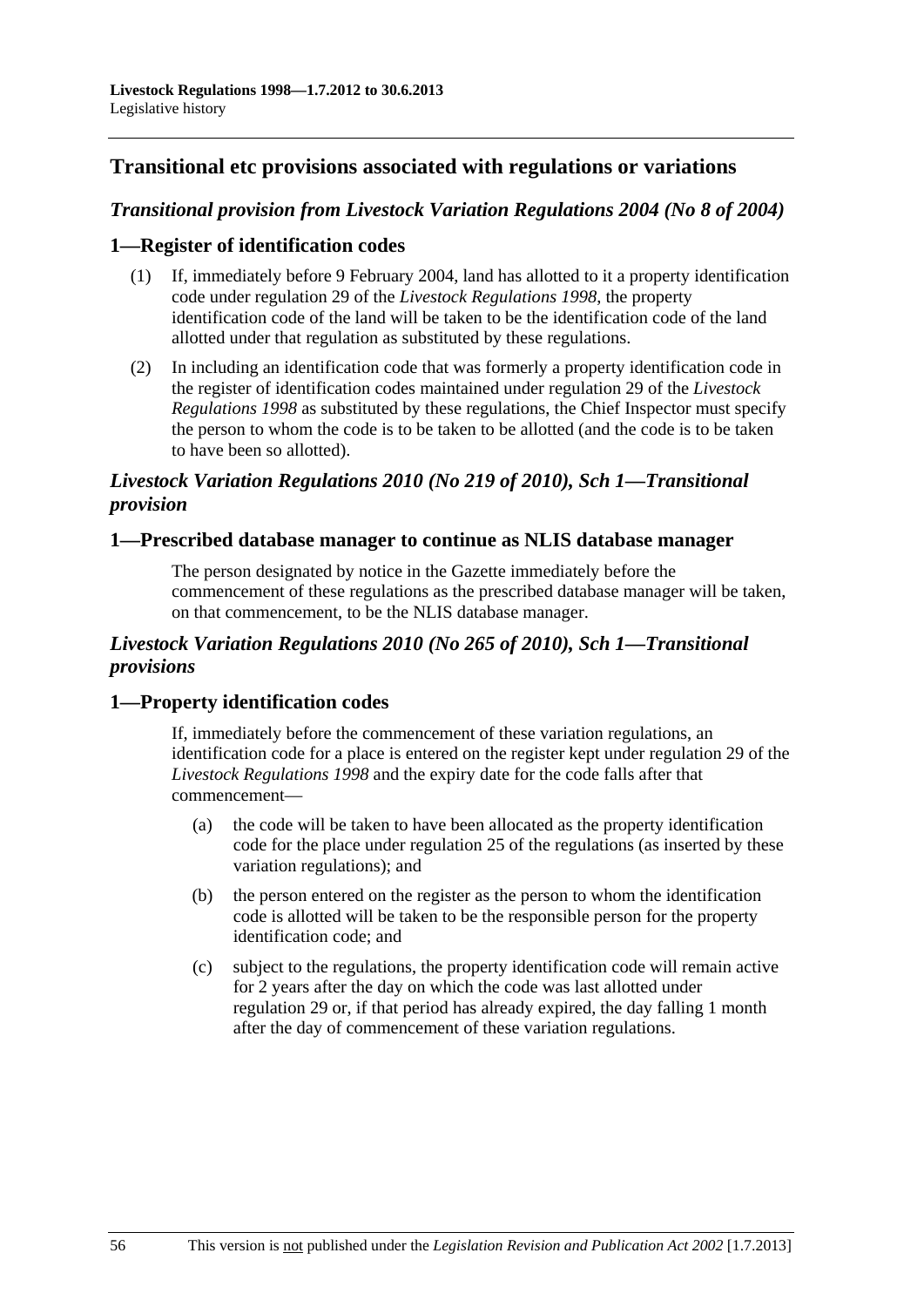## **2—Pig tattoo codes**

If, immediately before the commencement of these variation regulations, a brand is registered under the *[Branding of Pigs Act 1964](http://www.legislation.sa.gov.au/index.aspx?action=legref&type=act&legtitle=Branding%20of%20Pigs%20Act%201964)* and the expiry date for the brand falls after that commencement, the brand will be taken to have been allocated as a pig tattoo code under regulation 25B of the *[Livestock Regulations 1998](http://www.legislation.sa.gov.au/index.aspx?action=legref&type=subordleg&legtitle=Livestock%20Regulations%201998)* (as inserted by these variation regulations) and associated with a property identification code determined by the Chief Inspector.

## **3—Stock agent identification codes**

If, immediately before the commencement of these variation regulations, an identification code of a stock agent is entered on the register kept under regulation 29 of the *[Livestock Regulations 1998](http://www.legislation.sa.gov.au/index.aspx?action=legref&type=subordleg&legtitle=Livestock%20Regulations%201998)* it will be taken to have been allocated as the identification code of the stock agent under regulation 25D of the regulations (as inserted by these variation regulations).

## **4—Registration of keepers of livestock other than pigs or deer**

If, immediately before the commencement of these variation regulations, a person is entered on the register of identification codes kept under regulation 29 of the *[Livestock](http://www.legislation.sa.gov.au/index.aspx?action=legref&type=subordleg&legtitle=Livestock%20Regulations%201998)  [Regulations 1998](http://www.legislation.sa.gov.au/index.aspx?action=legref&type=subordleg&legtitle=Livestock%20Regulations%201998)* as an owner of livestock to whom an identification code is allocated (being an owner of a class of livestock prescribed for the purposes of section 17 of the *[Livestock Act 1997](http://www.legislation.sa.gov.au/index.aspx?action=legref&type=act&legtitle=Livestock%20Act%201997)* other than pigs or deer) and the expiry date for the code falls after that commencement—

- (a) the person will, without application, be taken to have been registered as the keeper of livestock under section 17 of the *[Livestock Act 1997](http://www.legislation.sa.gov.au/index.aspx?action=legref&type=act&legtitle=Livestock%20Act%201997)*; and
- (b) subject to the regulations, the registration of the person under section 17 of the *[Livestock Act 1997](http://www.legislation.sa.gov.au/index.aspx?action=legref&type=act&legtitle=Livestock%20Act%201997)* will be taken to expire 2 years after the day on which the identification code was last allotted under regulation 29 or, if that period has already expired, the day falling 1 month after the day of commencement of these variation regulations.

## **5—Registration of keepers of pigs**

If, immediately before the commencement of these variation regulations, a person is registered as a proprietor of a brand under the *[Branding of Pigs Act 1964](http://www.legislation.sa.gov.au/index.aspx?action=legref&type=act&legtitle=Branding%20of%20Pigs%20Act%201964)* and the expiry date for the brand falls after that commencement—

- (a) the person will, without application, be taken to have been registered as a keeper of pigs under section 17 of the *[Livestock Act 1997](http://www.legislation.sa.gov.au/index.aspx?action=legref&type=act&legtitle=Livestock%20Act%201997)*; and
- (b) subject to the *[Livestock Regulations 1998](http://www.legislation.sa.gov.au/index.aspx?action=legref&type=subordleg&legtitle=Livestock%20Regulations%201998)*, the registration of the person under section 17 of the *[Livestock Act 1997](http://www.legislation.sa.gov.au/index.aspx?action=legref&type=act&legtitle=Livestock%20Act%201997)* will be taken to expire 2 years after the day on which the registration of the brand was last granted or renewed under the *[Branding of Pigs Act 1964](http://www.legislation.sa.gov.au/index.aspx?action=legref&type=act&legtitle=Branding%20of%20Pigs%20Act%201964)* or, if that period has already expired, the day falling 1 month after the day of commencement of these variation regulations.